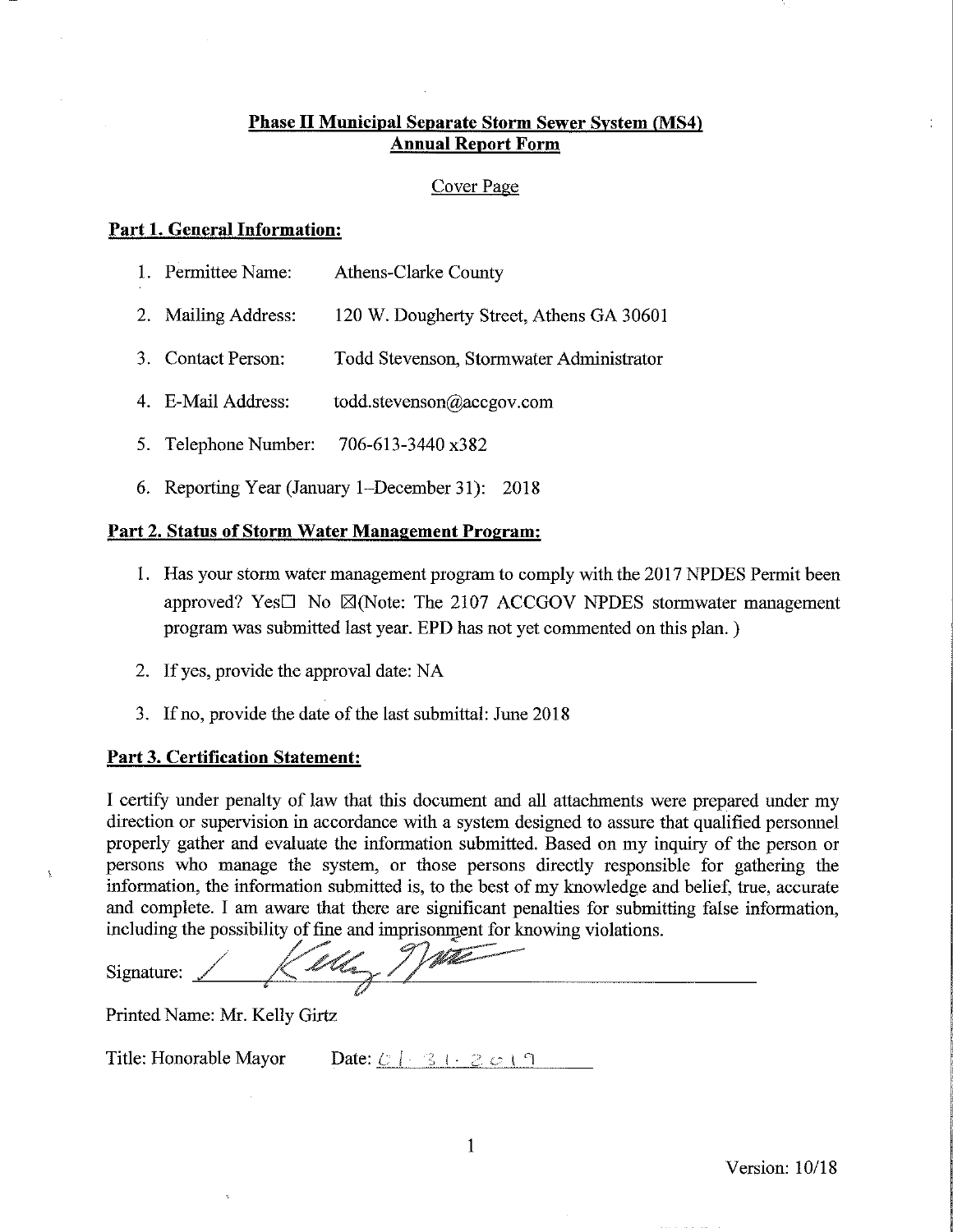# **Public Education and Outreach Minimum Control Measure (Table 4.2.1)**

# 1. **BMP # 1**

- 2. **BMP Title:** Educate students in grades K-12 on stormwater management.
- 3. **Provide the measurable goal from SWMP:** In Year 1, evaluate existing K-12 education program and develop a strategic K-12 education plan. Implement K-12 education plan in subsequent years. Contact and coordinate with teachers at all school levels to implement K-12 education plan. Conduct 15 educational presentations and activities to K-12 classes annually. Distribute 200 educational materials to students and teachers annually. The number of classroom presentations and educational materials given during the reporting period will be included in each annual report.
	- A. Did you comply with the measurable goal? Yes  $\boxtimes$  No  $\Box$
	- B. If not, explain why you did not comply with the measurable goal: NA

### 4. **Documentation**

- A. Did you attach documentation of the BMP activities completed during the reporting period? Yes $\boxtimes$  No $\square$
- B. If not, please explain why: NA

# 5. **Implementation Schedule**

- A. BMP activities completed during this reporting period: The Stormwater Education Specialist developed a strategic K-12 Education Plan that will guide K-12 education efforts for the next four years (see attachment "BMP A1 K-12 Education Plan"). The Education Specialist also updated the "School Education" portion of the website to include new photos, lesson plans (see attachment "BMP A1 K-5 Lesson Plan" and "BMP A1 2-8 Lesson Plan"), and to have it reflect Georgia's new Standards of Excellence. Throughout the year, the Education Specialist conducted 37 K-12 or youth summer camp activities, presentations, and events and distributed approximately 3,308 educational materials to 3,209 students. A full list with descriptions is included in attachment "BMP A1 K-12 Activity Documentation."
- B. Date(s) for any BMP activities completed during this reporting period: See attachment "BMP A1 K-12 Activity Documentation."
- C. Did you comply with the implementation schedule in the SWMP?  $Yes \boxtimes No \square$
- D. If not, please explain why: NA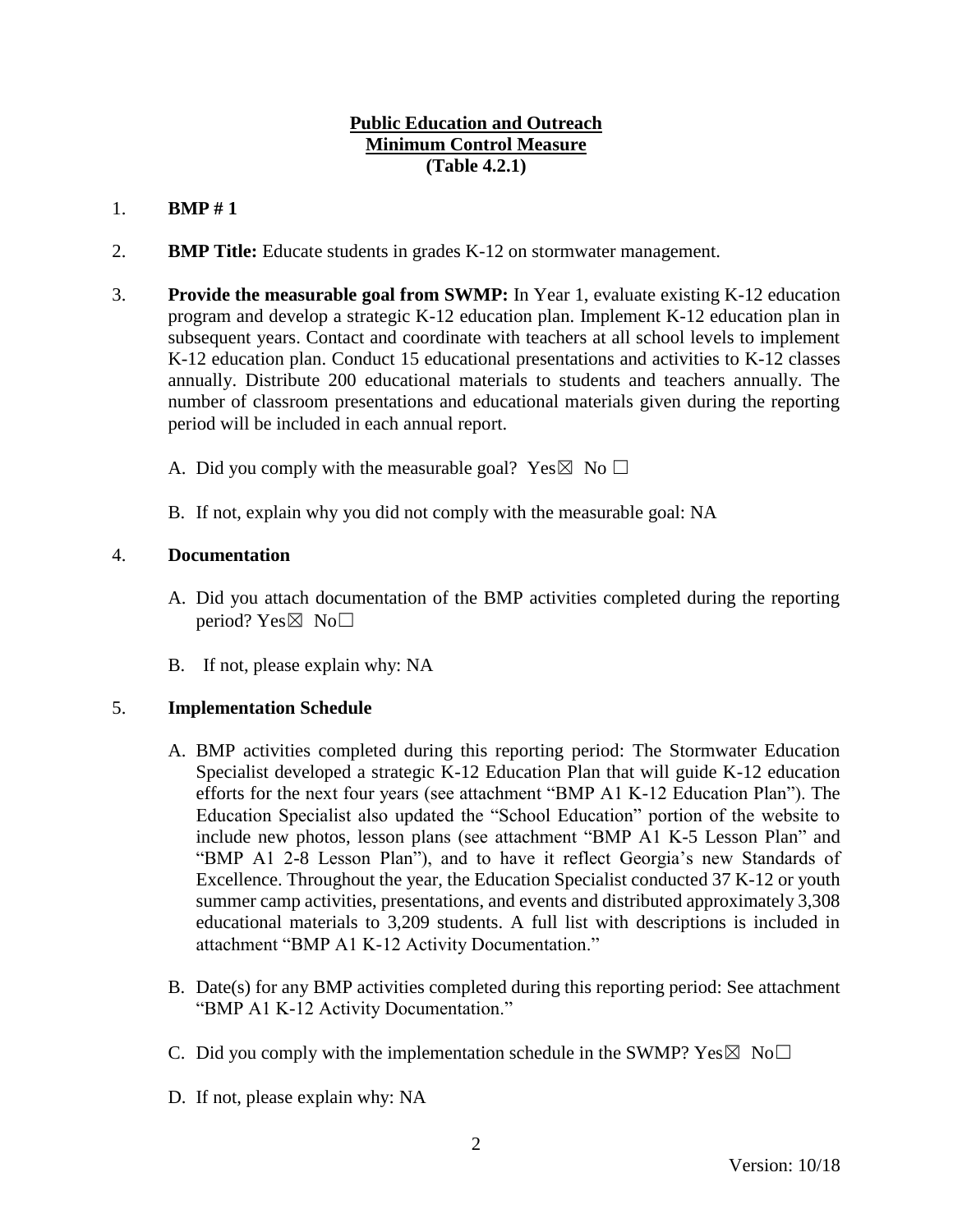- A. Do you consider this BMP to be effective? Yes  $\boxtimes$ No $\square$
- B. Do you plan to continue with implementation of this BMP or revise it in the SWMP? Continue $\boxtimes$  Revise $\Box$
- C. Do you plan to revise the BMP description, implementation schedule, or measurable goal for this BMP? Yes $\square$  No $\boxtimes$
- D. If yes, please explain: NA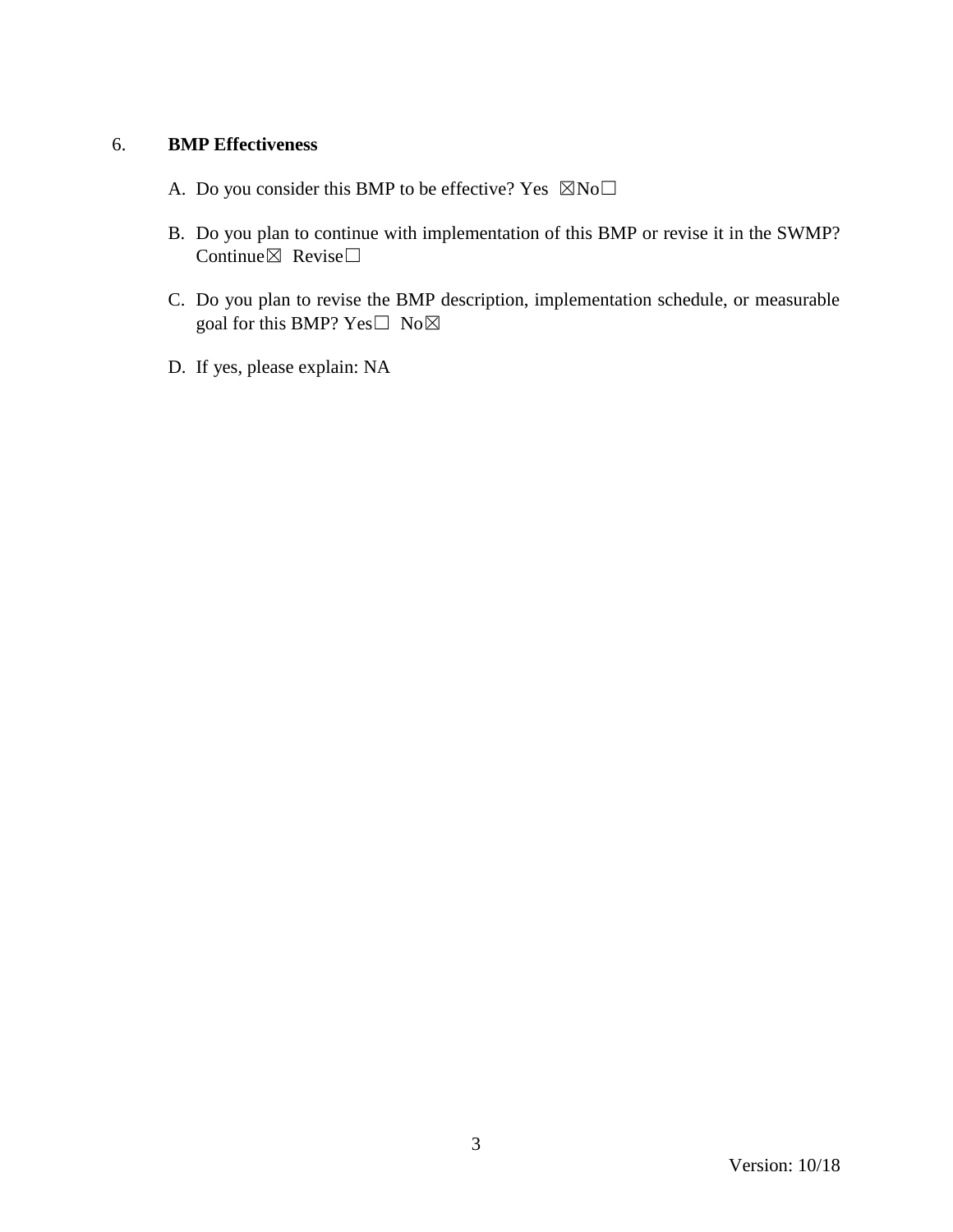- 2. **BMP Title:** Educate the business and industrial communities on stormwater management.
- 3. **Provide the measurable goal from SWMP:** In Year 2, develop and implement business education plan and business contact database. Make 1 presentation to the business and industrial community through organizations such as the Chamber of Commerce or Downtown Athens Business Association per year. Distribute 100 pieces of educational literature each year. The number of brochures distributed and the number of attendees at each educational presentation will be recorded and reported in each annual report.
	- A. Did you comply with the measurable goal? Yes  $\boxtimes$  No $\Box$
	- B. If not, explain why you did not comply with the measurable goal: NA

### 4. **Documentation**

- A. Did you attach documentation of the BMP activities completed during the reporting period? Yes $\boxtimes$  No $\square$
- B. If not, please explain why: NA

### 5. **Implementation Schedule**

- A. BMP activities completed during this reporting period: The Stormwater Management Program led 2 presentations/rounds of outreach to the business community during the reporting year. Stormwater staff attended 3 other business outreach events and distributed approximately 371 educational materials to businesses audiences (see attachment "BMP A2 Business Activity Documentation"). Stormwater staff continued the Stormwater Steward Award program, giving out one award for a business and one award for a design firm. Further documentation is provided under BMP B4.
- B. Date(s) for any BMP activities completed during this reporting period: See attachment "BMP A2 Business Activity Documentation."
- C. Did you comply with the implementation schedule in the SWMP?  $Yes \boxtimes No \square$
- D. If not, please explain why: NA

- A. Do you consider this BMP to be effective? Yes  $\boxtimes$  No $\Box$
- B. Do you plan to continue with implementation of this BMP or revise it in the SWMP? Continue $\boxtimes$  Revise $\Box$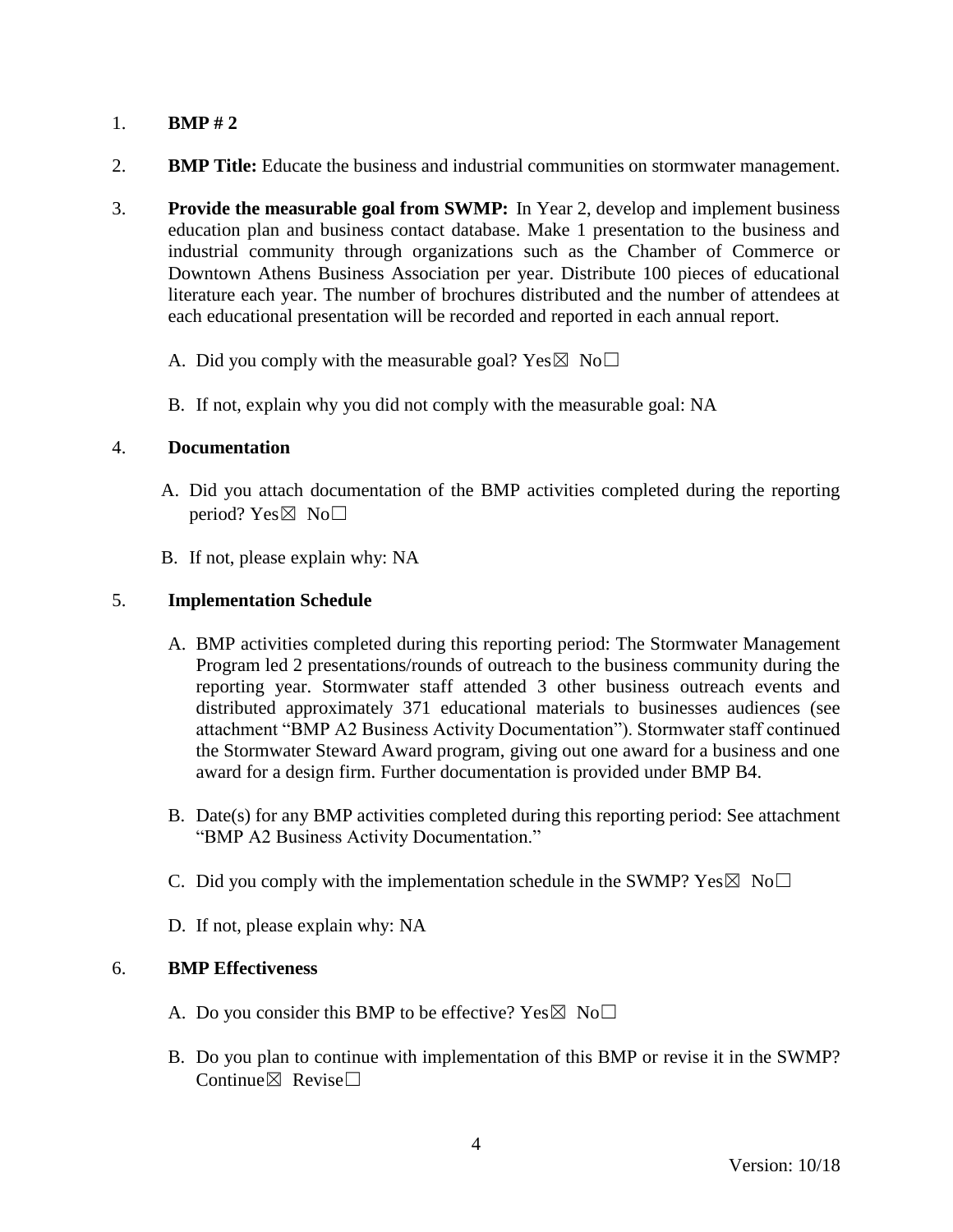- C. Do you plan to revise the BMP description, implementation schedule, or measurable goal for this BMP?  $Yes \Box No \boxtimes$
- D. If yes, please explain: NA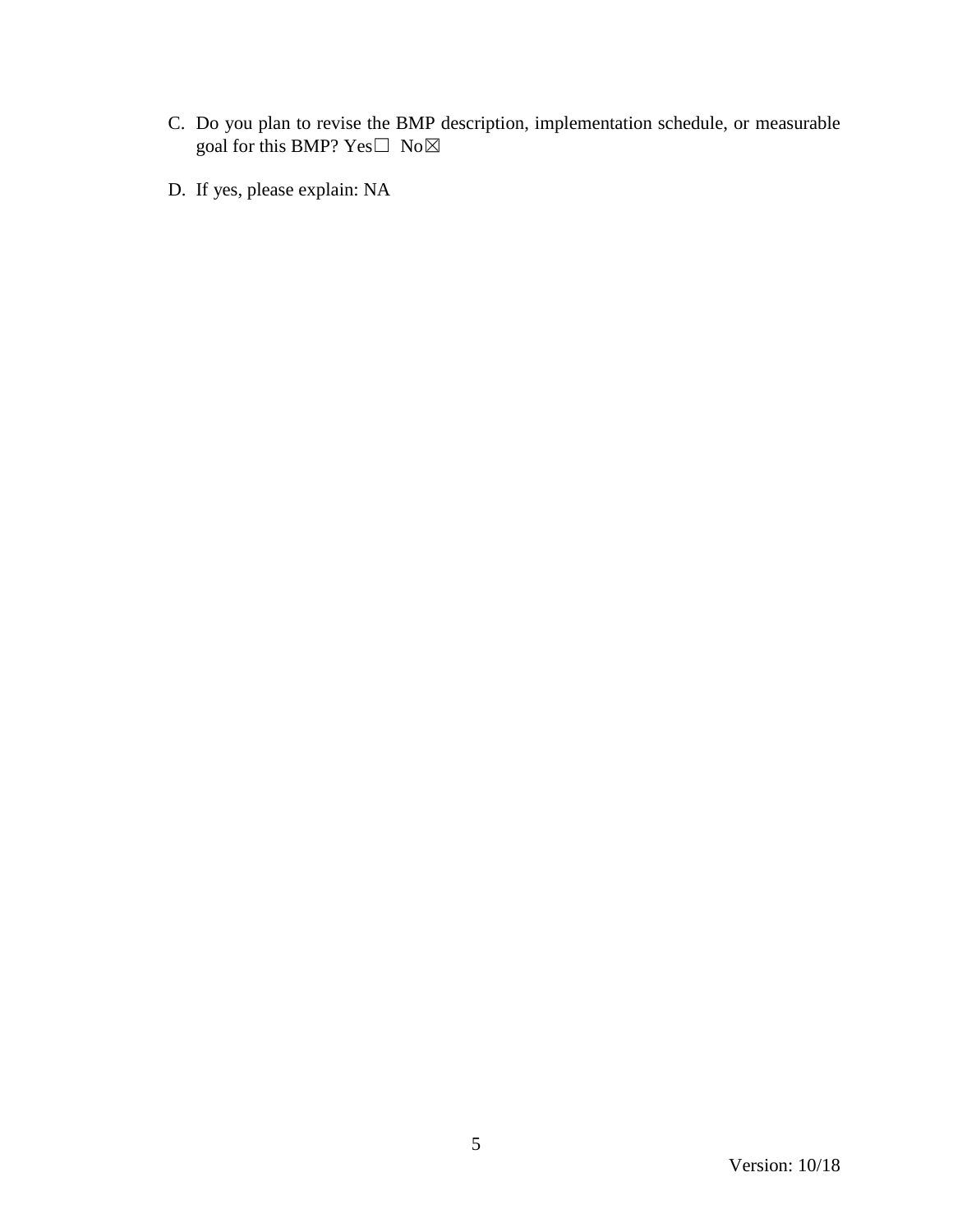- 2. **BMP Title:** Implement a stormwater education program for the general public.
- 3. **Provide the measurable goal from SWMP:** In Year 3, develop public outreach plan. Attend 4 public events and activities throughout the year. Conduct 1 educational workshop per year. Distribute 100 educational materials per year. Conduct bi-annual inventories and restock materials as needed. The number of public events attended and the number of workshops hosted and attendees at each workshop will be recorded and reported in each annual report.
	- A. Did you comply with the measurable goal? Yes  $\boxtimes$  No $\Box$
	- B. If not, explain why you did not comply with the measurable goal: NA

#### 4. **Documentation**

- A. Did you attach documentation of the BMP activities completed during the reporting period? Yes $\boxtimes$  No $\square$
- B. If not, please explain why: NA

#### 5. **Implementation Schedule**

- A. BMP activities completed during this reporting period: The Stormwater Management Program attended 10 public events/activities and led 7 workshops/presentations in 2018 (see attachment "BMP A3 Public Activity Documentation"). Approximately 1,345 educational materials were distributed to 1,846 attendees at these events. Promotional items/giveaways and tabling materials were re-stocked throughout the year and before events. Stormwater social media accounts made a total of 62,294 impressions in 2018. Details and documentation are provided with BMP A4.
- B. Date(s) for any BMP activities completed during this reporting period: See attachment "BMP A3 Public Activity Documentation."
- C. Did you comply with the implementation schedule in the SWMP?  $Yes \boxtimes No \square$
- D. If not, please explain why: NA

- A. Do you consider this BMP to be effective? Yes  $\boxtimes$  No $\Box$
- B. Do you plan to continue with implementation of this BMP or revise it in the SWMP? Continue $\boxtimes$  Revise $\Box$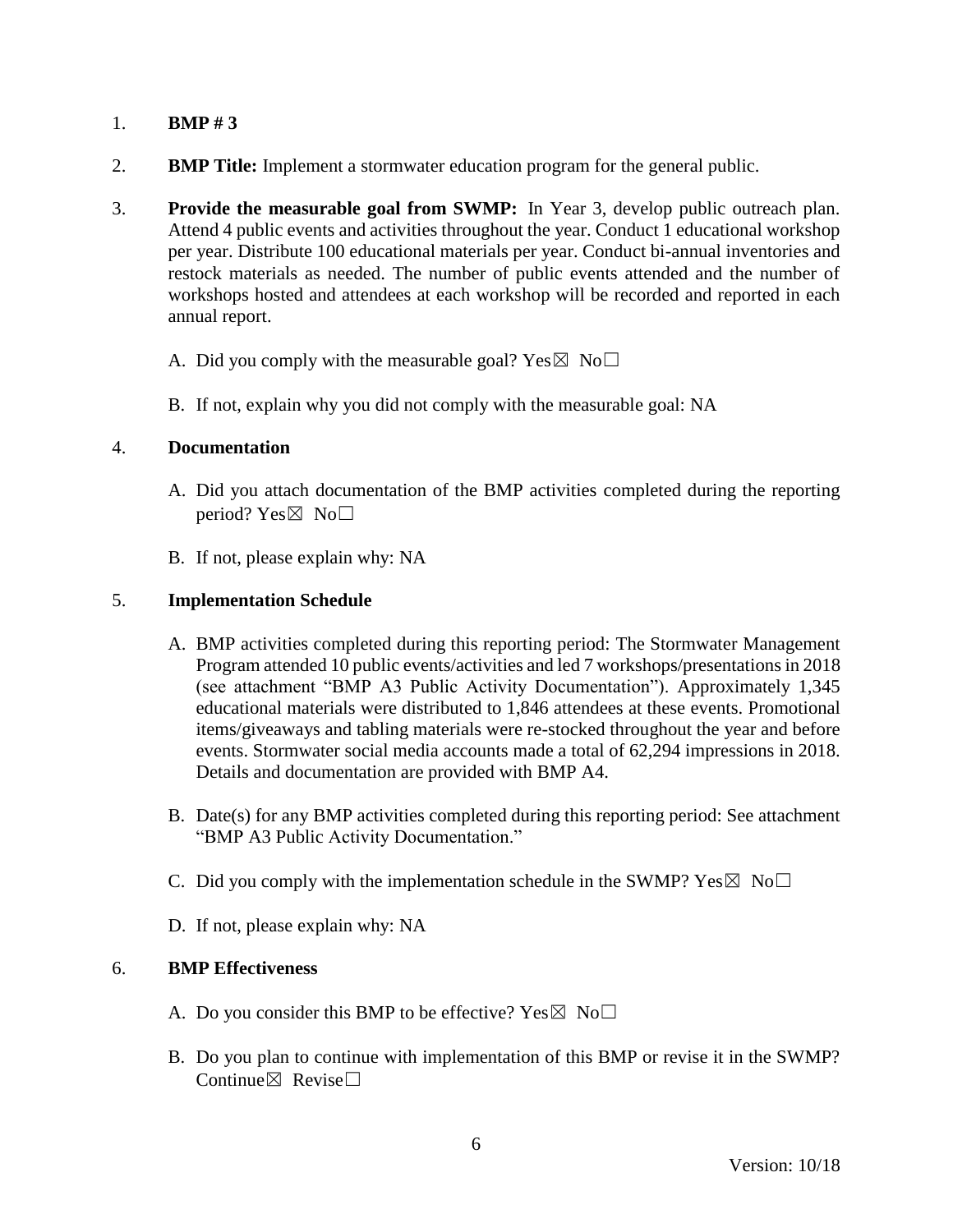- C. Do you plan to revise the BMP description, implementation schedule, or measurable goal for this BMP?  $Yes \Box No \boxtimes$
- D. If yes, please explain: NA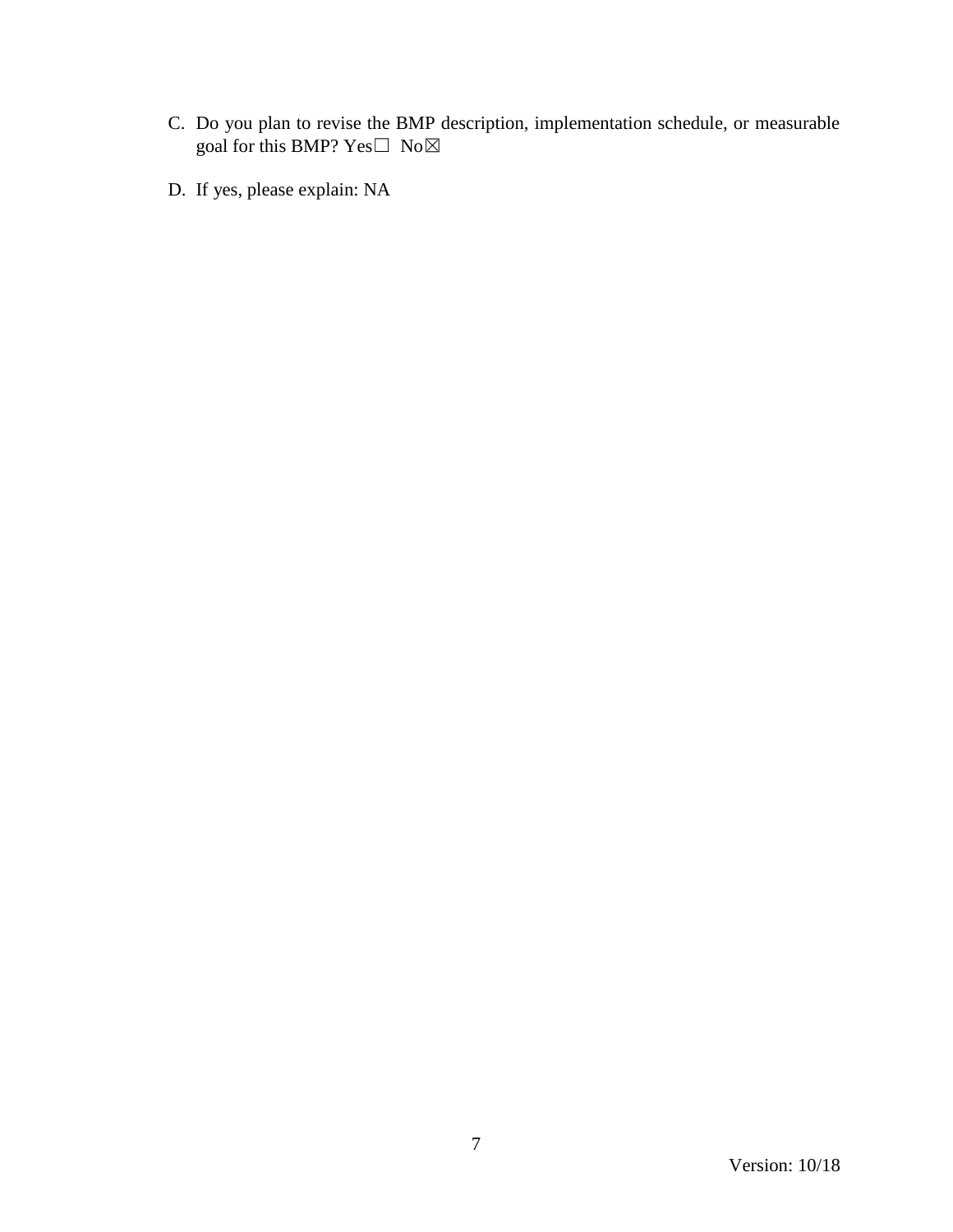- 2. **BMP Title:** Use media (social media, local news, website newsletters, etc.) to publicize the stormwater management program.
- 3. **Provide the measurable goal from SWMP:** Update Facebook page weekly and Instagram and Twitter pages bi-weekly. Track and compile media releases and social media page updates. Send at least 10 electronic newsletters each year. Release at least 3 pertinent stormwater stories to the media each year. Published stormwater related stories will be documented and reported in each annual report.
	- A. Did you comply with the measurable goal? Yes  $\boxtimes$  No $\Box$
	- B. If not, explain why you did not comply with the measurable goal: NA

#### 4. **Documentation**

- A. Did you attach documentation of the BMP activities completed during the reporting period? Yes $\boxtimes$  No $\square$
- B. If not, please explain why: NA

### 5. **Implementation Schedule**

- A. BMP activities completed during this reporting period: In 2018, the Stormwater Education Specialist generated 123 Facebook posts, 47 Twitter posts, and 44 Instagram posts, averaging 4 social media posts per week and resulting in 62,294 content views (see attachment "BMP A4 Social Media"). The Stormwater Management Program released 4 stories to the local media, and was featured 5 times in 3 different media outlets (see press releases and features in the "BMP A4 Press Releases and Media Features" attachments folder). The Stormwater Education Specialist continued to publish a monthly newsletter. In 2018, 12 newsletters were sent out to over 620 subscribers (see attachments in the "BMP A4 Newsletters" folder). Copies of the newsletters are also published on the Stormwater website.
- B. Date(s) for any BMP activities completed during this reporting period: For social media posts, see attachment "BMP A4 Social Media." Newsletters were sent out at the beginning of each month (see attachment "BMP A4 Newsletter Sent Dates"). Press releases were sent out on April  $16<sup>th</sup>$ , August  $1<sup>st</sup>$ , October  $1<sup>st</sup>$ , and December  $3<sup>rd</sup>$ . Stormwater was featured in the media on January  $13<sup>th</sup>$ , September  $19<sup>th</sup>$ , October  $19<sup>th</sup>$ , October  $21<sup>st</sup>$ , and December  $2<sup>nd</sup>$ .
- C. Did you comply with the implementation schedule in the SWMP?  $Yes \boxtimes No \square$
- D. If not, please explain why: NA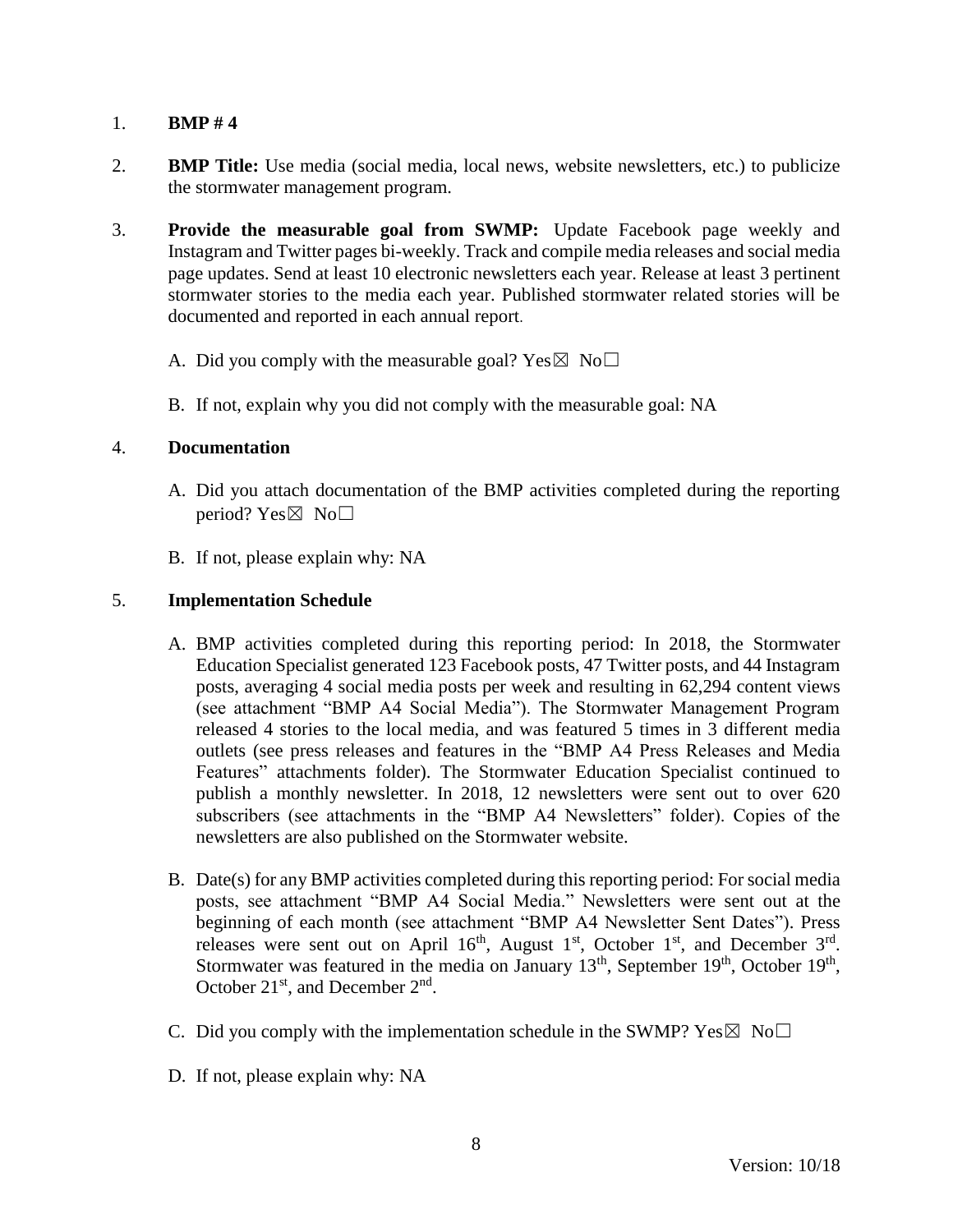- A. Do you consider this BMP to be effective? Yes  $\boxtimes$  No $\Box$
- B. Do you plan to continue with implementation of this BMP or revise it in the SWMP? Continue $\boxtimes$  Revise $\Box$
- C. Do you plan to revise the BMP description, implementation schedule, or measurable goal for this BMP? Yes□ No⊠
- D. If yes, please explain: NA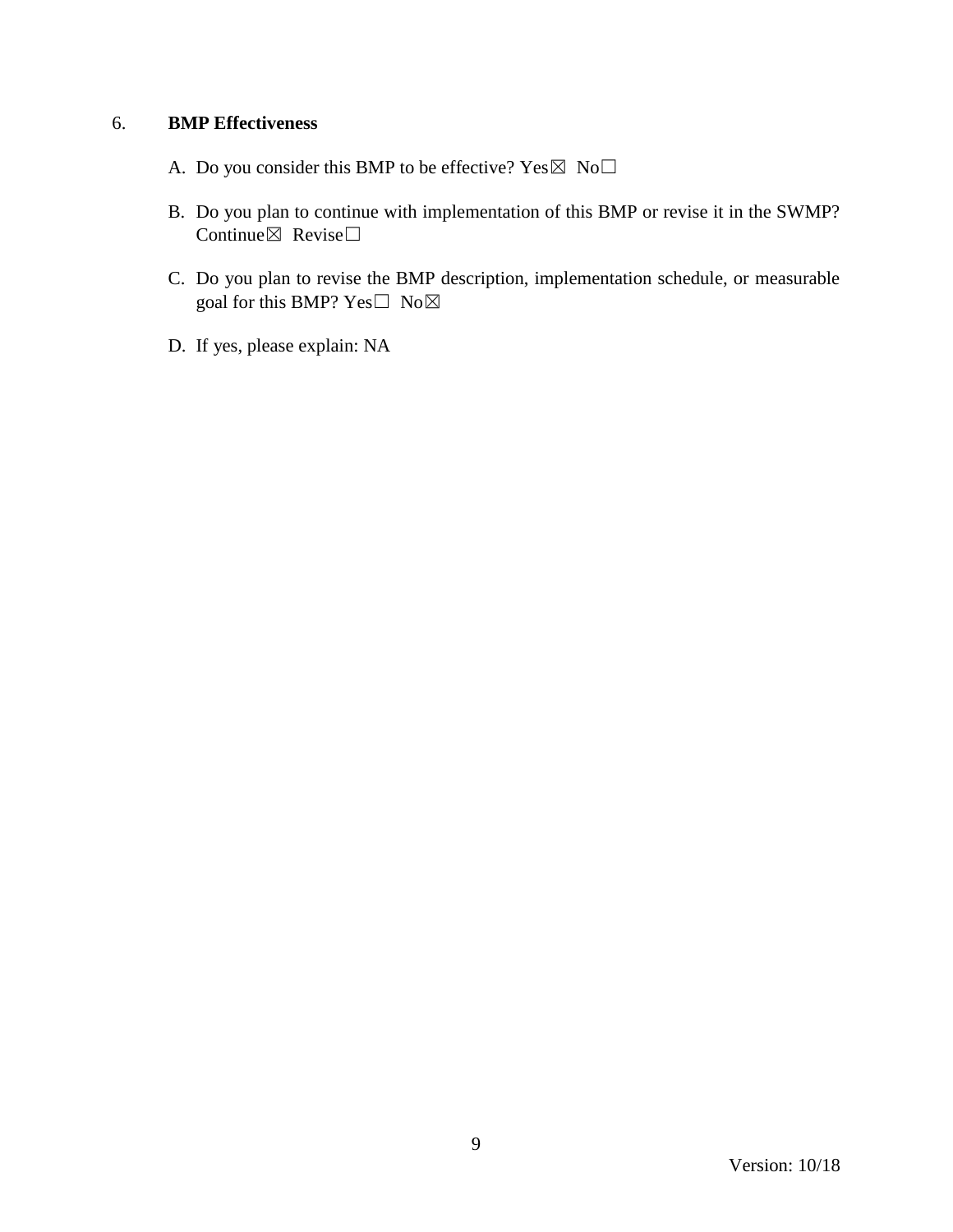- 2. **BMP Title:** Maintain a stormwater website to provide the public with information about stormwater management in Athens-Clarke County, including an online feedback form.
- 3. **Provide the measurable goal from SWMP:** Webpage maintained throughout the year and updated as necessary to include information on projects, utility, and other material for public education. Track feedback/comments received through the online feedback form.
	- A. Did you comply with the measurable goal? Yes  $\boxtimes$  No $\Box$
	- B. If not, explain why you did not comply with the measurable goal: NA

#### 4. **Documentation**

- A. Did you attach documentation of the BMP activities completed during the reporting period? Yes $\boxtimes$  No $\square$
- B. If not, please explain why: NA

### 5. **Implementation Schedule**

- A. BMP activities completed during this reporting period: The Stormwater Education Specialist updated the website and social media accounts throughout the year to update information about the program, upcoming events, and address common questions about the Stormwater Utility Fee. The Stormwater homepage was visited 5,267 times during the year. 216 different posts from the Stormwater social media pages resulted in 62,294 content views (see BMP A4 for full details and other social media accounts). The online submittal form received 56 concerns/questions from the public in 2018 (see attachment "BMP A5 Online Submittal").
- B. Date(s) for any BMP activities completed during this reporting period: See attachment "BMP A5 Online Submittal" for online submission dates and attachment "BMP A4 Social Media" for social media post dates.
- C. Did you comply with the implementation schedule in the SWMP?  $Yes \boxtimes No \square$
- D. If not, please explain why: NA

- A. Do you consider this BMP to be effective? Yes  $\boxtimes$  No $\Box$
- B. Do you plan to continue with implementation of this BMP or revise it in the SWMP? Continue $\boxtimes$  Revise $\Box$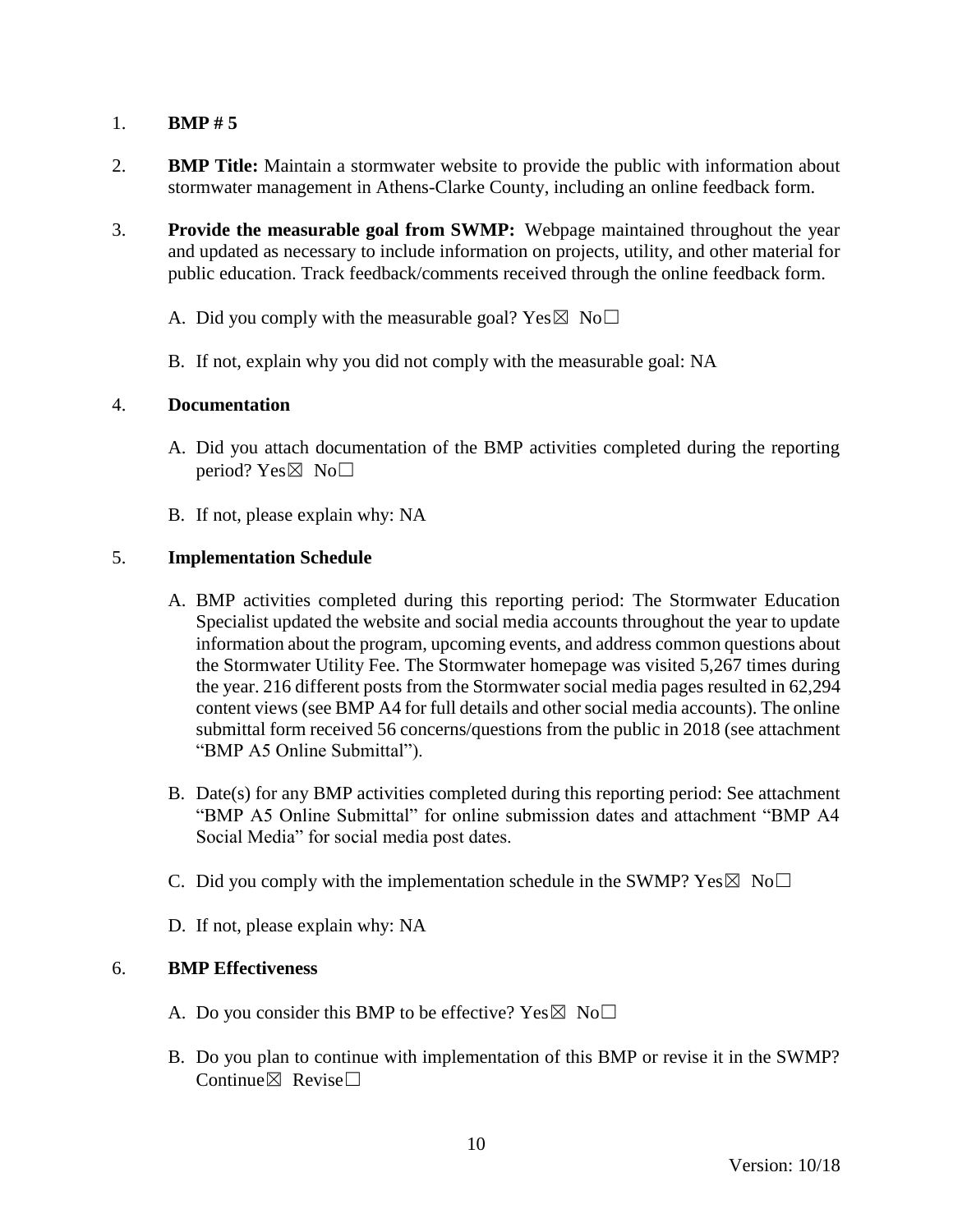- C. Do you plan to revise the BMP description, implementation schedule, or measurable goal for this BMP?  $Yes \Box No \boxtimes$
- D. If yes, please explain: NA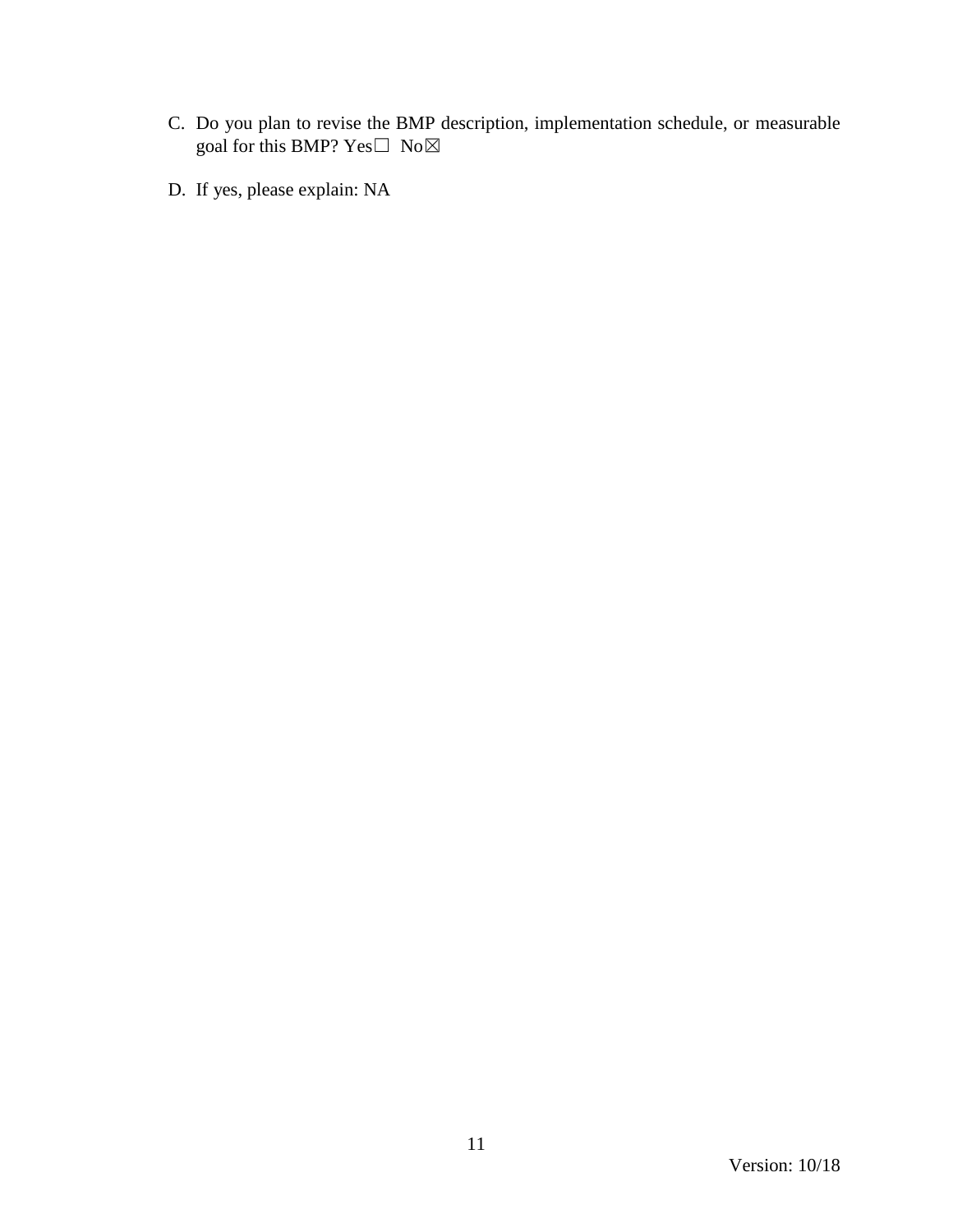## **Public Involvement/ Participation Minimum Control Measure (Table 4.2.2)**

# 1. **BMP # 1**

- 2. **BMP Title:** Conduct a storm drain decaling project.
- 3. **Provide the measurable goal from SWMP:** Complete one storm drain decaling project annually. The number of decals placed, the decaling location, and the number of volunteers will be documented and reported in each annual report.
	- A. Did you comply with the measurable goal? Yes  $\boxtimes$  No $\Box$
	- B. If not, explain why you did not comply with the measurable goal: NA

### 4. **Documentation**

- A. Did you attach documentation of the BMP activities completed during the reporting period? Yes $\boxtimes$  No $\square$
- B. If not, please explain why: NA

### 5. **Implementation Schedule**

- A. BMP activities completed during this reporting period: The Stormwater Education Specialist led two storm drain decaling projects in 2018. The first decaling took place in the Falling Shoals neighborhood and the second took place along Baxter Street/Alps Road. Both projects were with the ACCGOV Teens in Action Summer Camp (see attachment "BMP B1 Storm Drain Decaling" for details and photos).
- B. Date(s) for any BMP activities completed during this reporting period: Decaling took place on June  $21<sup>st</sup>$ , 2018 and July 12<sup>th</sup>, 2018.
- C. Did you comply with the implementation schedule in the SWMP?  $Yes \boxtimes No \square$
- D. If not, please explain why: NA

- A. Do you consider this BMP to be effective? Yes  $\boxtimes$  No $\Box$
- B. Do you plan to continue with implementation of this BMP or revise it in the SWMP? Continue $\nabla$  Revise $\nabla$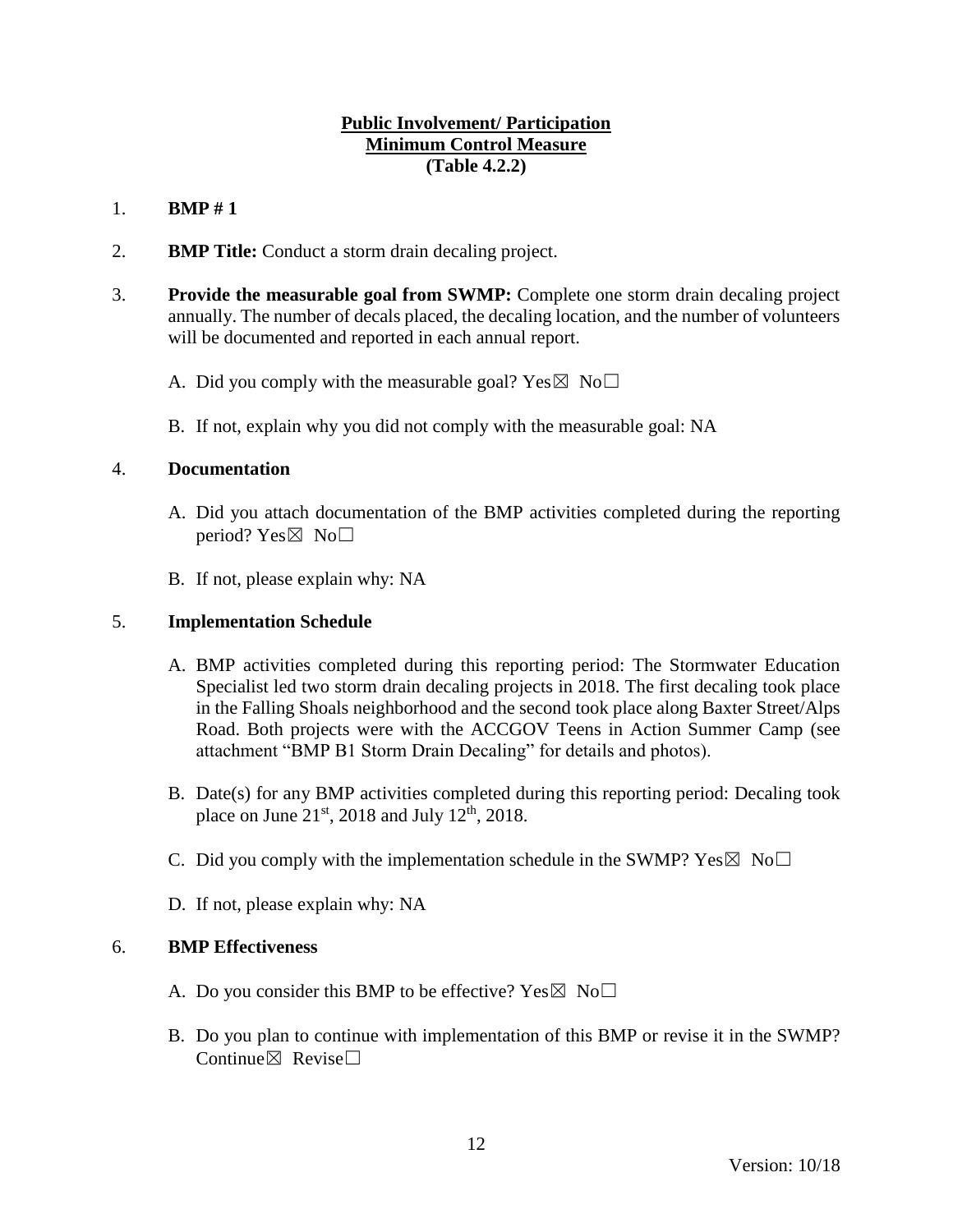- C. Do you plan to revise the BMP description, implementation schedule, or measurable goal for this BMP?  $Yes \Box No \boxtimes$
- D. If yes, please explain: NA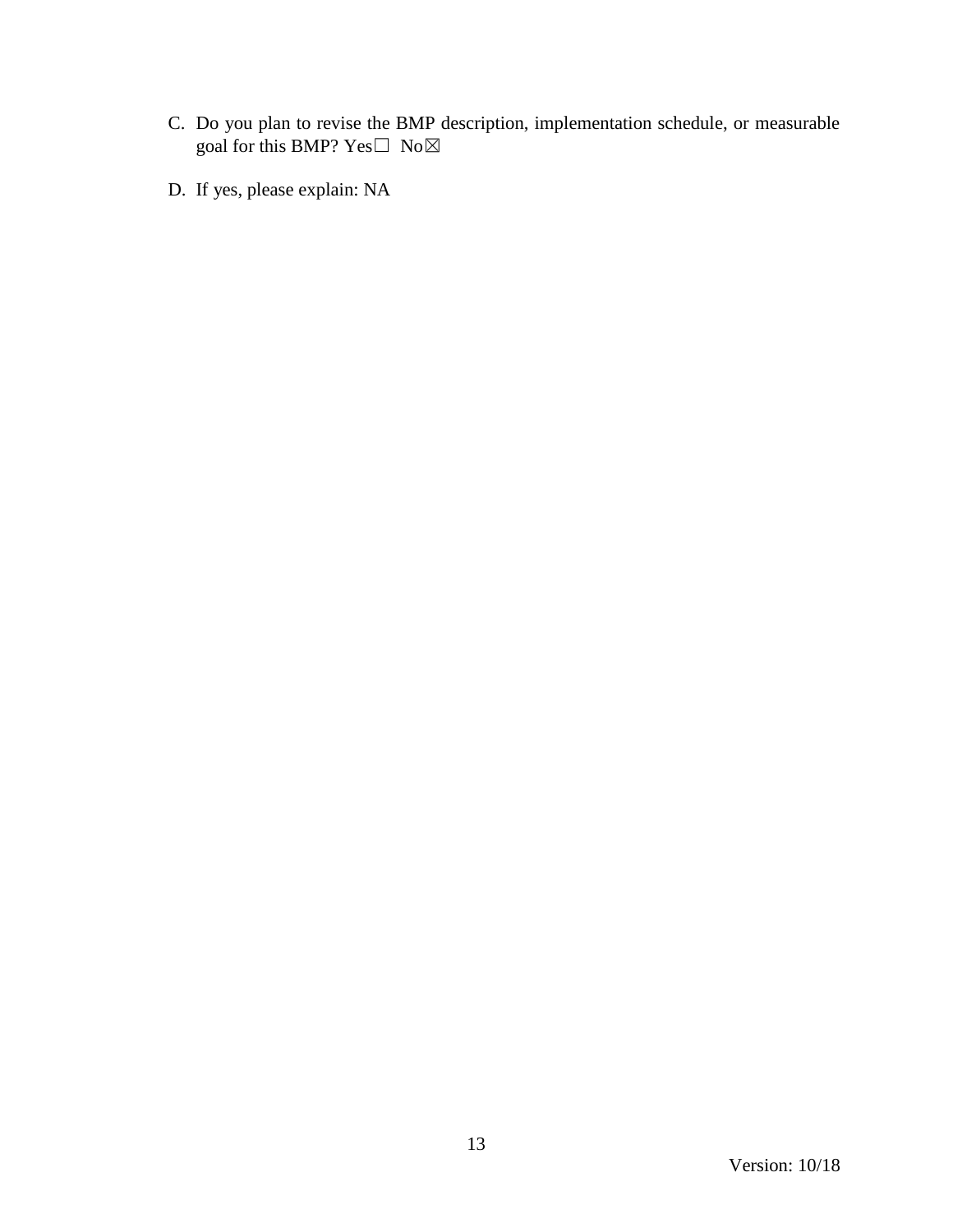- 2. **BMP Title:** Coordinate a public involvement program with local non-profit watershed organizations.
- 3. **Provide the measurable goal from SWMP:** Partner with and coordinate projects and events with 3 cooperative agencies, completing 1 project or event with each agency each year. Submit summary of cooperative activities with annual reports.
	- A. Did you comply with the measurable goal? Yes  $\boxtimes$  No $\Box$
	- B. If not, explain why you did not comply with the measurable goal: NA

#### 4. **Documentation**

- A. Did you attach documentation of the BMP activities completed during the reporting period? Yes $\boxtimes$  No $\square$
- B. If not, please explain why: NA

### 5. **Implementation Schedule**

- A. BMP activities completed during this reporting period: Stormwater staff collaborated with 10 different governmental/non-profit agencies on 7 community events in 2018. See a list and description of agencies in tab 1 (Community Partners) in attachment "BMP B2 Public Involvement." See a list of collaborative events in tab 2 (Events) in the same attachment.
- B. Date(s) for any BMP activities completed during this reporting period: See tab 2 (Events) of attachment "BMP B2 Public Involvement."
- C. Did you comply with the implementation schedule in the SWMP?  $Yes \boxtimes No \square$
- D. If not, please explain why: NA

- A. Do you consider this BMP to be effective? Yes  $\boxtimes$  No $\Box$
- B. Do you plan to continue with implementation of this BMP or revise it from the SWMP? Continue⊠ Revise□
- C. Do you plan to revise the BMP description, implementation schedule, or measurable goal for this BMP? Yes $\square$  No $\boxtimes$
- D. If yes, please explain: NA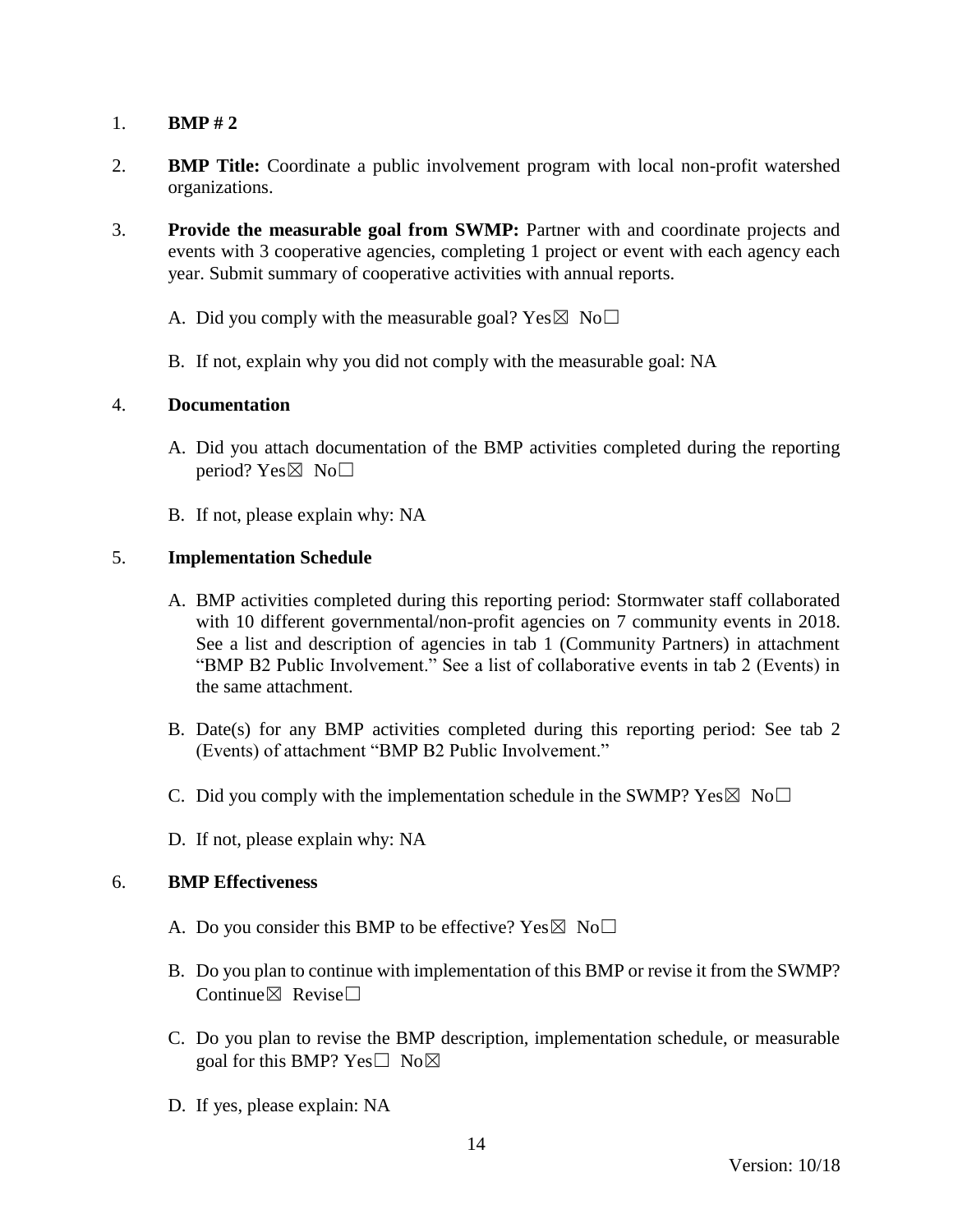- 2. **BMP Title:** Maintain a stormwater website to provide the public with information about stormwater management in Athens-Clarke County, including an online feedback form.
- 3. **Provide the measurable goal from SWMP:** Webpage maintained throughout the year and updated as necessary to include information on projects, utility, and other material for public education. Track feedback/comments received through the online feedback form.
	- A. Did you comply with the measurable goal? Yes  $\boxtimes$  No $\Box$
	- B. If not, explain why you did not comply with the measurable goal: NA

#### 4. **Documentation**

- A. Did you attach documentation of the BMP activities completed during the reporting period? Yes $\boxtimes$  No $\square$
- B. If not, please explain why: NA

### 5. **Implementation Schedule**

- A. BMP activities completed during this reporting period: The Stormwater Education Specialist updated the website and social media accounts throughout the year. The online submittal form received 56 questions or comments from the public in 2018 (see attachment "BMP A5 Online Submittal").
- B. Date(s) for any BMP activities completed during this reporting period: See attachment "BMP A5 Online Submittal" for dates.
- C. Did you comply with the implementation schedule in the SWMP?  $Yes \boxtimes No \square$
- D. If not, please explain why: NA

- A. Do you consider this BMP to be effective? Yes  $\boxtimes$  No $\Box$
- B. Do you plan to continue with implementation of this BMP or revise it from the SWMP? Continue $\nabla$  Revise $\nabla$
- C. Do you plan to revise the BMP description, implementation schedule, or measurable goal for this BMP? Yes□ No⊠
- D. If yes, please explain: NA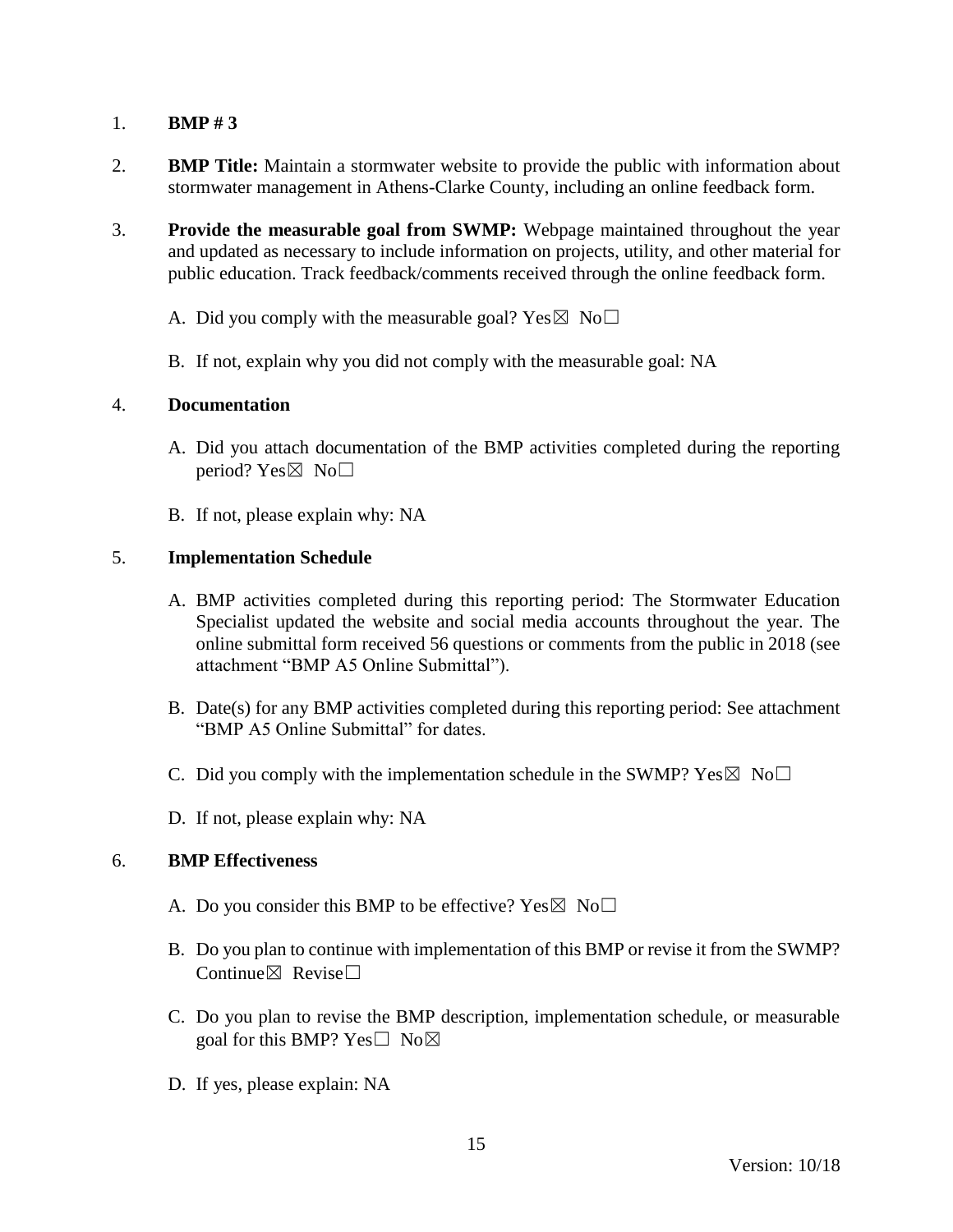- 2. **BMP Title:** Present a stormwater management awards program.
- 3. **Provide the measurable goal from SWMP:** Determine award recipients and distribute at least 2 annual awards. The awards will be distributed in any of the following categories: business, individual, design, or education. Document and compile an annual summary of recipients, including the nature and basis of the award.
	- A. Did you comply with the measurable goal? Yes  $\boxtimes$  No $\Box$
	- B. If not, explain why you did not comply with the measurable goal: NA

### 4. **Documentation**

- A. Did you attach documentation of the BMP activities completed during the reporting period? Yes□ No⊠
- B. If not, please explain why: Activities are summarized in the Implementation Schedule section below.

### 5. **Implementation Schedule**

- A. BMP activities completed during this reporting period: The Stormwater Education Specialist presented three Stormwater Steward Awards at the 2018 GreenFest Environmental Awards Ceremony on April 19<sup>th</sup>; two business and one design award. The Stormwater Steward Award for a business was given to both Athens' Walmart Neighborhood Market and DGC Environmental Services, Inc. for the exceptional maintenance of several large detention basins and over 10 bio-retention areas. The Stormwater Steward Award for a design firm was given to New Urban Forestry for their design and installation of a residential stormwater project off of Homestead Drive.
- B. Date(s) for any BMP activities completed during this reporting period: The awards ceremony was held on Thursday, April 19<sup>th</sup> 2018 at Flinchum's Phoenix event venue.
- C. Did you comply with the implementation schedule in the SWMP?  $Yes \boxtimes No \square$
- D. If not, please explain why: NA

- A. Do you consider this BMP to be effective? Yes  $\boxtimes$  No $\Box$
- B. Do you plan to continue with implementation of this BMP or revise it from the SWMP? Continue $\boxtimes$  Revise $\Box$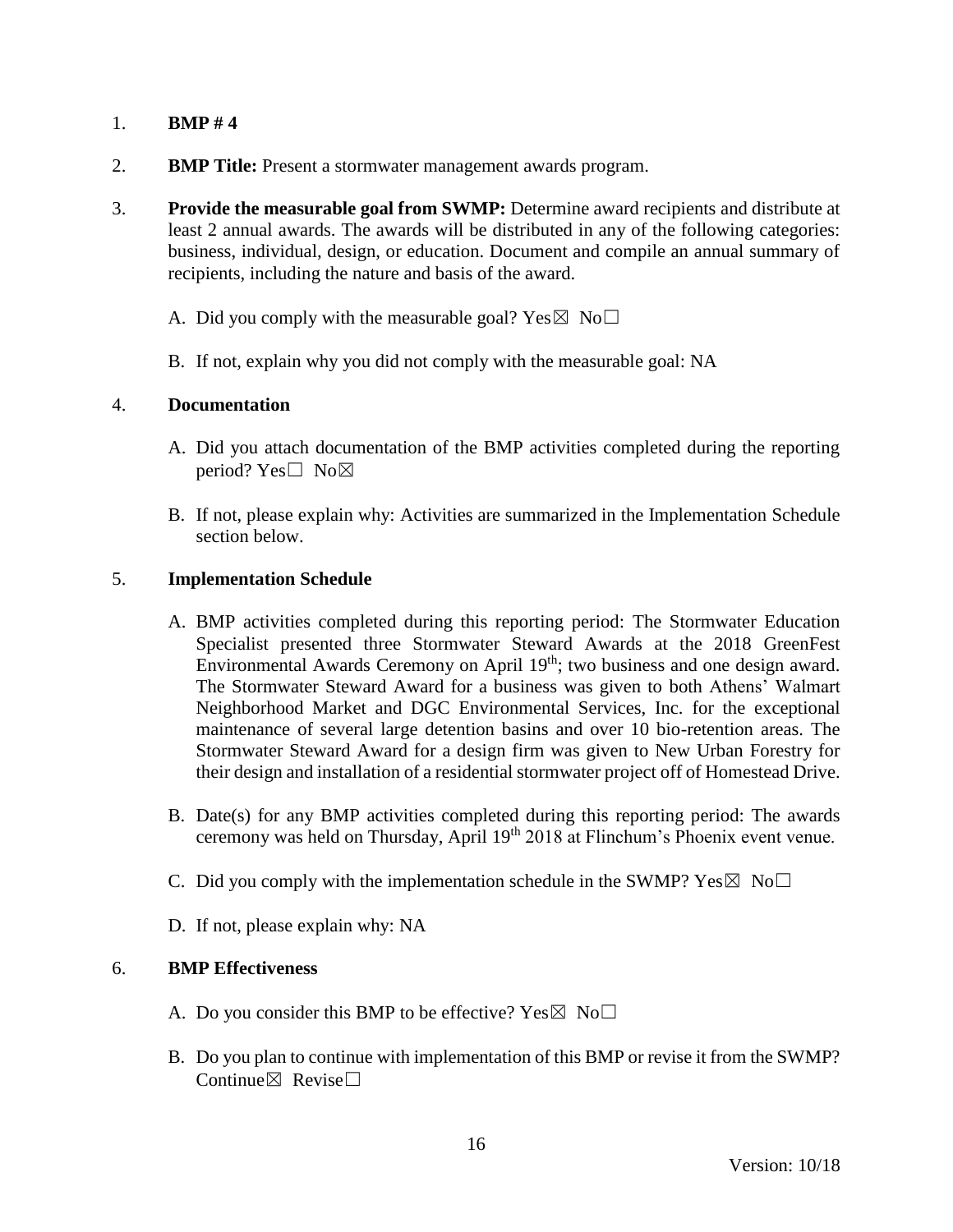- C. Do you plan to revise the BMP description, implementation schedule, or measurable goal for this BMP?  $Yes \Box No \boxtimes$
- D. If yes, please explain: NA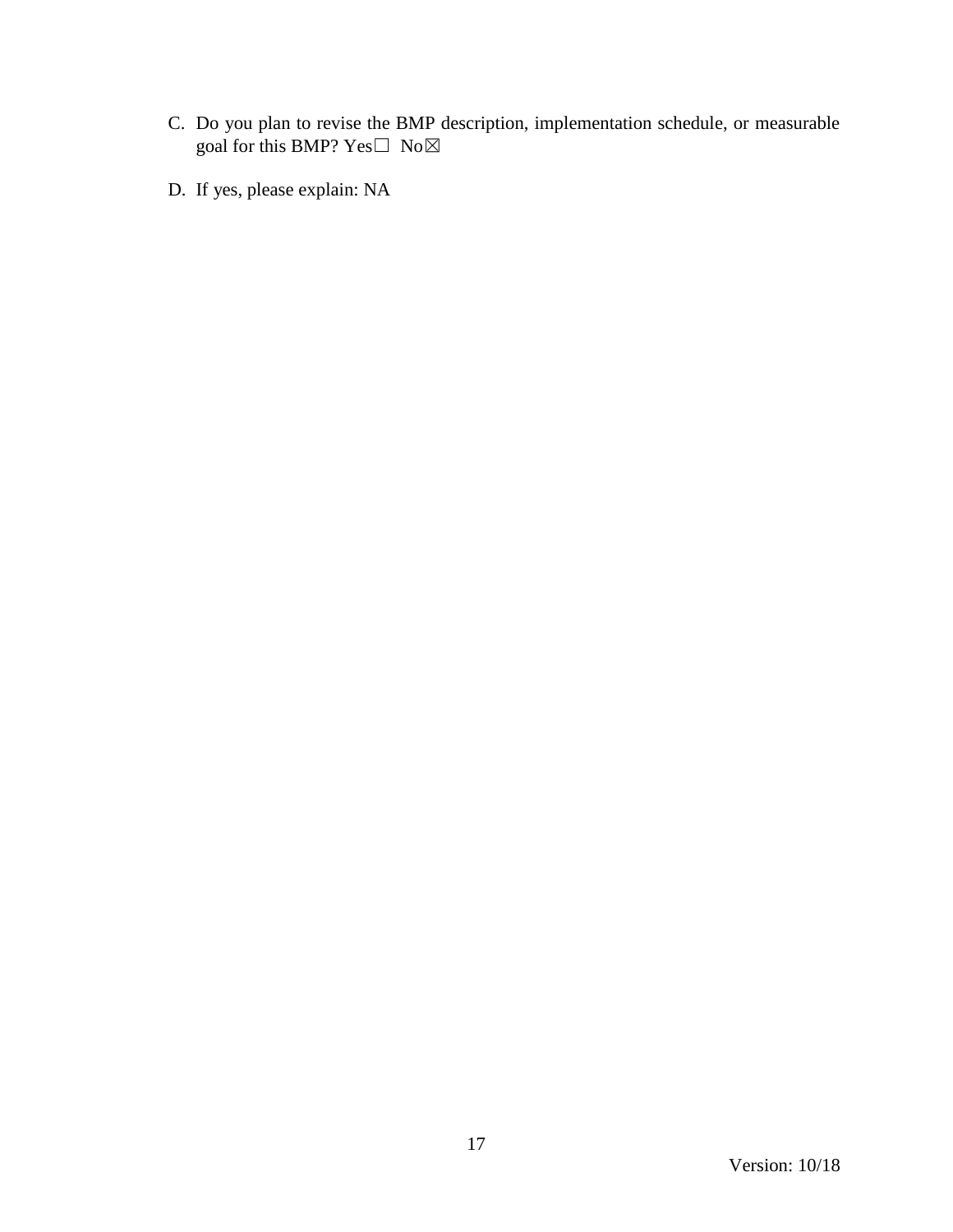- 2. **BMP Title:** Rivers Alive annual stream clean-up effort.
- 3. **Provide the measurable goal from SWMP:** Host a community-wide stream clean-up event each fall. Document the number of participants and amount of debris removed and report information in each annual report.
	- A. Did you comply with the measurable goal? Yes  $\boxtimes$  No $\Box$
	- B. If not, explain why you did not comply with the measurable goal: NA

#### 4. **Documentation**

- A. Did you attach documentation of the BMP activities completed during the reporting period? Yes $\boxtimes$  No $\square$
- B. If not, please explain why: NA

#### 5. **Implementation Schedule**

- A. BMP activities completed during this reporting period: The 2018 Rivers Alive event was held on Saturday, October 20<sup>th</sup>. 276 dedicated volunteers removed 6,240 pounds of garbage, 71,800 pounds of metal, and 164 tires from 17 different sites around the community. For photos from the event, please see the links in attachment "BMP B2 Public Involvement."
- B. Date(s) for any BMP activities completed during this reporting period: Saturday, October 20th 2018
- C. Did you comply with the implementation schedule in the SWMP?  $Yes \boxtimes No \square$
- D. If not, please explain why: NA

- A. Do you consider this BMP to be effective? Yes  $\boxtimes$  No $\Box$
- B. Do you plan to continue with implementation of this BMP or revise it from the SWMP? Continue $\nabla$  Revise $\nabla$
- C. Do you plan to revise the BMP description, implementation schedule, or measurable goal for this BMP? Yes $\square$  No $\boxtimes$
- D. If yes, please explain: NA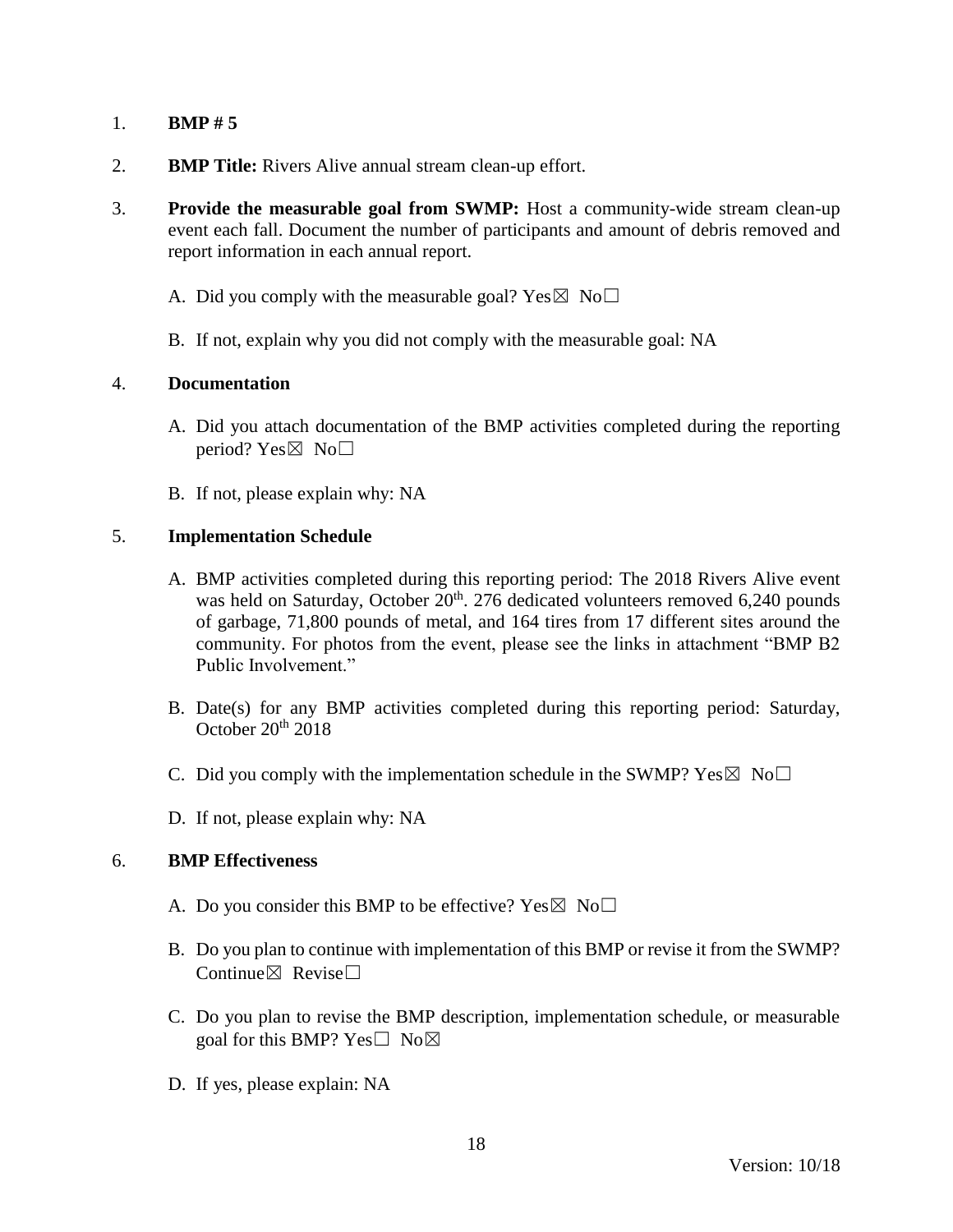- 2. **BMP Title:** Monitor the local litter prevention program, Adopt-A-Highway, to reduce roadside litter throughout the county.
- 3. **Provide the measurable goal from SWMP:** Update the list of participating groups and number of miles adopted annually, and track the number of clean-ups done each year.
	- A. Did you comply with the measurable goal? Yes  $\boxtimes$  No $\Box$
	- B. If not, explain why you did not comply with the measurable goal: NA

#### 4. **Documentation**

- A. Did you attach documentation of the BMP activities completed during the reporting period? Yes $\boxtimes$  No $\square$
- B. If not, please explain why: NA

### 5. **Implementation Schedule**

- A. BMP activities completed during this reporting period: In 2018, 69 official Adopt-a-Highway groups and 39 other groups and schools conducted 248 total clean-ups. 261 miles of roads were cleaned, and volunteers removed 1,101 bags of trash and 342 bags of recycling from our roadways. These groups were made up of 3,068 volunteers who spent a total of 4,106 volunteer hours. For a complete list of clean ups, groups, and adopted miles, see "BMP B6 Adopt-A-Highway Clean-Ups."
- B. Date(s) for any BMP activities completed during this reporting period: All clean-up dates are included in attachment "BMP B6 Adopt-A-Highway Clean-Ups"
- C. Did you comply with the implementation schedule in the SWMP?  $Yes \boxtimes No \square$
- D. If not, please explain why: NA

- A. Do you consider this BMP to be effective? Yes  $\boxtimes$  No $\Box$
- B. Do you plan to continue with implementation of this BMP or revise it from the SWMP? Continue $\boxtimes$  Revise $\Box$
- C. Do you plan to revise the BMP description, implementation schedule, or measurable goal for this BMP? Yes $\square$  No $\boxtimes$
- D. If yes, please explain: NA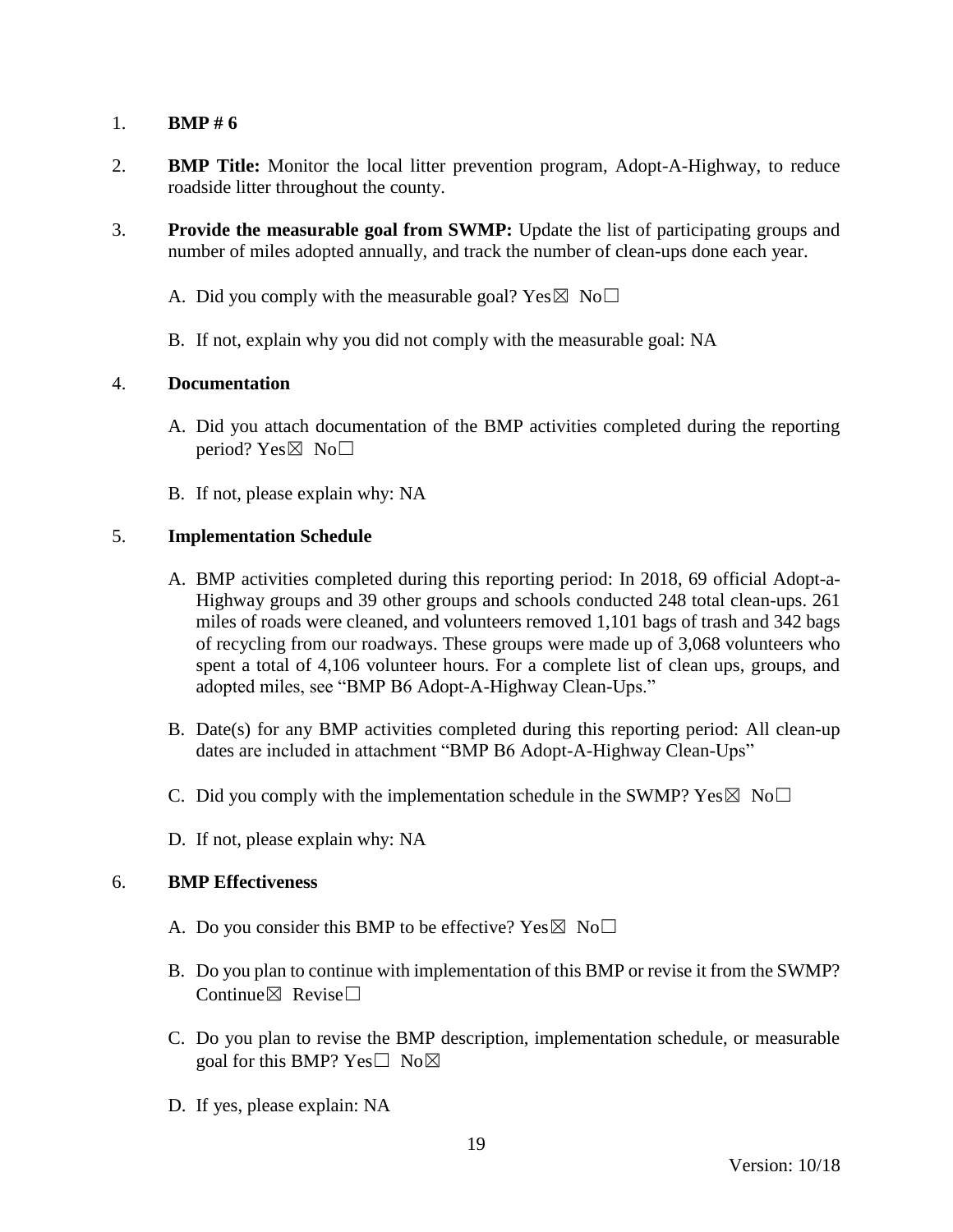## **Illicit Discharge Detection and Elimination Minimum Control Measure (Table 4.2.3)**

### 1. **BMP # 1 (Table 4.2.3, BMP #1)**

### 2. **BMP Title:** \_**Legal Authority**\_

- 3. **Provide the measurable goal from the Permit and/or approved SWMP:** Evaluate, and if necessary, modify the existing ordinance at least once a year.
	- A. Did you comply with the measurable goal? Yes  $\boxtimes$  No $\Box$
	- B. If not, explain why you did not comply with the measurable goal: NA

### 4. **Ordinance Status**

- A. Did you adopt or revise the ordinance during the reporting period? Yes  $\Box$  No $\boxtimes$
- B. If yes, provide the date of adoption: NA
- C. If the ordinance was adopted or revised during the reporting period, is a copy of the adopted ordinance attached? Yes $\square$  No $\boxtimes$
- D. If the ordinance was adopted or revised during the reporting period and a copy is not attached, explain why: NA

#### 5. **Implementation Schedule**

- A. BMP activities completed during this reporting period: ACCGOV reviewed its Stormwater Management Ordinance Section 5-4 Article II Illicit Discharge and Illegal Connection in 2018 and found no changes were needed.
- B. Date(s) for any BMP activities completed during this reporting period: NA
- C. Did you comply with the implementation schedule in the SWMP?  $Yes \boxtimes No \square$
- D. If not, please explain why: NA

- A. Do you consider this BMP to be effective? Yes  $\boxtimes$  No $\Box$
- B. Do you plan to continue with implementation of this BMP or revise it from the SWMP? Continue $\boxtimes$  Revise $\Box$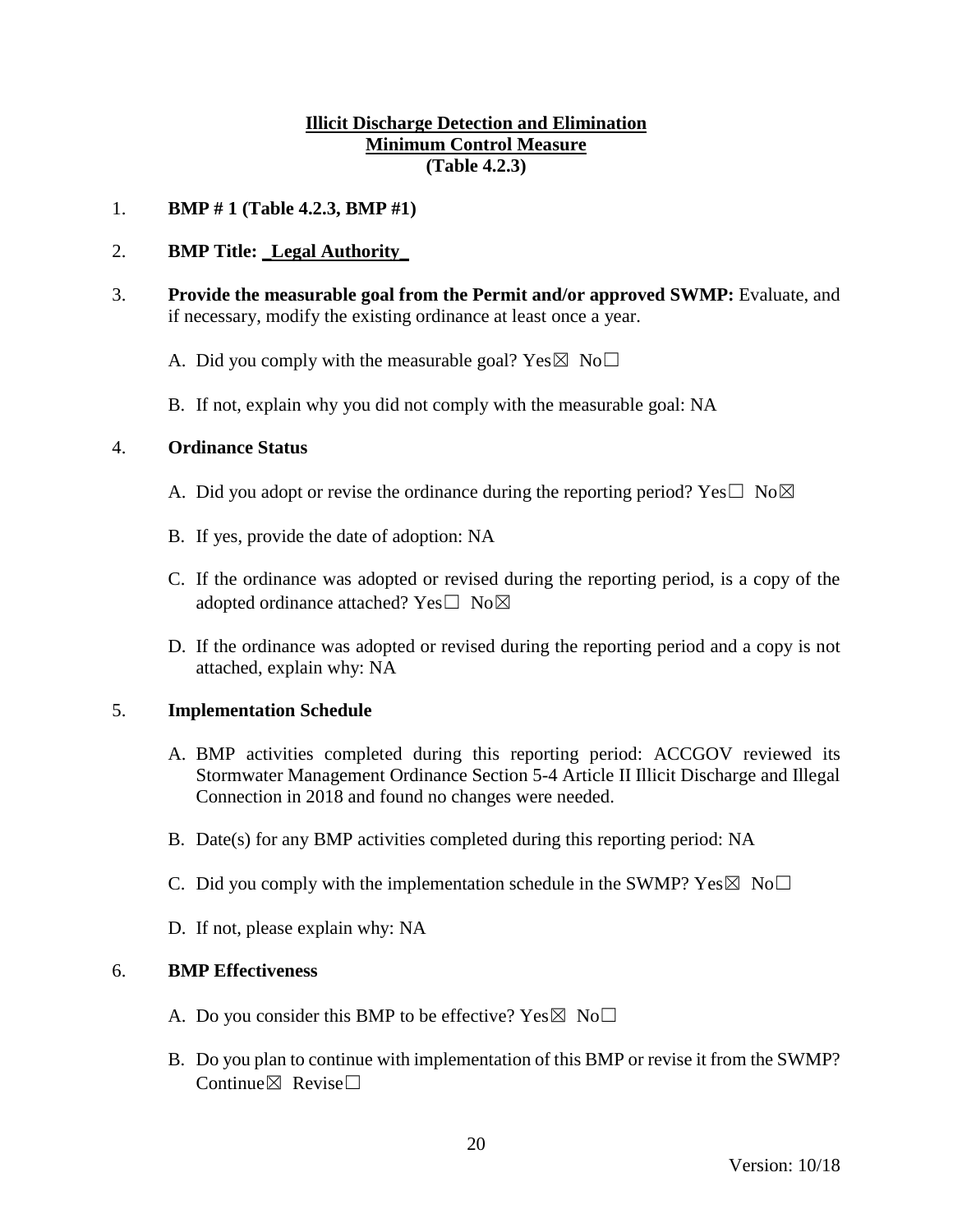- C. Do you plan to revise the BMP description, implementation schedule, or measurable goal for this BMP?  $Yes \Box No \boxtimes$
- D. If yes, please explain: NA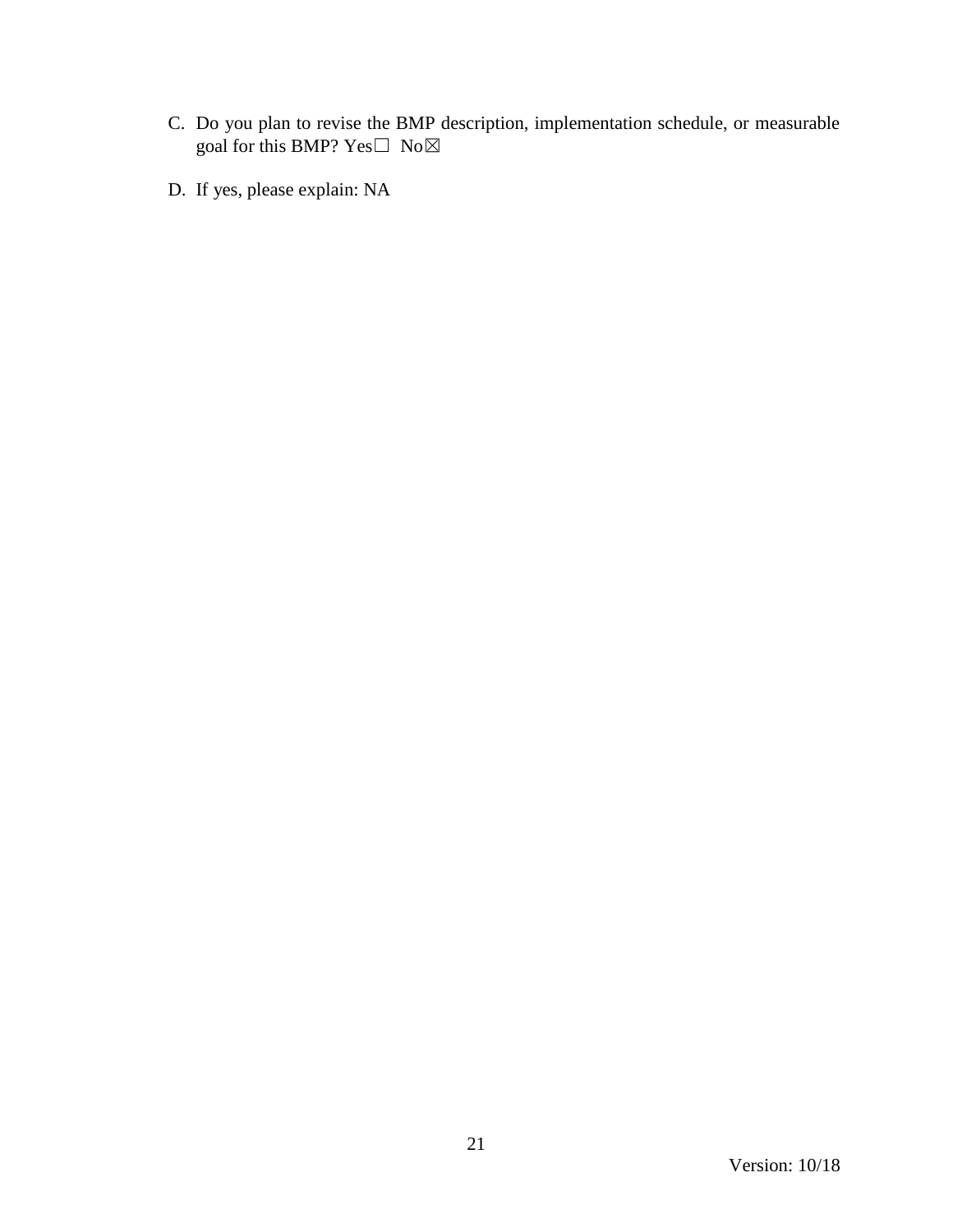## 1. **BMP # 2 (Table 4.2.3, BMP #2)**

### 2. **BMP Title:** \_**Outfall Map and Inventory**\_

3. **Provide the measurable goal from the Permit and/or approved SWMP:** Update a map and an inventory showing the location of all outfalls from the MS4 and the names and locations of all waters of the State that receive discharges from those outfalls.

A. Did you comply with the measurable goal? Yes  $\boxtimes$  No $\Box$ 

B. If not, explain why you did not comply with the measurable goal: NA

### 4. **Outfall Inventory**

A. Provide the number of outfalls added or deleted from the inventory during the reporting period:

Number added: 0 Number deleted: 58

- B. Provide the total number of outfalls identified to date: 560
- C. Is the outfall mapping completed?  $Yes \boxtimes No \square$
- D. If not, explain the reason why, and provide the status of the mapping: NA
- E. If not, provide the projected completion date: NA

#### 5. **Documentation**

- A. Did you attach documentation of the BMP activities completed during the reporting period? Yes $\boxtimes$  No $\square$
- B. If not, please explain why: NA

# 6. **Implementation Schedule**

- A. BMP activities completed during this reporting period: The Stormwater Inspector and GIS Analyst are continuing to clean-up ACC's outfall inventory. In 2018, 58 objects marked as outfalls have been identified as not being outfalls and were removed from the inventory (33 field identified and 25 database duplicates). No new outfalls were added to the inventory (see attachments "BMP C2 Outfall Inventory" and "BMP C2 Outfall Map").
- B. Date(s) for any BMP activities completed during this reporting period: The outfall inventory and map were updated throughout the year.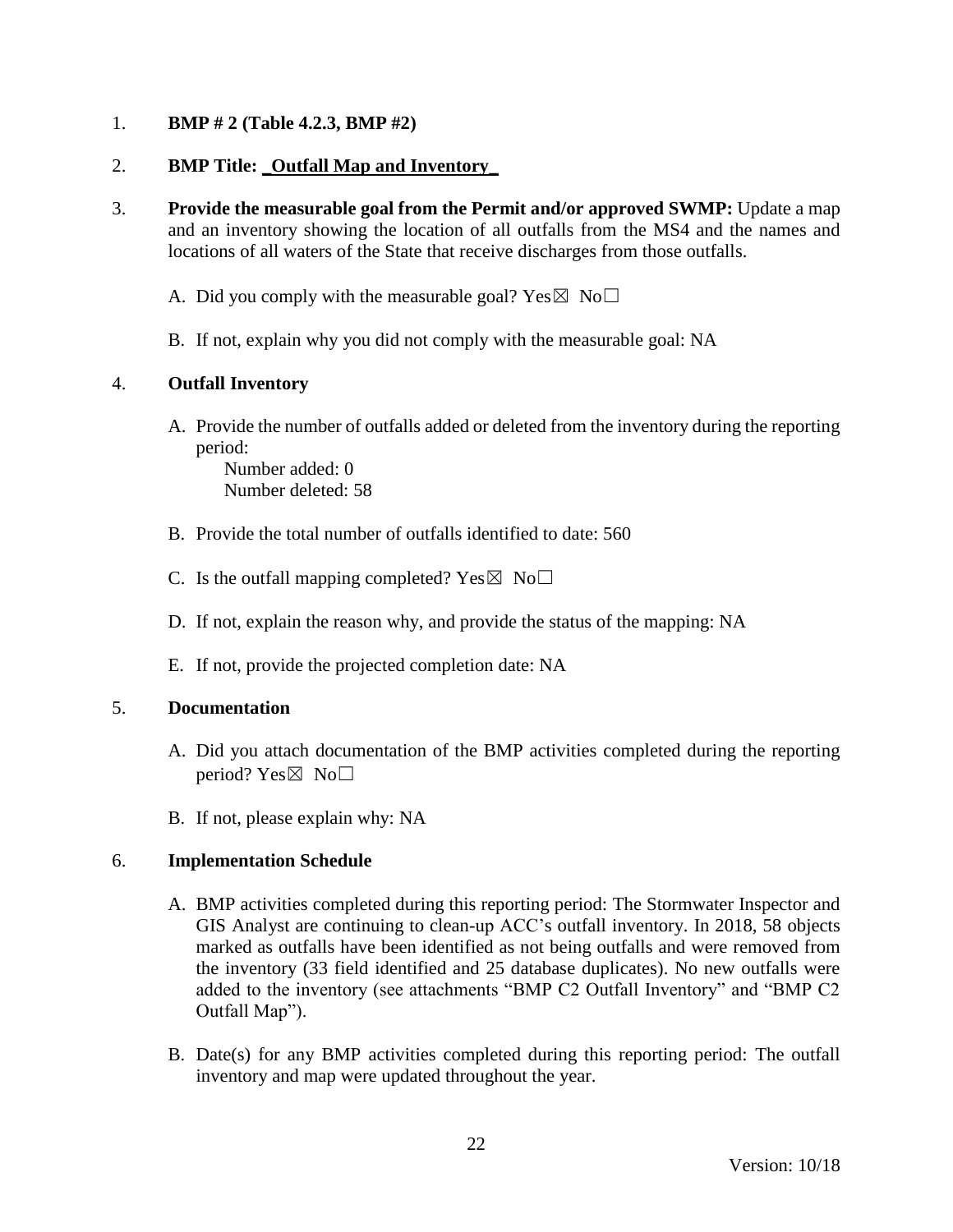- C. Did you comply with the implementation schedule in the SWMP?  $Yes \boxtimes No \square$
- D. If not, please explain why: NA

- A. Do you consider this BMP to be effective? Yes  $\boxtimes$  No $\Box$
- B. Do you plan to continue with implementation of this BMP or revise it in the SWMP? Continue $\boxtimes$  Revise $\Box$
- C. Do you plan to revise the BMP description, implementation schedule, or measurable goal for this BMP? Yes□ No⊠
- D. If yes, please explain: NA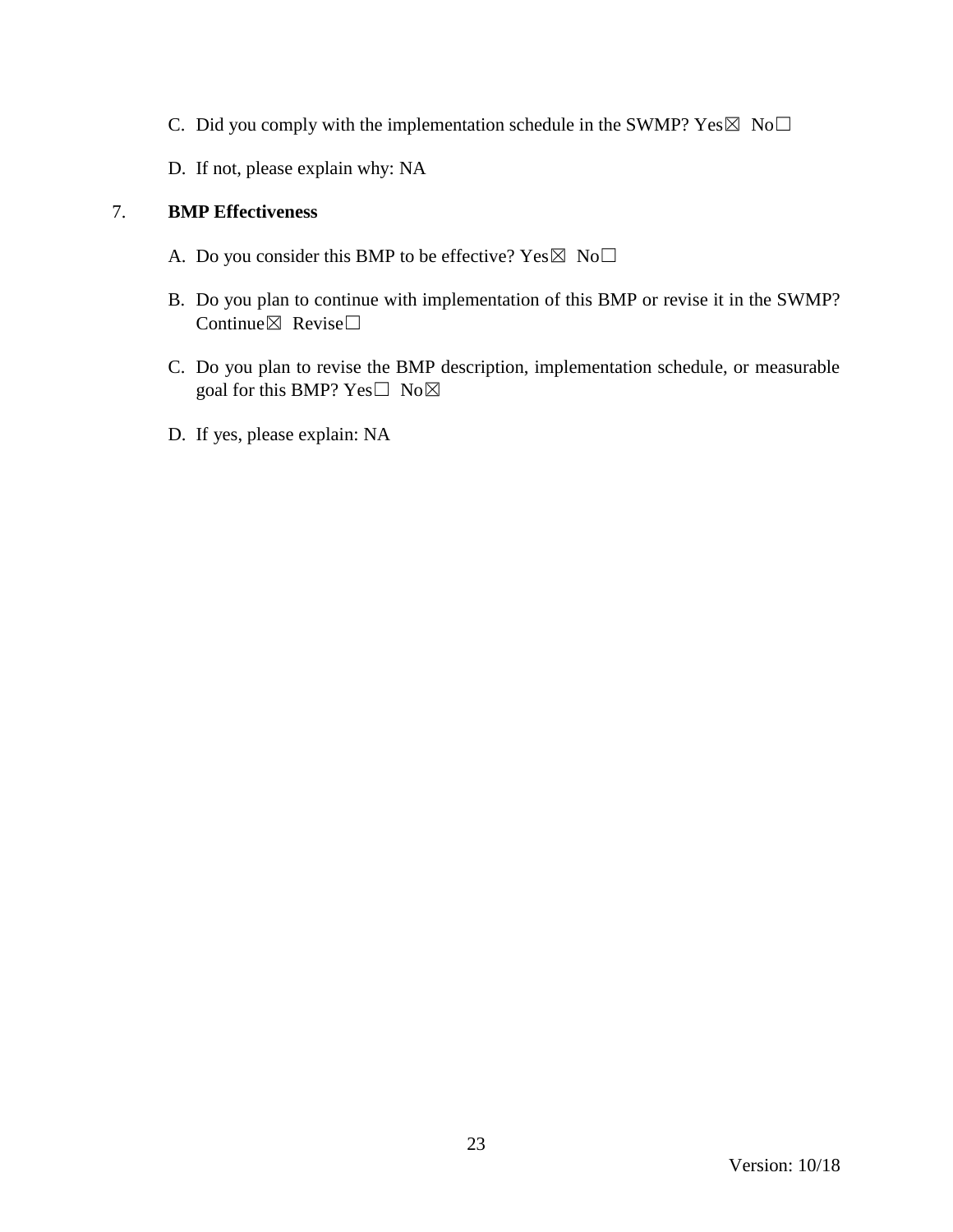## 1. **BMP # 3 (Table 4.2.3, BMP #3)**

### 2. **BMP Title:** \_**IDDE Plan**\_

- 3. **Provide the measurable goal from the Permit and/or approved SWMP:** Conduct dryweather screening of each year's corresponding section. Prepare annual summary of areas covered, outfalls checked, and data on each outfall. Implement investigative procedures as outlined in the county's Dry Weather Screening Program procedures when potential for an illicit discharge is evident. Ensure any identified illicit discharge is eliminated and if necessary implement enforcement procedures in accordance with the Enforcement Response Plan (upon acceptance).
	- A. Did you comply with the measurable goal? Yes  $\boxtimes$  No $\Box$
	- B. If not, explain why you did not comply with the measurable goal: NA

#### 4. **IDDE Plan Status**

- A. Provide the number of outfalls inspected during the reporting period: 140
- B. What percentage of the total number of outfalls were inspected during the reporting period? 25%

| Year | <b>Total Number of</b><br><b>Outfalls</b> | <b>Number of Outfalls</b><br><b>Screened</b> | % Screened |
|------|-------------------------------------------|----------------------------------------------|------------|
| 2018 | 560                                       | 140                                          | 25%        |
| 2019 |                                           |                                              |            |
| 2020 |                                           |                                              |            |
| 2021 |                                           |                                              |            |
| 2022 |                                           |                                              |            |

C. Provide the status of the outfall screening from 2018-2022:

- D. Did you conduct any stream walks as part of your IDDE program? Yes□ No⊠
	- 1. If yes, provide the total number of stream miles within your jurisdiction: NA
	- 2. Provide the number of stream miles walked during the reporting period: NA
	- 3. What percentage of the total number of stream miles were walked during the reporting period? 0
- E. Did you conduct stream walks for a reason other than IDDE?  $Yes \boxtimes No \square$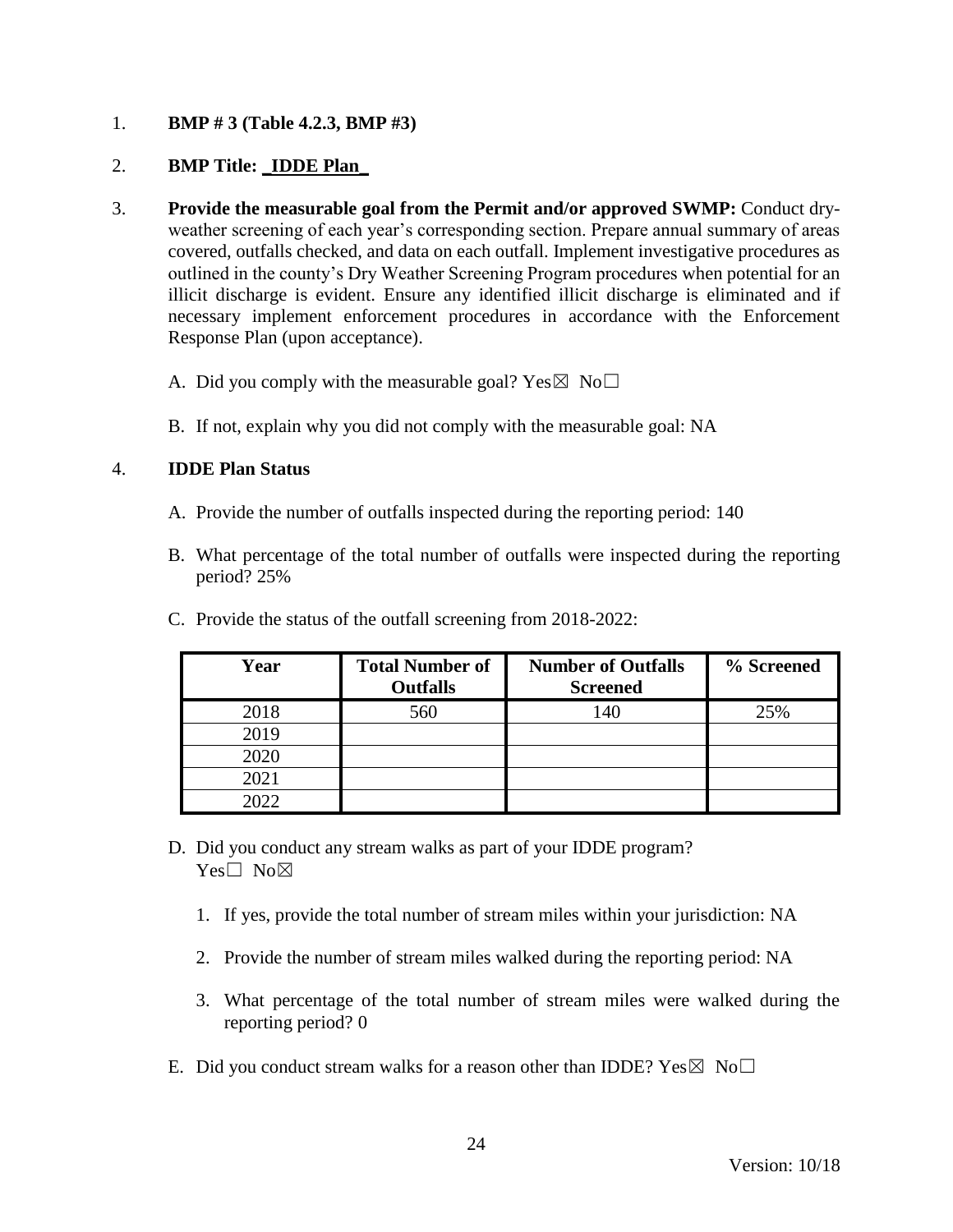- 1. If yes, explain the reason: The ACC Public Utilities Department and their consultants conducted stream walks in 2018 in accordance with their Annual Watershed Protection Plan. Stormwater staff joined them for a day of stream walks and macroinvertebrate sampling on February 23, 2018.
- 2. Provide the number of stream miles walked during the reporting period: Approximately 10 miles of streams were walked and assessed by ACC Public Utilities in 2018.

### 5. **Documentation**

- A. Did you attach documentation of the BMP activities completed during the reporting period? Yes $\boxtimes$  No $\square$
- B. If not, please explain why: NA

### 6. **Implementation Schedule**

- A. BMP activities completed during this reporting period: The Stormwater Inspector screened 140 Section 1 and 5 outfalls in 2018 (see inspection summaries in attachment "BMP C3 Outfall Inspections"). The outfall inspection sections are included in the map under attachment "BMP C2 Outfall Map."
- B. Date(s) for any BMP activities completed during this reporting period: Outfalls were inspected throughout the year. See attachment "BMP C3 Outfall Inspections" for specific dates.
- C. Did you comply with the implementation schedule in the SWMP?  $Yes \boxtimes No \square$
- D. If not, please explain why: NA

- A. Do you consider this BMP to be effective? Yes  $\boxtimes$  No $\Box$
- B. Do you plan to continue with implementation of this BMP or revise it in the SWMP? Continue $\boxtimes$  Revise $\Box$
- C. Do you plan to revise the BMP description, implementation schedule, or measurable goal for this BMP? Yes $\square$  No $\boxtimes$
- D. If yes, please explain: NA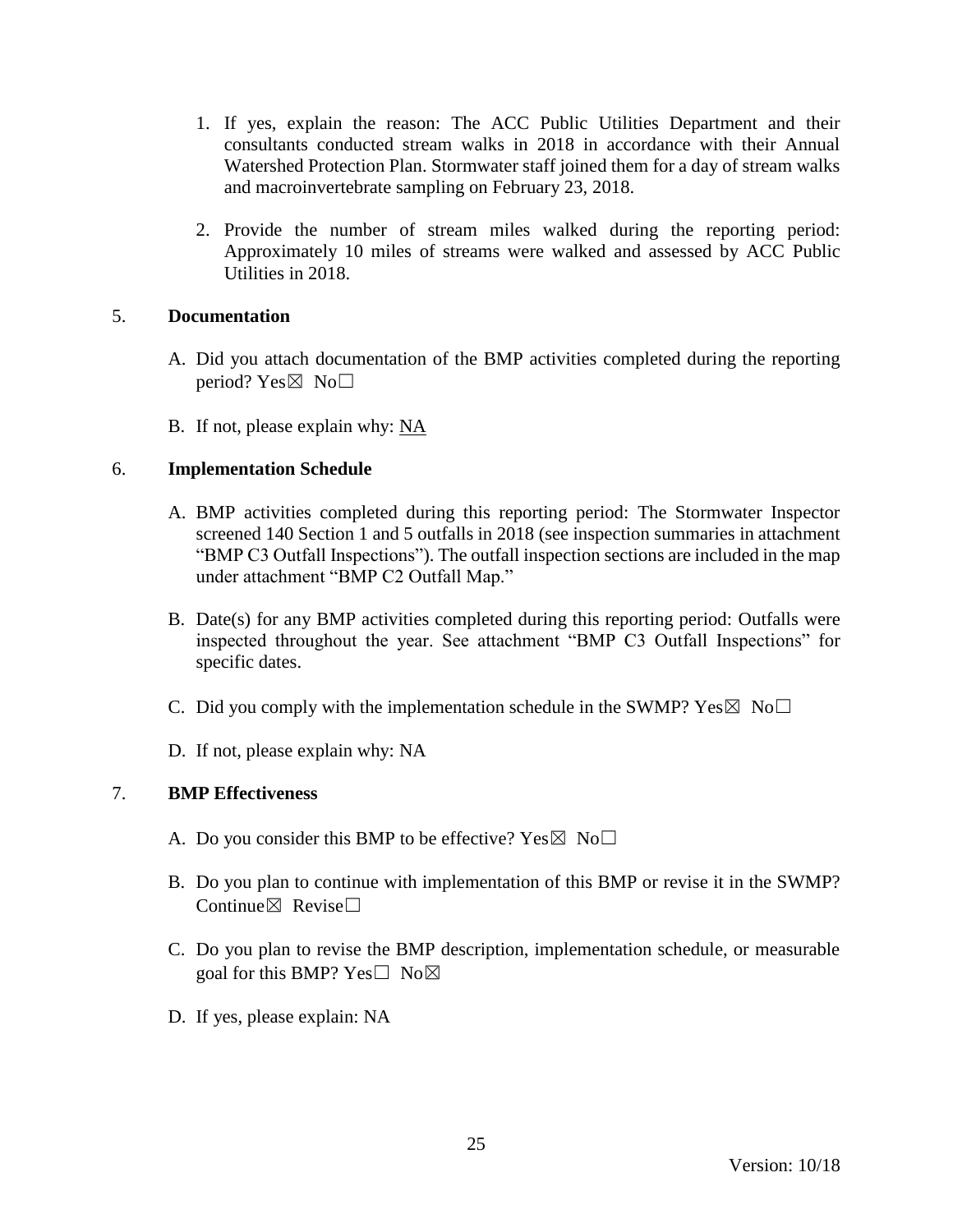1. **BMP # 4 (Table 4.2.3, BMP #4)**

## 2. **BMP Title:** \_**Education**\_

- 3. **Provide the measurable goal from the Permit and/or approved SWMP:** Update information on existing website as necessary. Conduct one storm drain decaling project per year. Conduct ACC employee trainings as outlined in BMP F5, including illicit discharge training.
	- A. Did you comply with the measurable goal? Yes  $\boxtimes$  No $\Box$
	- B. If not, explain why you did not comply with the measurable goal: NA

#### 4. **Documentation**

- A. Did you attach documentation of the BMP activities completed during the reporting period? Yes $\boxtimes$  No $\square$
- B. If not, please explain why: NA

### 5. **Implementation Schedule**

- A. BMP activities completed during this reporting period: The Stormwater Education Specialist continued to maintain the stormwater website and social media accounts (see BMP A5). Two storm drain decaling projects were held (details and documentation are available in attachment "BMP B1 Storm Drain Decaling"). Stormwater staff also held two ACCGOV employee trainings in 2018 (details and documentation are provided under BMP F5).
- B. Date(s) for any BMP activities completed during this reporting period: Stormwater website and social media accounts are updated throughout the year. The storm drain decaling projects took place on June  $21<sup>st</sup>$  and July  $12<sup>th</sup>$ , 2018. ACCGOV staff trainings took place at the Solid Waste Department on February 23<sup>rd</sup> and Streets and Drainage Division on December 20<sup>th</sup>.
- C. Did you comply with the implementation schedule in the SWMP?  $Yes \boxtimes No \square$
- D. If not, please explain why: NA

- A. Do you consider this BMP to be effective? Yes  $\boxtimes$  No $\Box$
- B. Do you plan to continue with implementation of this BMP or revise it in the SWMP? Continue $\boxtimes$  Revise $\Box$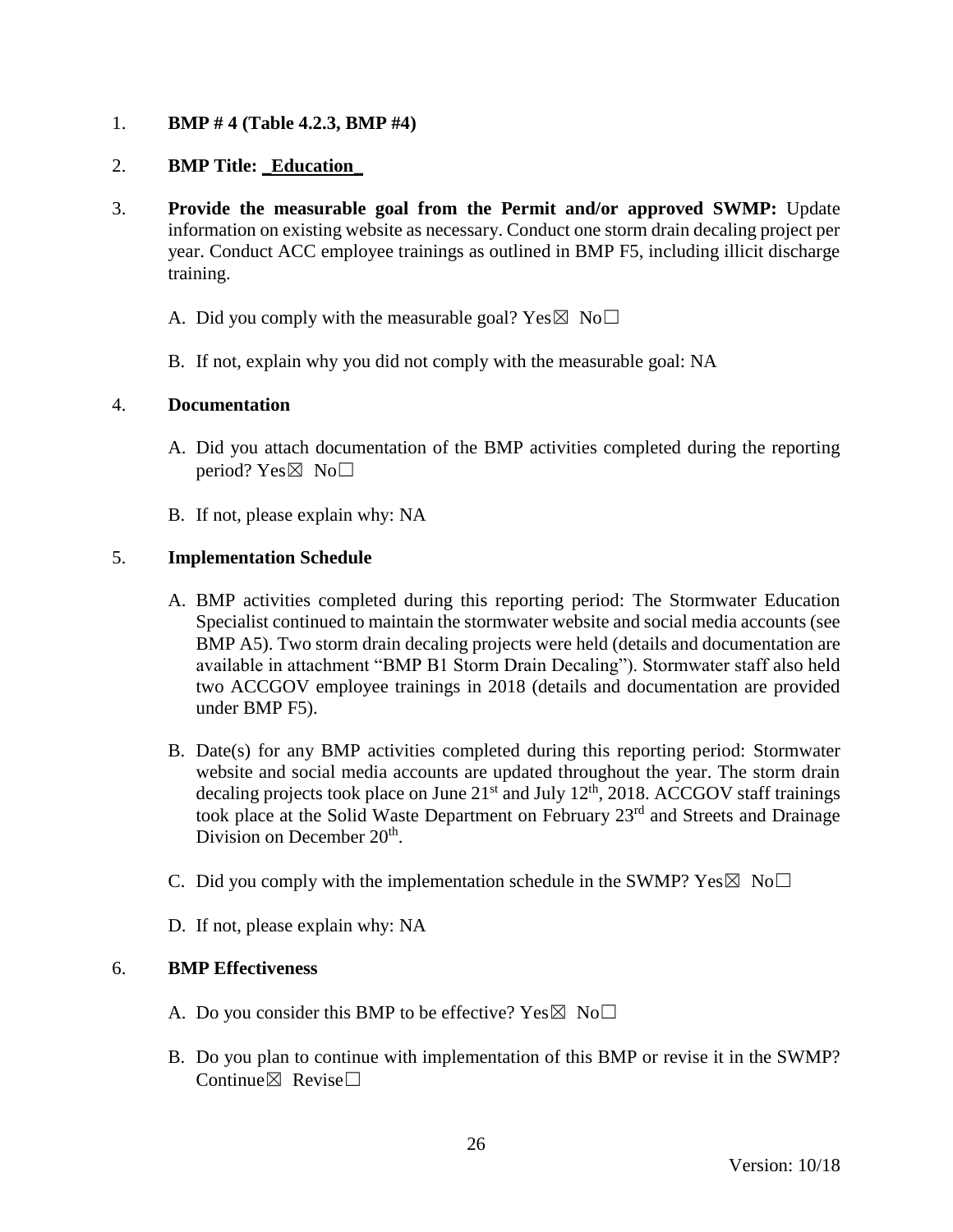- C. Do you plan to revise the BMP description, implementation schedule, or measurable goal for this BMP?  $Yes \Box No \boxtimes$
- D. If yes, please explain: NA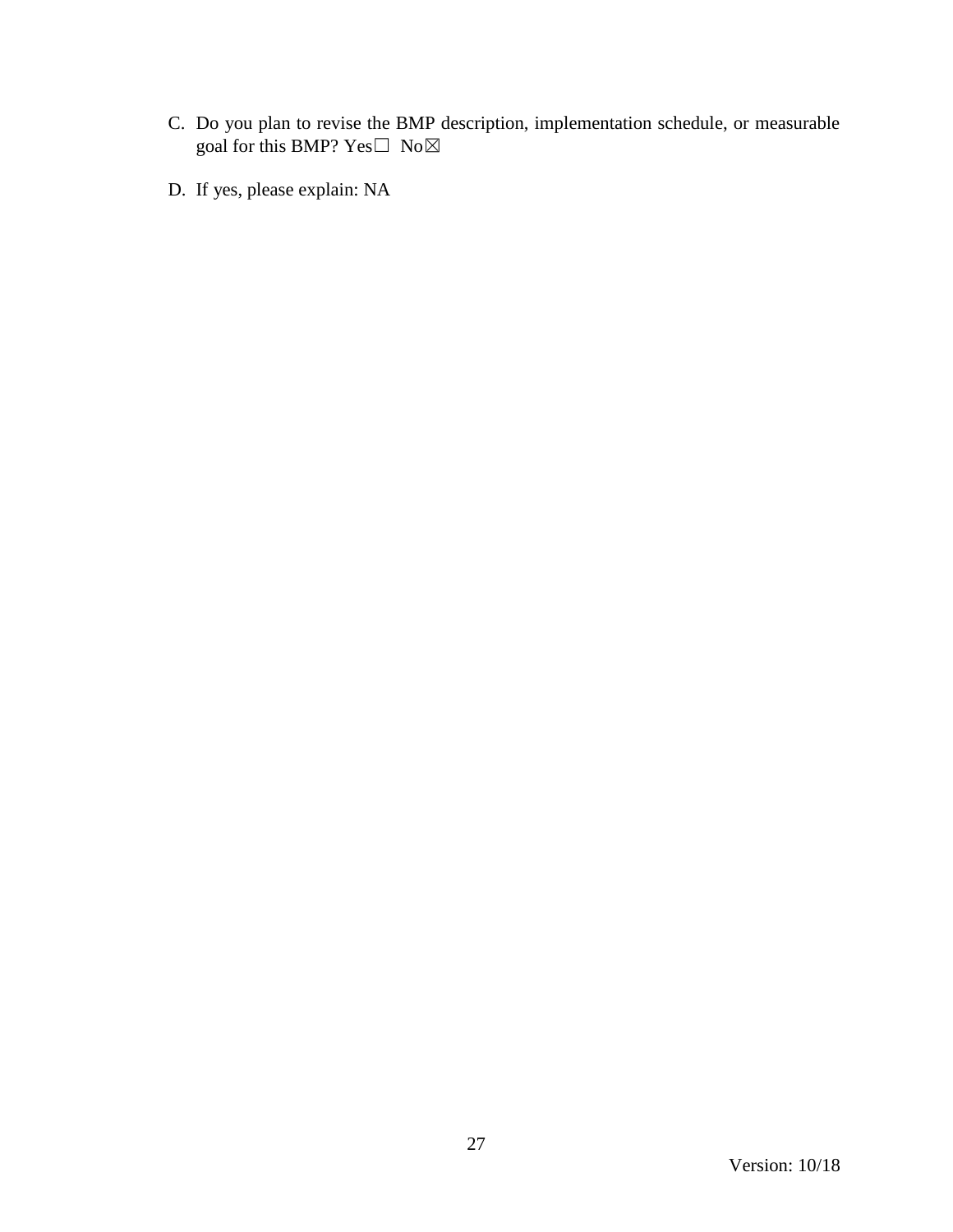## 1. **BMP # 5 (Table 4.2.3, BMP #5)**

### 2. **BMP Title:** \_**Complaint Response**\_

- 3. **Provide the measurable goal from the Permit and/or approved SWMP:** Implement procedures for receiving, investigating, and tracking the status of illicit discharge complaints. 100% of received complaints will be responded to within 48 hours of receipt.
	- A. Did you comply with the measurable goal? Yes  $\boxtimes$  No $\Box$
	- B. If not, explain why you did not comply with the measurable goal: NA

### 4. **Documentation**

- A. Did you attach documentation of the BMP activities completed during the reporting period? Yes $\boxtimes$  No $\square$
- B. If not, please explain why: NA

#### 5. **Implementation Schedule**

- A. BMP activities completed during this reporting period: Stormwater staff responded to 40 illicit discharge complaints during the reporting year. Complaints were phoned in, emailed, or submitted online via a Survey123 app. A list of complaints received in 2018 is attached in "BMP C5 Complaint Response."
- B. Date(s) for any BMP activities completed during this reporting period: All dates are included in attachment "BMP C5 Complaint Response."
- C. Did you comply with the implementation schedule in the SWMP?  $Yes \boxtimes No \square$
- D. If not, please explain why: NA

- A. Do you consider this BMP to be effective? Yes  $\boxtimes$  No $\Box$
- B. Do you plan to continue with implementation of this BMP or revise it in the SWMP? Continue $\boxtimes$  Revise $\Box$
- C. Do you plan to revise the BMP description, implementation schedule, or measurable goal for this BMP? Yes□ No⊠
- D. If yes, please explain: NA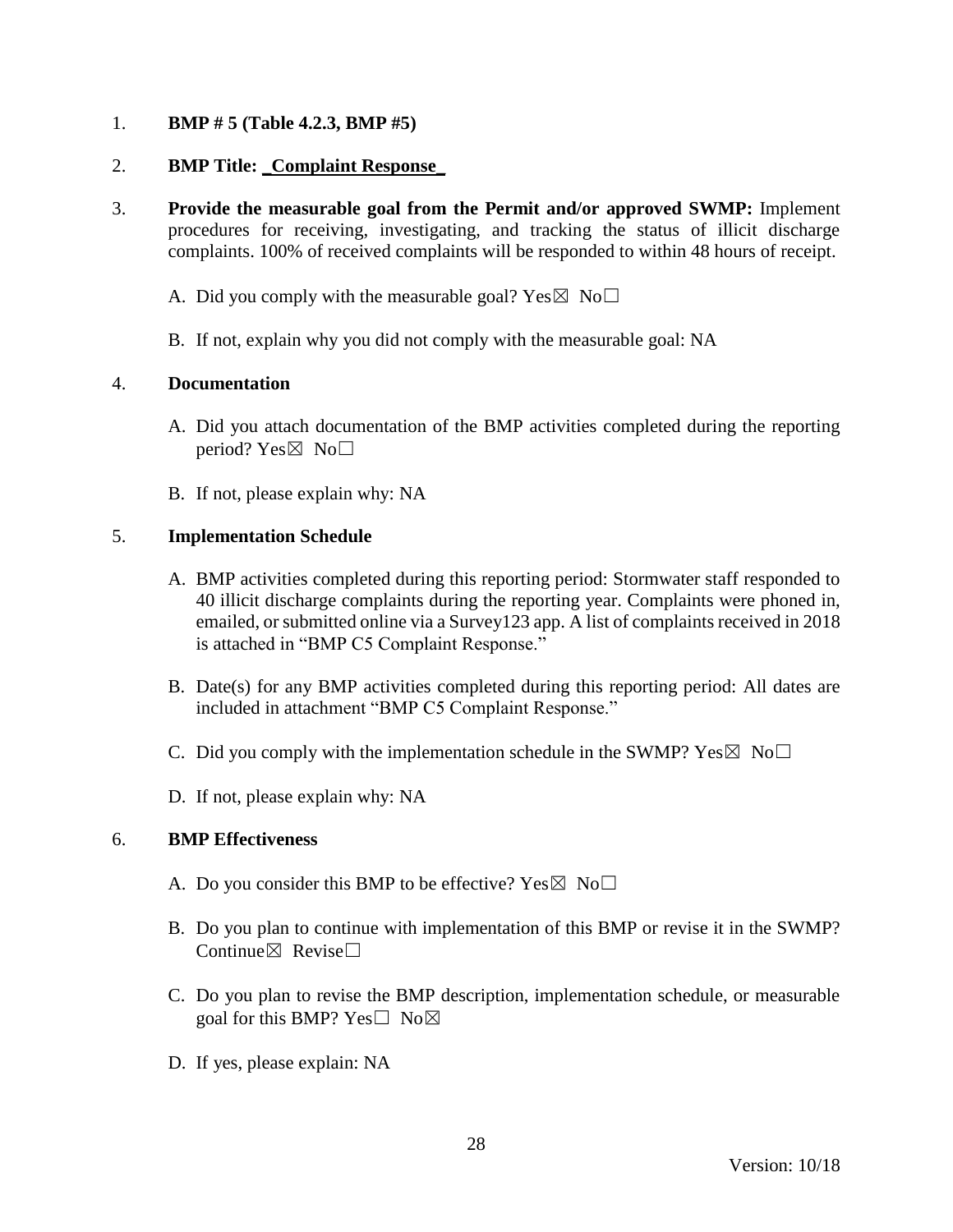## **Construction Site Storm Water Runoff Control Minimum Control Measure (Table 4.2.4)**

### 1. **BMP # 1 (Table 4.2.4, BMP #1)**

### 2. **BMP Title:** \_**Legal Authority**\_

- 3. **Provide the measurable goal from the Permit and/or approved SWMP:** Evaluate, and if necessary, modify the existing E&S ordinance.
	- A. Did you comply with the measurable goal? Yes  $\boxtimes$  No $\Box$
	- B. If not, explain why you did not comply with the measurable goal: NA

#### 4. **Ordinance Status**

- A. Is the construction waste requirement addressed in either your E&S or litter ordinance?  $Yes \boxtimes No \Box$
- B. If yes, which one? E&S
- C. Did you adopt or revise the ordinance during the reporting period? Yes□ No⊠
- D. If you are a Local Issuing Authority, you must revise your E&S Ordinance to comply with the latest revisions to the E&S Act (2015). The ordinance revision was to be completed by December 31, 2016. Have you completed the ordinance revisions? Yes⊠ No□
- E. If yes, provide the date of adoption: November 1, 2016
- F. If the ordinance was adopted or revised during the reporting period, is a copy of the adopted ordinance attached? Yes $\square$  No $\boxtimes$
- G. If the ordinance was adopted or revised during the reporting period and a copy is not attached, explain why: NA

#### 5. **Implementation Schedule**

- A. BMP activities completed during this reporting period: ACC's E&S ordinance was last modified in 2016 to include updates to the model ordinance and other minor revisions. No changes were needed in 2018.
- B. Date(s) for any BMP activities completed during this reporting period: NA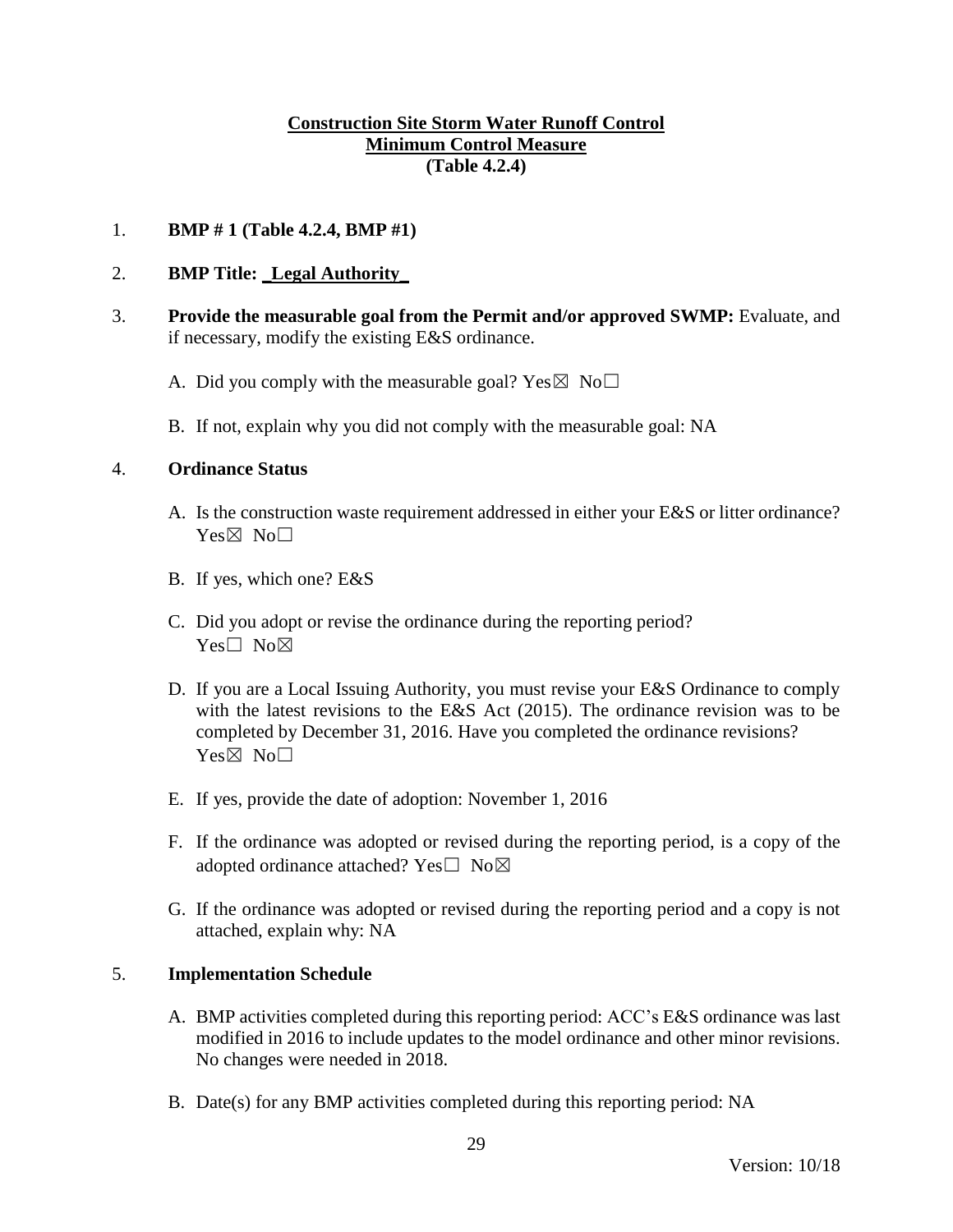- C. Did you comply with the implementation schedule in the SWMP?  $Yes \boxtimes No \square$
- D. If not, please explain why: NA

- A. Do you consider this BMP to be effective? Yes  $\boxtimes$  No $\Box$
- B. Do you plan to continue with implementation of this BMP or revise it in the SWMP? Continue $\boxtimes$  Revise $\Box$
- C. Do you plan to revise the BMP description, implementation schedule, or measurable goal for this BMP? Yes $\square$  No $\boxtimes$
- D. If yes, please explain: NA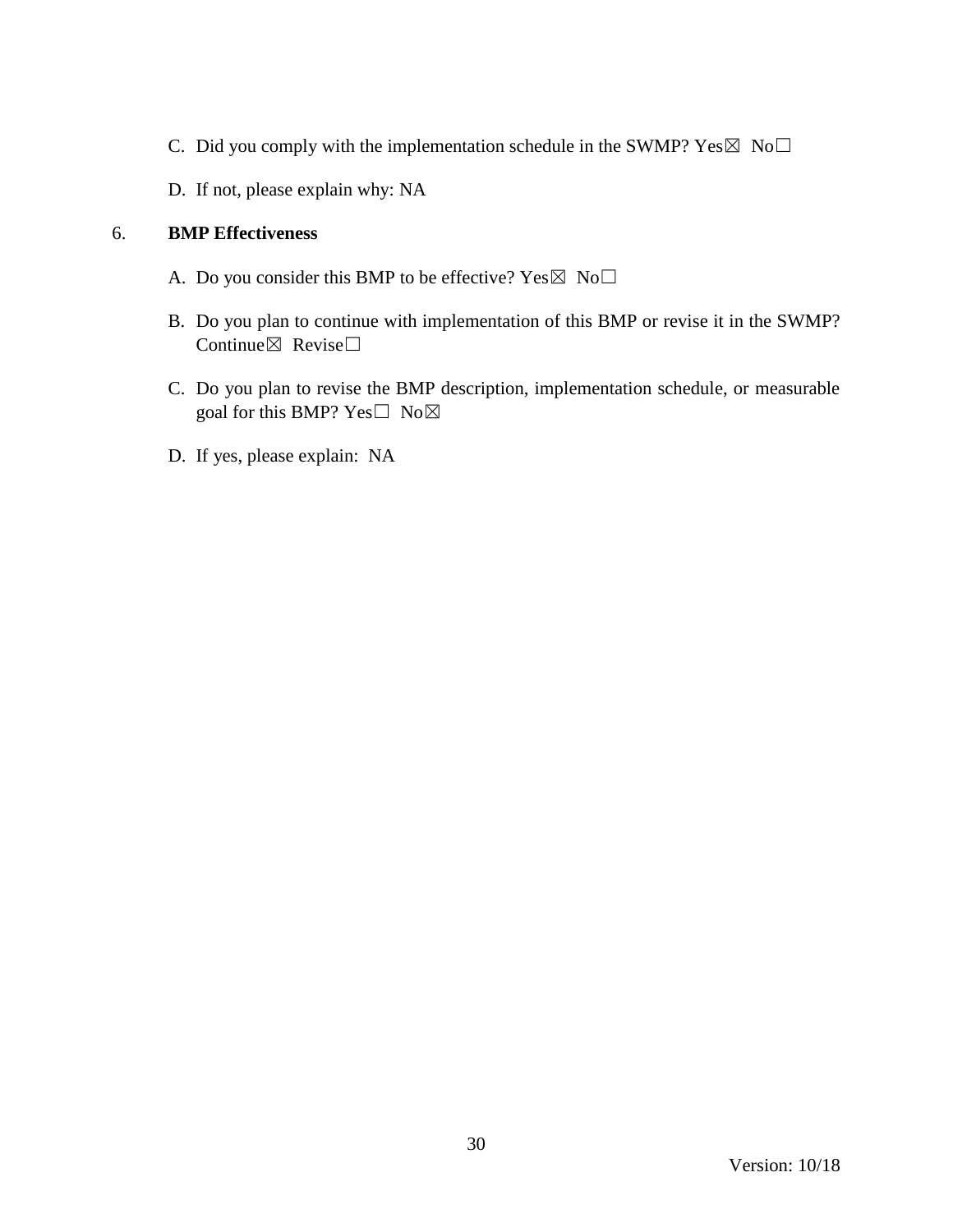## 1. **BMP # 2 (Table 4.2.4, BMP #2)**

### 2. **BMP Title:** \_**Site Plan Review Procedures**\_

- 3. **Provide the measurable goal from the Permit and/or approved SWMP:** Provide a list of the site plans received and the number of site plans reviewed, approved, or denied during the reporting period in each annual report. Review 100% of plans received within 30 days or receipt.
	- A. Did you comply with the measurable goal? Yes  $\boxtimes$  No $\Box$
	- B. If not, explain why you did not comply with the measurable goal: NA

### **4. Site Plan Review Status**

- A. Are you a Local Issuing Authority? Yes  $\boxtimes$  No $\Box$ 
	- 1. If yes, provide the following information for the reporting period:

Number of plans received: 177 Number of plans reviewed: 340 Number of plans approved: 140 Number of plans denied: 100

#### **5. Documentation**

- A. Did you attach documentation of the BMP activities completed during the reporting period? Yes $\boxtimes$  No $\square$
- B. If not, please explain why: NA

#### 6. **Implementation Schedule**

- A. BMP activities completed during this reporting period: ACCGOV staff conducted 340 total plan reviews on 177 different projects, averaging 1.9 reviews per site. Of those 177, 31 plans required a Water Quality Treatment review, resulting in 76 total water quality reviews and 12 new stormwater management facility maintenance agreements (see attachment BMP E4 Maintenance Agreement List"). Overall, 140 site plans were approved and 100 were denied (and then returned to the design consultant for revisions) during 2018. See attachment "BMP D2 Site Plan Reviews" for a list of all projects and reviews, and attachment "BMP D2 Water Quality Site Plan Reviews" for details on those projects that required water quality components.
- B. Date(s) for any BMP activities completed during this reporting period: See attachments "BMP D2 Site Plan Reviews" and "BMP D2 Water Quality Site Plan Reviews."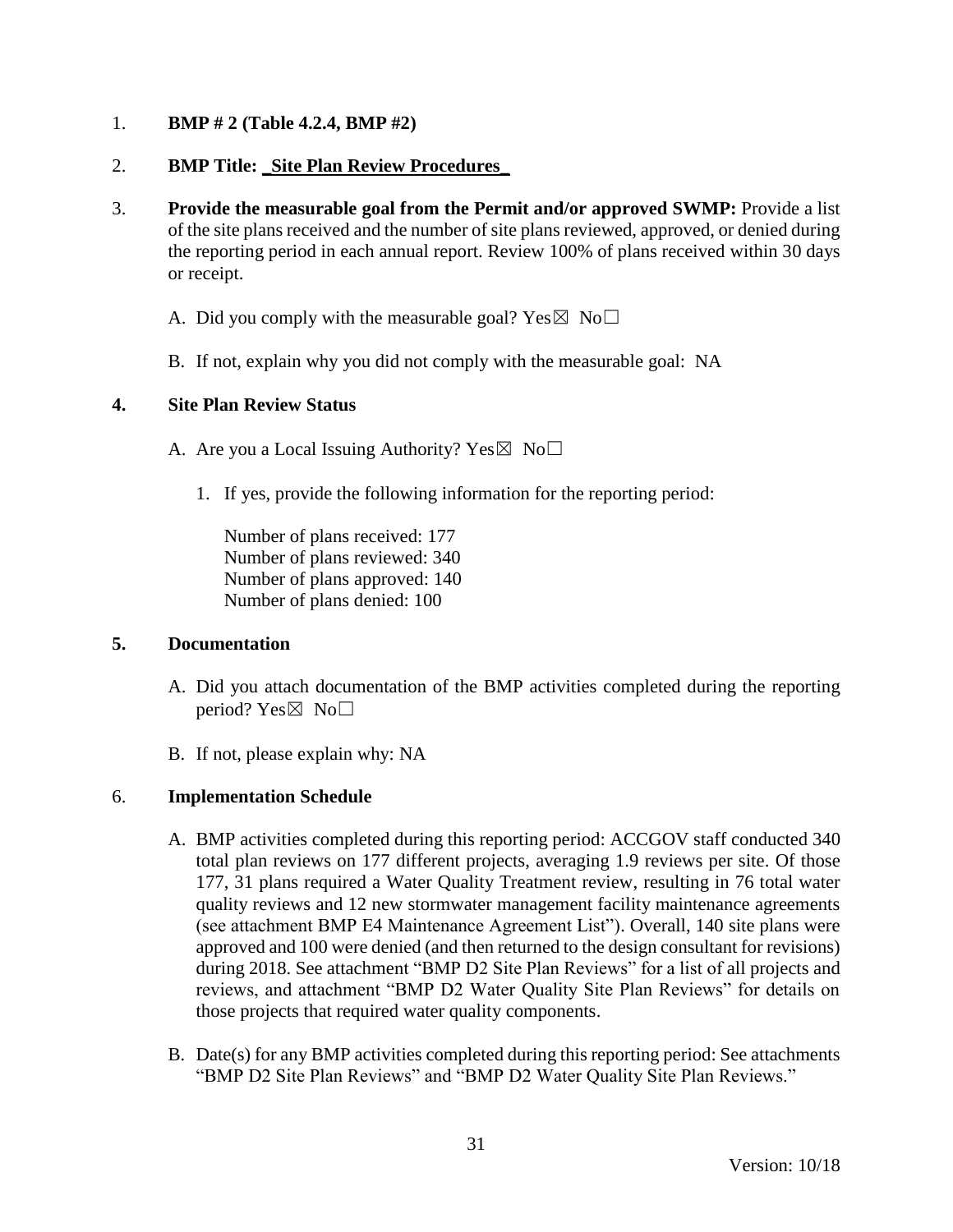- C. Did you comply with the implementation schedule in the SWMP?  $Yes \boxtimes No \square$
- D. If not, please explain why: NA

- A. Do you consider this BMP to be effective? Yes  $\boxtimes$  No $\Box$
- B. Do you plan to continue with implementation of this BMP or revise it in the SWMP? Continue $\boxtimes$  Revise $\Box$
- C. Do you plan to revise the BMP description, implementation schedule, or measurable goal for this BMP? Yes□ No⊠
- D. If yes, please explain: NA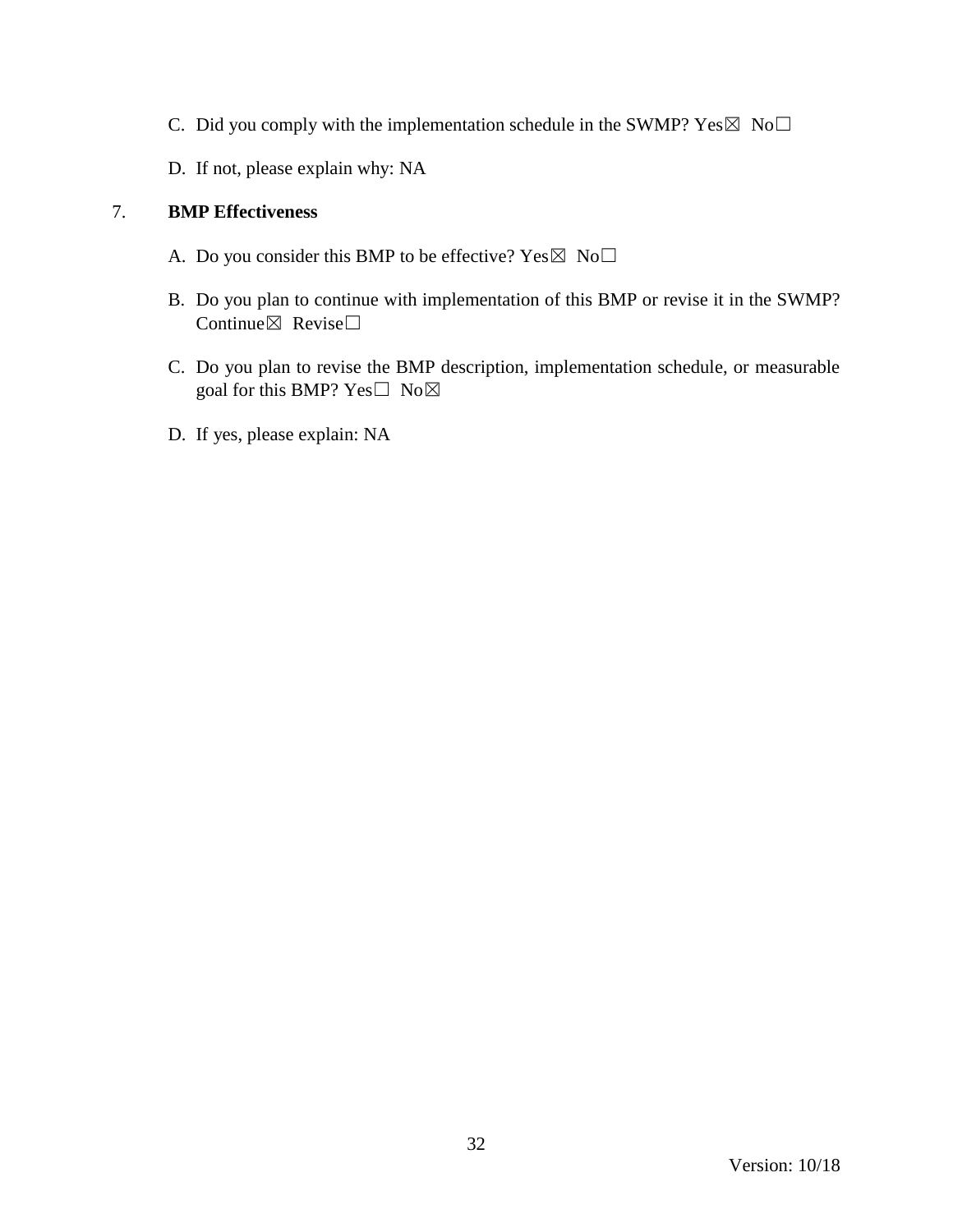## 1. **BMP # 3 (Table 4.2.4, BMP #3)**

### 2. **BMP Title: Inspection Program**\_

- 3. **Provide the measurable goal from the Permit and/or approved SWMP:** 100% of sites requiring inspection will be inspected as required by the NPDES Permit.
	- A. Did you comply with the measurable goal? Yes  $\boxtimes$  No $\Box$
	- B. If not, explain why you did not comply with the measurable goal: NA

#### 4. **Documentation**

- A. Did you attach documentation of the BMP activities completed during the reporting period? ☒Yes ☐No
- B. If not, please explain why: NA

#### 5. **Implementation Schedule**

- A. BMP activities completed during this reporting period: ACCGOV Land Development Inspectors conducted 3,019 total site inspections (see details under the highlighted Inspectors in attachment "BMP D3 Construction Site Inspections") on 49 active construction sites in 2018.
- B. Date(s) for any BMP activities completed during this reporting period: Inspections were conducted daily by 3-4 Inspectors throughout the year.
- C. Did you comply with the implementation schedule in the SWMP?  $Yes \boxtimes No \square$
- D. If not, please explain why: NA

- A. Do you consider this BMP to be effective? Yes  $\boxtimes$  No $\Box$
- B. Do you plan to continue with implementation of this BMP or revise it in the SWMP? Continue $\boxtimes$  Revise $\Box$
- C. Do you plan to revise the BMP description, implementation schedule, or measurable goal for this BMP? Yes $\square$  No $\boxtimes$
- D. If yes, please explain: NA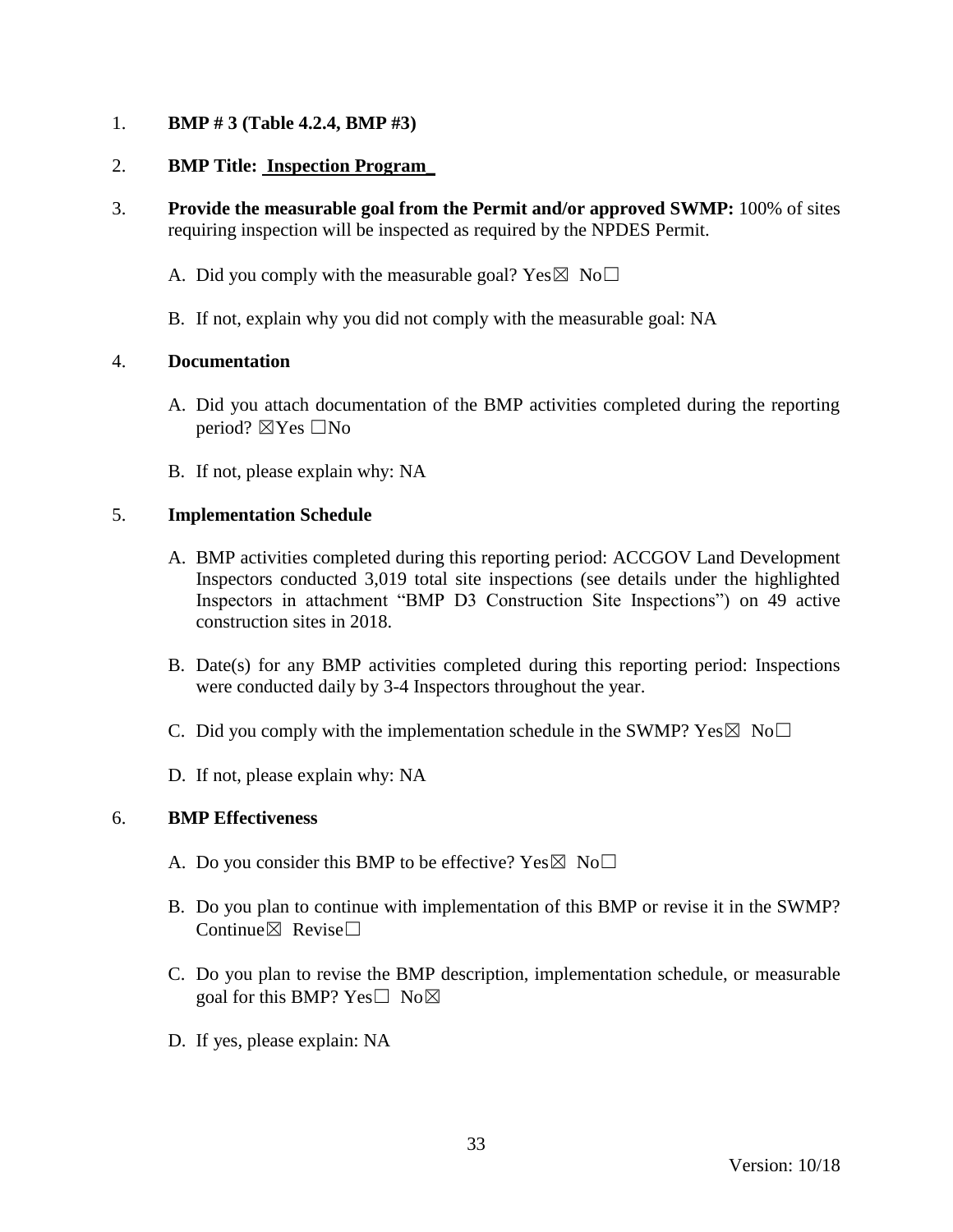### 1. **BMP # 4 (Table 4.2.4, BMP #4)**

### 2. **BMP Title:** \_**Enforcement Procedures**\_

- 3. **Provide the measurable goal from the Permit and/or approved SWMP:** Implement enforcement procedures for E&S violations in accordance with the ERP. Compile documentation of any enforcement actions taken, including the number and type and status, and provide with each annual report.
	- A. Did you comply with the measurable goal? Yes  $\boxtimes$  No $\Box$
	- B. If not, explain why you did not comply with the measurable goal: NA

#### 4. **Documentation**

- A. Did you attach documentation of the BMP activities completed during the reporting period? Yes $\boxtimes$  No $\square$
- B. If not, please explain why: NA

### 5. **Implementation Schedule**

- A. BMP activities completed during this reporting period: ACCGOV Land Development Inspectors tracked 720 enforcement actions in 2018, including 655 notices of noncompliance, 45 citations, and 20 stop work orders. Forms were too numerous to attach, but several examples of enforcement actions are included in attachment "BMP D4 Enforcement E&S."
- B. Date(s) for any BMP activities completed during this reporting period: Enforcement actions were taken throughout the year. Dates are included on sample forms in attachment "BMP D4 Enforcement E&S."
- C. Did you comply with the implementation schedule in the SWMP?  $Yes \boxtimes No \square$
- D. If not, please explain why: NA

- A. Do you consider this BMP to be effective? Yes  $\boxtimes$  No $\Box$
- B. Do you plan to continue with implementation of this BMP or revise it in the SWMP? Continue $\nabla$  Revise $\nabla$
- C. Do you plan to revise the BMP description, implementation schedule, or measurable goal for this BMP? Yes $\square$  No $\boxtimes$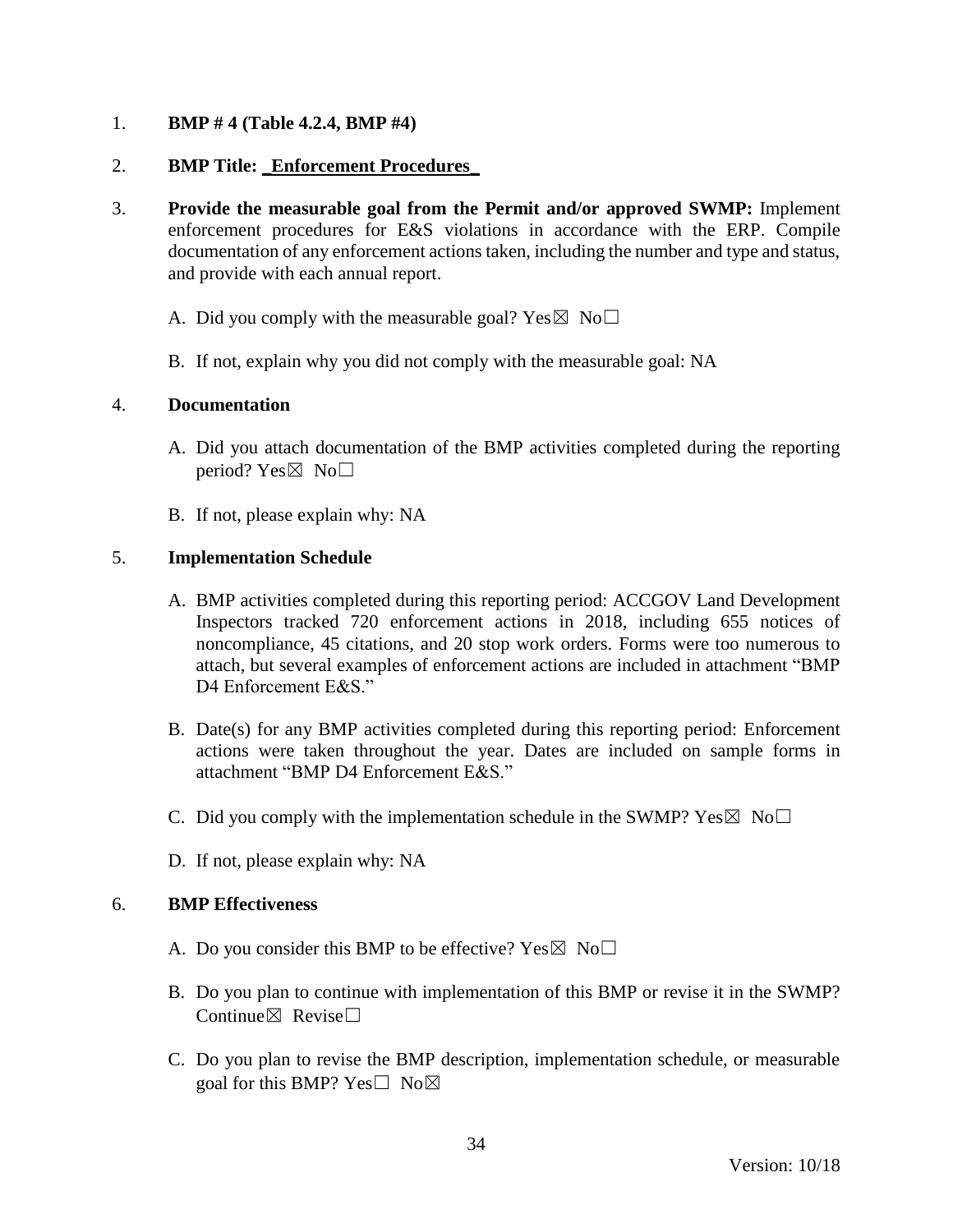D. If yes, please explain: NA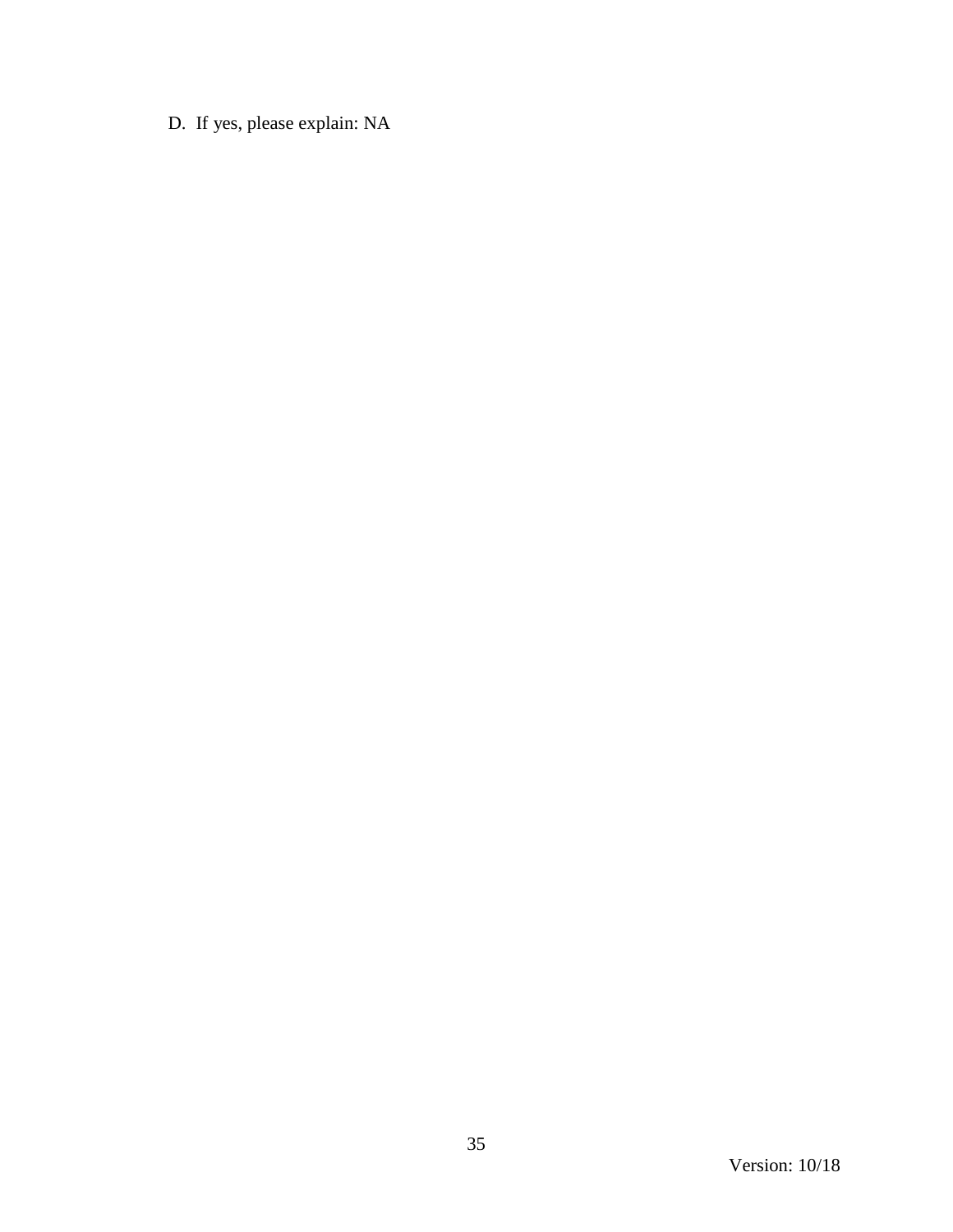## 1. **BMP # 5 (Table 4.2.4, BMP #5)**

### 2. **BMP Title:** \_**Complaint Response**\_

- 3. **Provide the measurable goal from the Permit and/or approved SWMP:** Formalize E&S complaint receipt, investigation, response, and tracking procedures. Implement complaint response procedures. Track and compile report of complaints handled during the reporting period (e.g. date, type, and status) in each annual report. Respond to 100% of complaints within 48 hours of notification.
	- A. Did you comply with the measurable goal? Yes  $\boxtimes$  No $\Box$
	- B. If not, explain why you did not comply with the measurable goal: NA

#### 4. **Documentation**

- A. Did you attach documentation of the BMP activities completed during the reporting period? Yes $\boxtimes$  No $\square$
- B. If not, please explain why: NA

#### 5. **Implementation Schedule**

- A. BMP activities completed during this reporting period: Stormwater staff responded to 9 E&S related complaints during the reporting year. Complaints were phoned in, emailed, or submitted online via a Survey123 app. A list of complaints received in 2018 is attached in "BMP C5 Complaint Response."
- B. Date(s) for any BMP activities completed during this reporting period: See attachment "BMP C5 Complaint Response."
- C. Did you comply with the implementation schedule in the SWMP?  $Yes \boxtimes No \square$
- D. If not, please explain why: NA

- A. Do you consider this BMP to be effective? Yes  $\boxtimes$  No $\Box$
- B. Do you plan to continue with implementation of this BMP or revise it in the SWMP? Continue $\boxtimes$  Revise $\Box$
- C. Do you plan to revise the BMP description, implementation schedule, or measurable goal for this BMP? Yes $\square$  No $\boxtimes$
- D. If yes, please explain: NA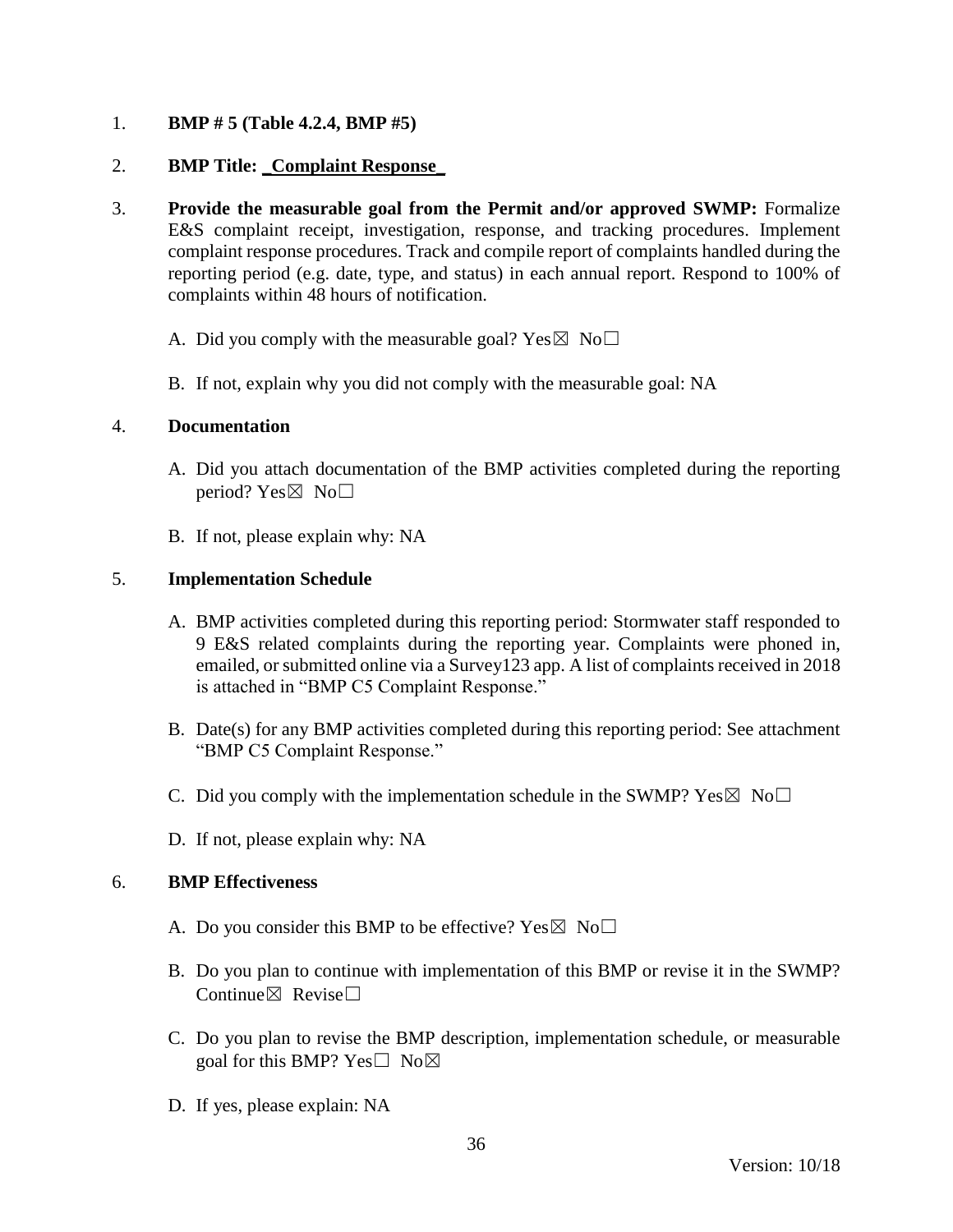## 1. **BMP # 6 (Table 4.2.4, BMP #6)**

### 2. **BMP Title:** \_**Certification**\_

- 3. **Provide the measurable goal from the Permit and/or approved SWMP:** Ensure that any MS4 staff involved in construction activities subject to the Construction General Permits are trained and certified in accordance with the rules adopted by the GASWCC.
	- A. Did you comply with the measurable goal? Yes  $\boxtimes$  No $\Box$
	- B. If not, explain why you did not comply with the measurable goal: NA

### 4. **Documentation**

- A. Did you attach documentation of the BMP activities completed during the reporting period? Yes $\boxtimes$  No $\square$
- B. If not, please explain why: NA

### 5. **Implementation Schedule**

- A. BMP activities completed during this reporting period: A list of current staff certifications is in attachment "BMP D6 GASWCC Certification."
- B. Date(s) for any BMP activities completed during this reporting period: All certification expiration dates are included in attachment "BMP D6 GASWCC Certification."
- C. Did you comply with the implementation schedule in the SWMP?  $Yes \boxtimes No \square$
- D. If not, please explain why: NA

- A. Do you consider this BMP to be effective? Yes  $\boxtimes$  No $\Box$
- B. Do you plan to continue with implementation of this BMP or revise it in the SWMP? Continue $\nabla$  Revise $\Box$
- C. Do you plan to revise the BMP description, implementation schedule, or measurable goal for this BMP? Yes $\square$  No $\boxtimes$
- D. If yes, please explain: NA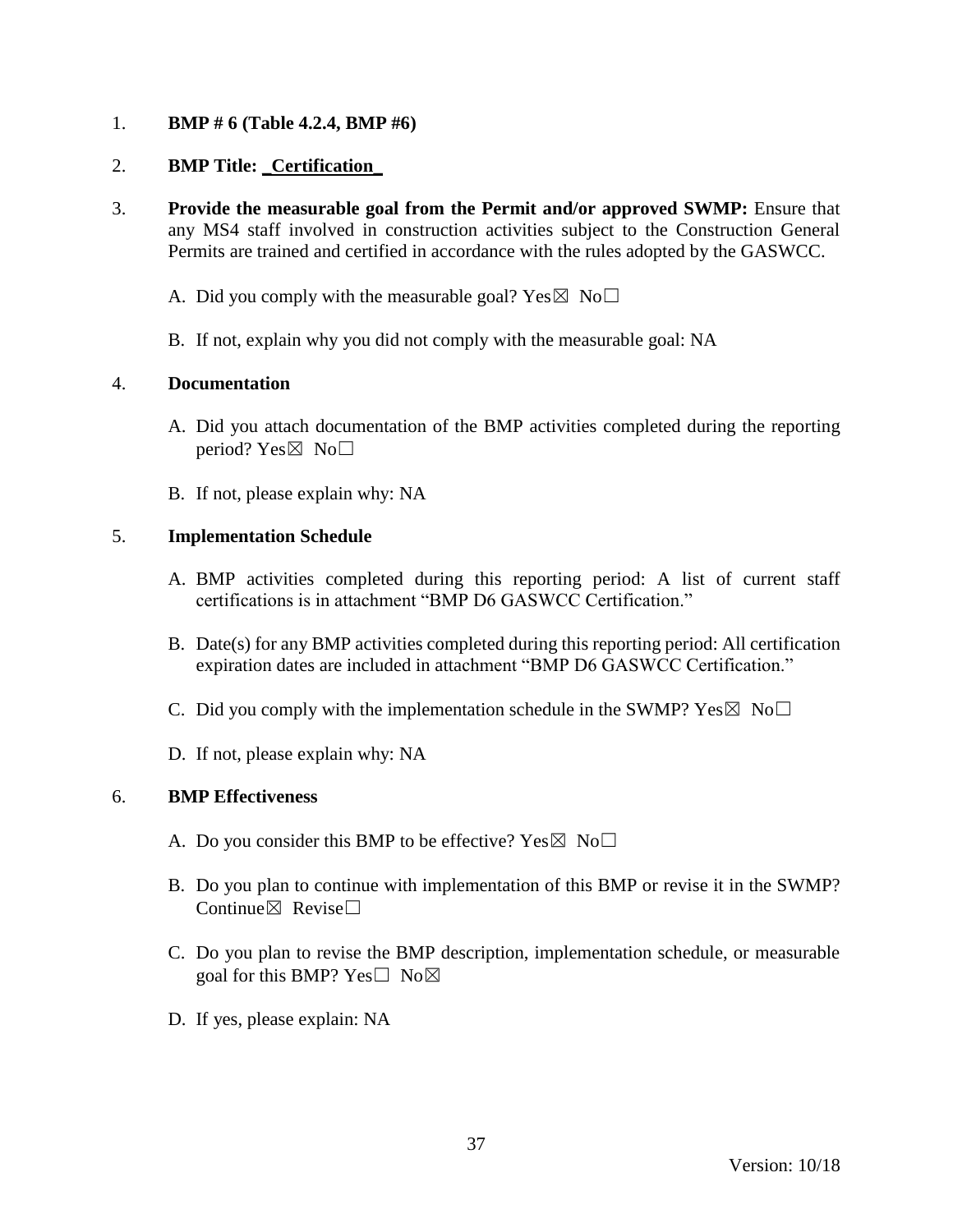### **Post- Construction Storm Water Management in New Development and Redevelopment Minimum Control Measure (Table 4.2.5)**

### 1. **BMP # 1 (Table 4.2.5, BMP #1)**

### 2. **BMP Title:** \_**Legal Authority**\_

- 3. **Provide the measurable goal from the Permit and/or approved SWMP:** Evaluate, and if necessary, modify the existing ordinance. If the ordinance is revised during the reporting period, a copy of the adopted ordinance will be submitted with the annual report.
	- A. Did you comply with the measurable goal? Yes  $\boxtimes$  No $\Box$
	- B. If not, explain why you did not comply with the measurable goal: NA

#### 4. **Ordinance Status**

- A. Did you adopt or revise the ordinance during the reporting period? Yes  $\boxtimes$  No $\Box$
- B. If yes, provide the date of adoption: Feb. 8, 2019
- C. Does the ordinance require development in accordance with the Georgia Stormwater Management Manual (GSMM), a local design manual, and/or the Coastal Stormwater Supplement?  $Yes \boxtimes No \square$
- D. Does the ordinance adopt the performance standards in the 2016 GSMM? Yes⊠ No□
- E. The adoption of the performance standards in the 2016 GSMM was required by January 2, 2017. If the adoption has not occurred by this deadline date, explain why and provide the projected completion date: NA
- F. If the ordinance was adopted or revised during the reporting period, is a copy of the adopted ordinance attached? Yes $\boxtimes$  No $\Box$
- G. If the ordinance was adopted or revised during the reporting period and a copy is not attached, explain why: NA

#### 5. **Implementation Schedule**

A. BMP activities completed during this reporting period: ACCGOV's Post Construction Stormwater Management Ordinance was last revised and approved by Mayor & Commission on February 8, 2019. The revised ordinance appears as Attachment #2 in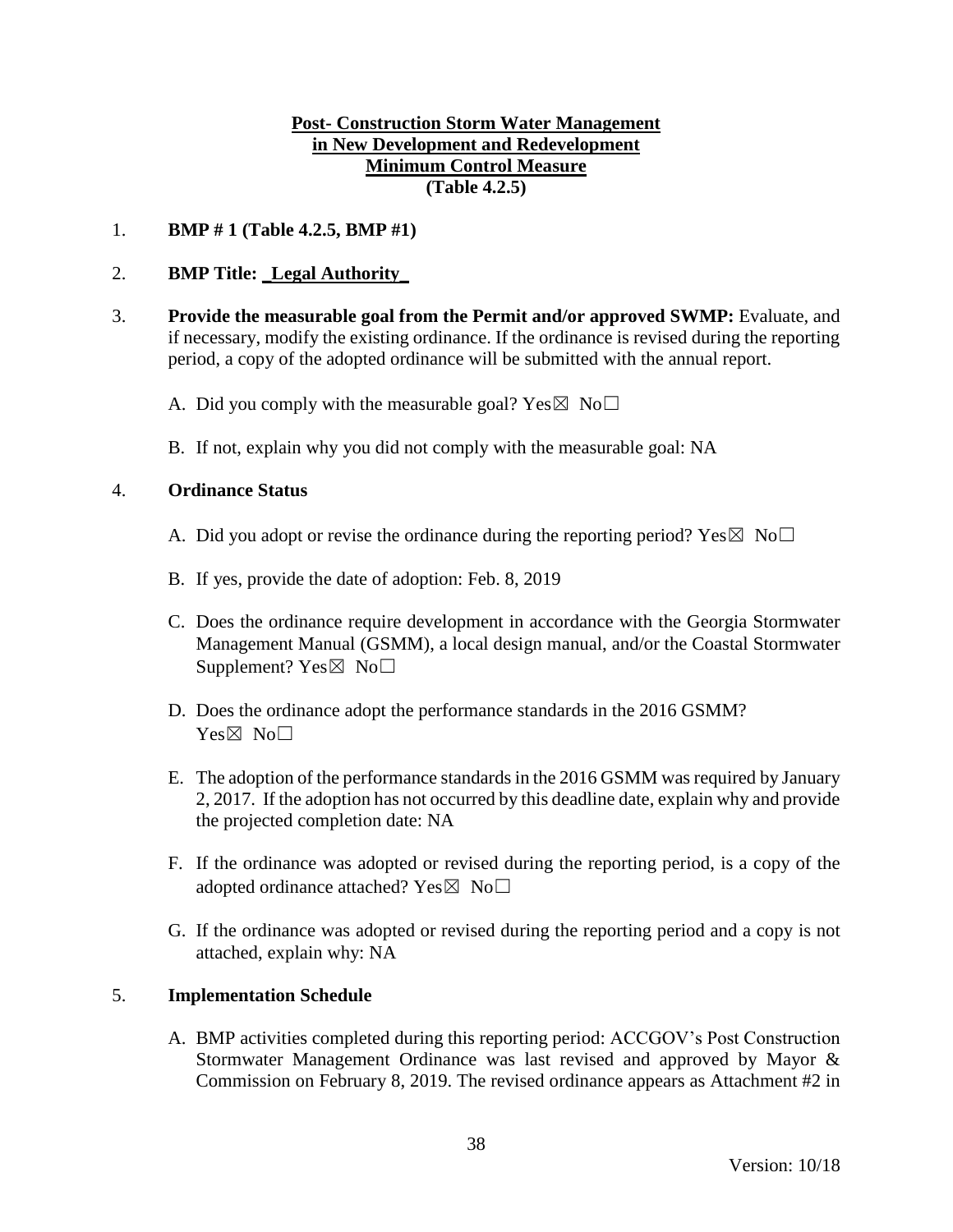the BMP E Appendix. Also included in that appendix as Attachment #1 is a resolution passed by the ACCGOV Mayor & Commission in support of the ordinance revisions.

- B. Date(s) for any BMP activities completed during this reporting period: NA
- C. Did you comply with the implementation schedule in the SWMP?  $Yes \boxtimes No \square$
- D. If not, please explain why: NA

- A. Do you consider this BMP to be effective? Yes  $\boxtimes$  No $\Box$
- B. Do you plan to continue with implementation of this BMP or revise it in the SWMP? Continue $\boxtimes$  Revise $\Box$
- C. Do you plan to revise the BMP description, implementation schedule, or measurable goal for this BMP? Yes□ No⊠
- D. If yes, please explain: NA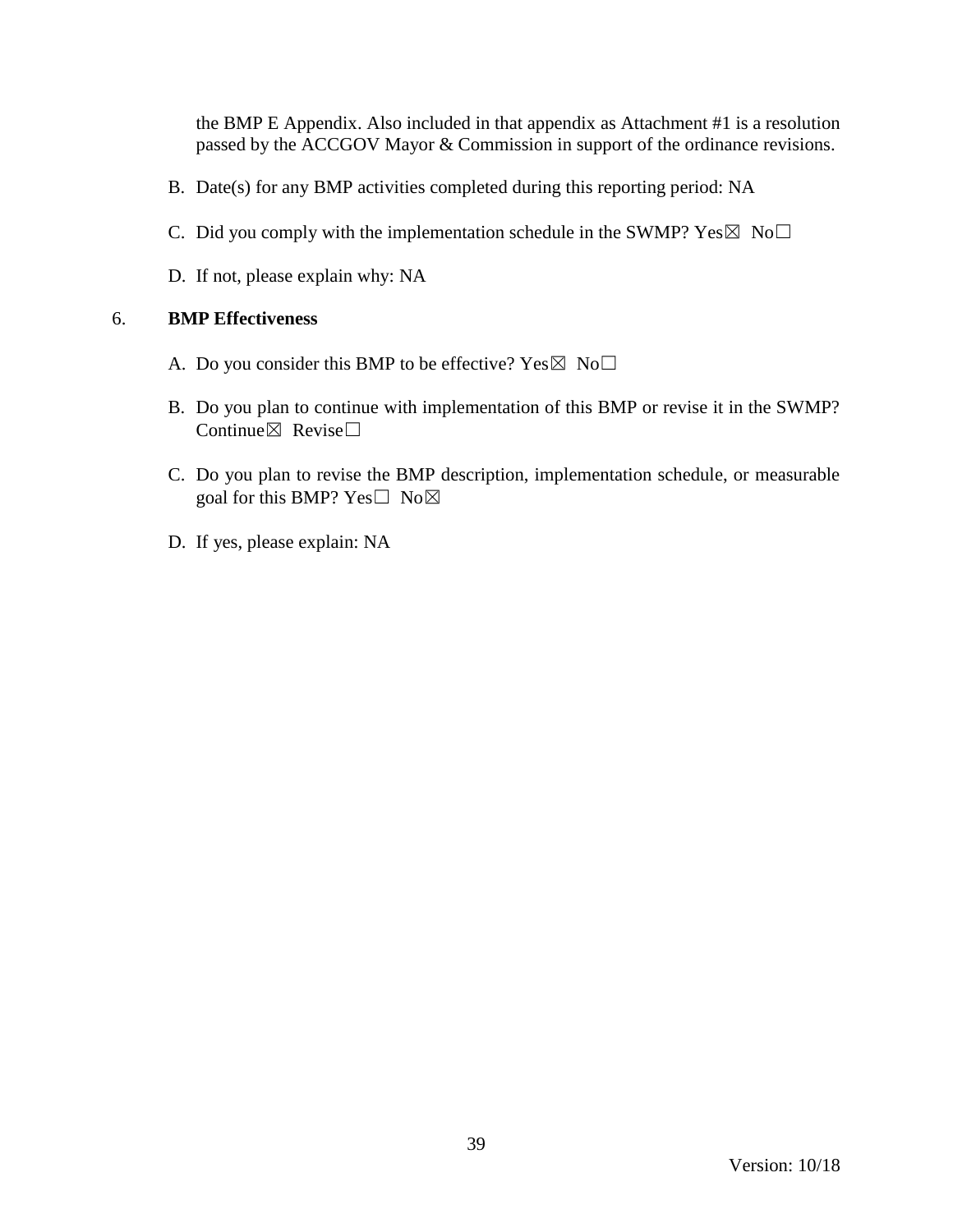# 1. **BMP # 2 (Table 4.2.5, BMP #2)**

## 2. **BMP Title:** \_**Inventory**\_

- 3. **Provide the measurable goal from the Permit and/or approved SWMP:** Develop and/or update, as needed, an inventory of all publicly owned post-construction stormwater management structures and privately-owned structures designed after the December 9, 2008 adoption of the GSMM.
	- A. Did you comply with the measurable goal? Yes  $\boxtimes$  No $\Box$
	- B. If not, explain why you did not comply with the measurable goal: NA

### 4. **Inventory Status**

- A. Provide information on the number of structures inventoried during the reporting period:
	- 1. Number of publicly-owned post-construction structures added: 40
	- 2. Number of privately-owned post-construction structures added: 42
- B. Provide information on the number of structures identified to date:
	- 1. Total number of publicly-owned post-construction structures: 94
	- 2. Total number of privately-owned post-construction structures: 126

#### 5. **Documentation**

- A. Did you attach documentation of the BMP activities completed during the reporting period? Yes $\boxtimes$  No $\square$
- B. If not, please explain why: NA

# 6. **Implementation Schedule**

- A. BMP activities completed during this reporting period: Several changes were made to the Public Pond Inventory (see attachment "BMP E2 Public Pond Inventory") in 2018. 40 existing ACC-owned ponds were added to the inventory. These changes result in 94 total public ponds. The Private Pond Inventory was also updated to include many existing ponds that were not in the inventory, as well as some recently built ponds (see attachment "BMP E2 Private Pond Inventory").
- B. Date(s) for any BMP activities completed during this reporting period: Inventories were updated as necessary throughout the year.
- C. Did you comply with the implementation schedule in the SWMP?  $Yes \boxtimes No \square$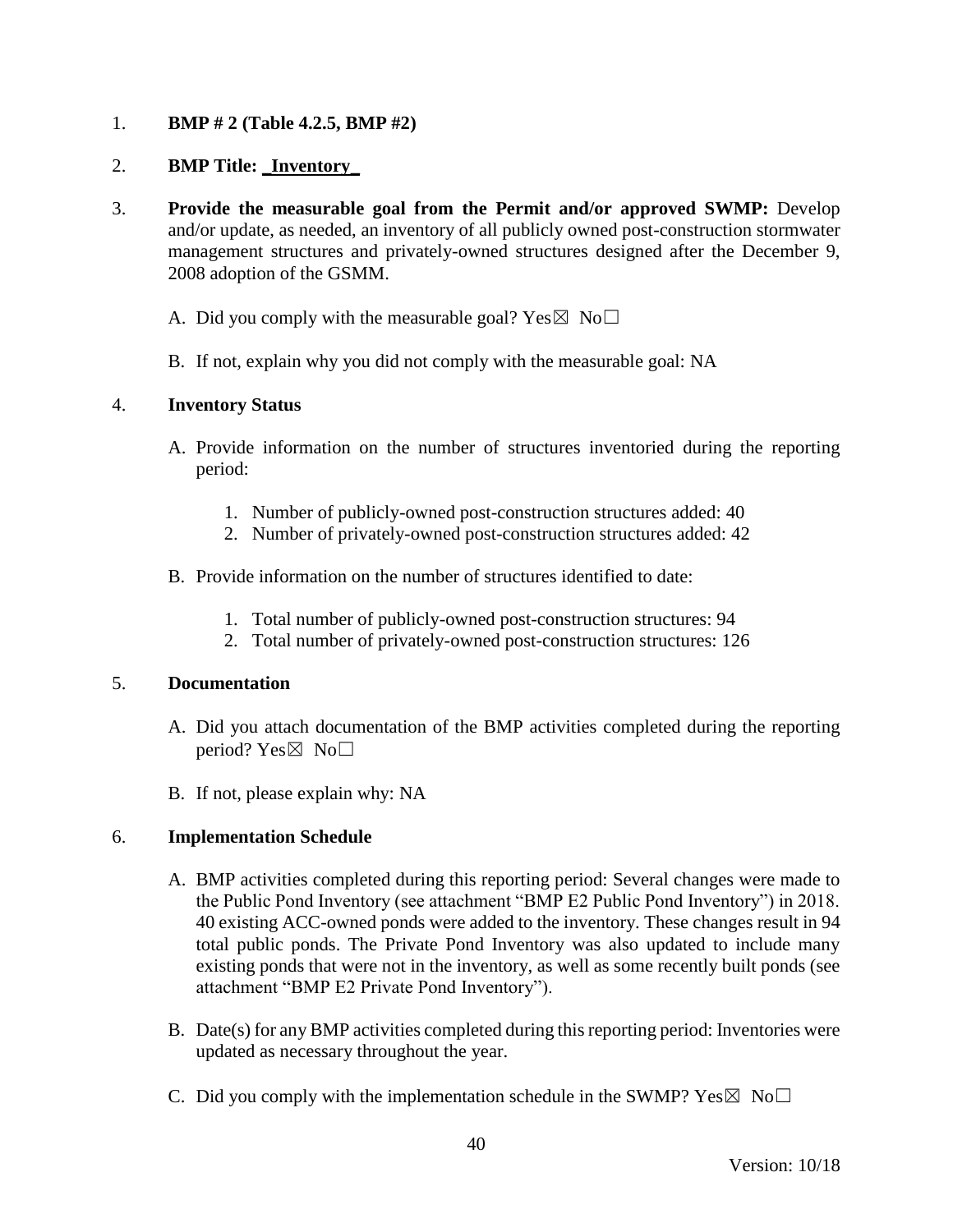D. If not, please explain why: NA

- A. Do you consider this BMP to be effective? Yes $\boxtimes$  No $\Box$
- B. Do you plan to continue with implementation of this BMP or revise it in the SWMP? Continue⊠ Revise□
- C. Do you plan to revise the BMP description, implementation schedule, or measurable goal for this BMP? Yes□ No⊠
- D. If yes, please explain: NA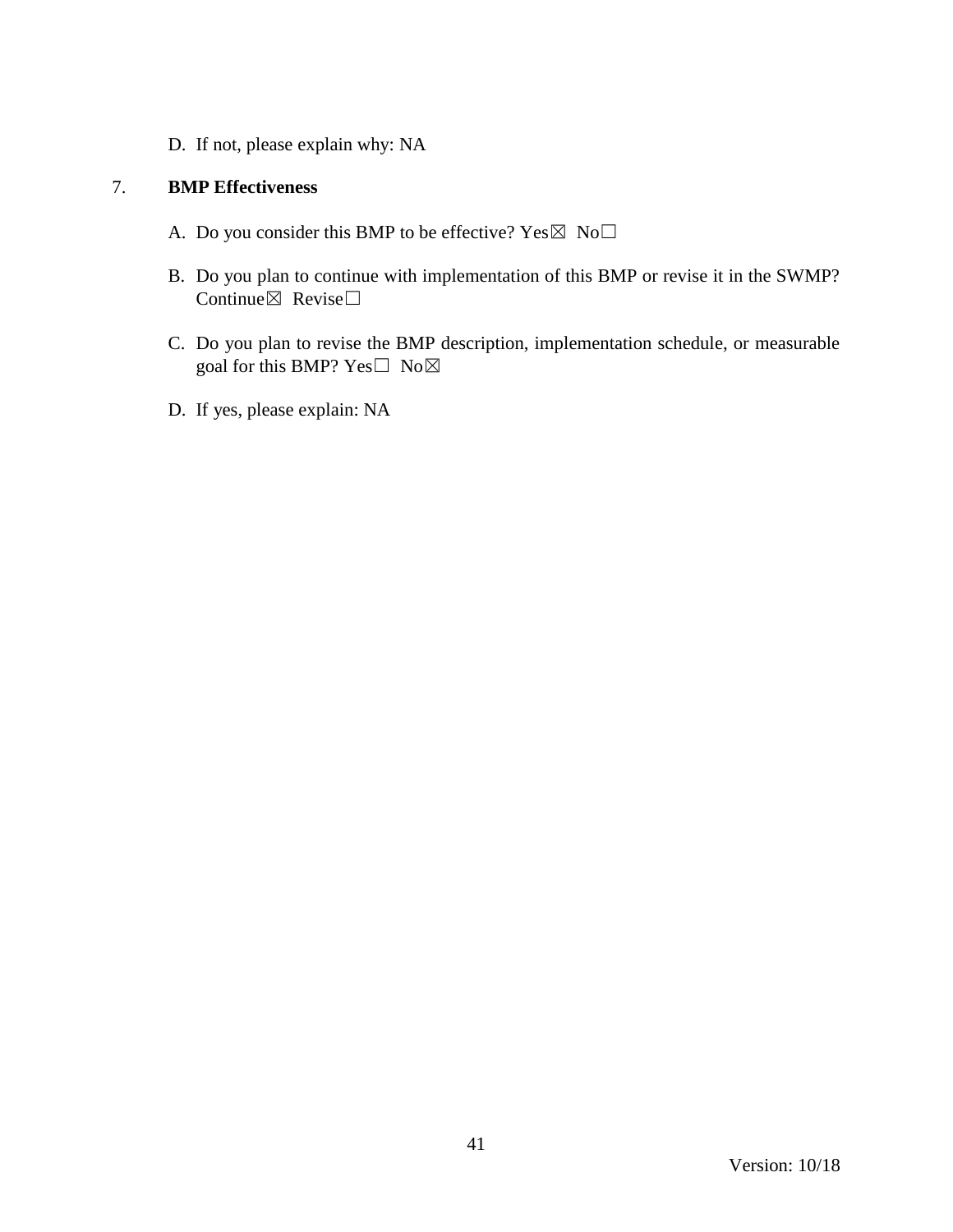1. **BMP # 3 (Table 4.2.5, BMP #3)**

# 2. **BMP Title:** \_**Inspection Program**\_

- 3. **Provide the measurable goal from the Permit and/or approved SWMP:** All publiclyowned structures will be inspected annually. Beginning in year two of the permit term, 25% of all privately-owned structures constructed after December 9, 2008 will be inspected annually.
	- A. Did you comply with the measurable goal? Yes  $\boxtimes$  No $\Box$
	- B. If not, explain why you did not comply with the measurable goal: NA
- 4. Provide the status of inspections performed between 2018-2022:

| Year | <b>Total Number Post</b><br><b>Construction</b><br><b>Structures</b> | <b>Number Post</b><br><b>Construction Structures</b><br><b>Inspected</b> | % Inspected |
|------|----------------------------------------------------------------------|--------------------------------------------------------------------------|-------------|
| 2018 | 94                                                                   | 94                                                                       | 100         |
| 2019 |                                                                      |                                                                          |             |
| 2020 |                                                                      |                                                                          |             |
| 2021 |                                                                      |                                                                          |             |
| 2022 |                                                                      |                                                                          |             |

#### **Publicly-Owned Post-Construction Structures**

### **Privately-Owned Post-Construction Structures**

| Year  | <b>Total Number Post</b><br><b>Construction</b><br><b>Structures</b> | <b>Number Post</b><br><b>Construction Structures</b><br><b>Inspected</b> | % Inspected |
|-------|----------------------------------------------------------------------|--------------------------------------------------------------------------|-------------|
| 2018  | 126                                                                  | 32                                                                       | 25.4        |
| 2019  |                                                                      |                                                                          |             |
| 2020  |                                                                      |                                                                          |             |
| 2021  |                                                                      |                                                                          |             |
| 2022. |                                                                      |                                                                          |             |

#### 5. Documentation

- A. Did you attach documentation of the BMP activities completed during the reporting period? Yes⊠ No□
- B. If not, please explain why: NA

#### 6. **Implementation Schedule**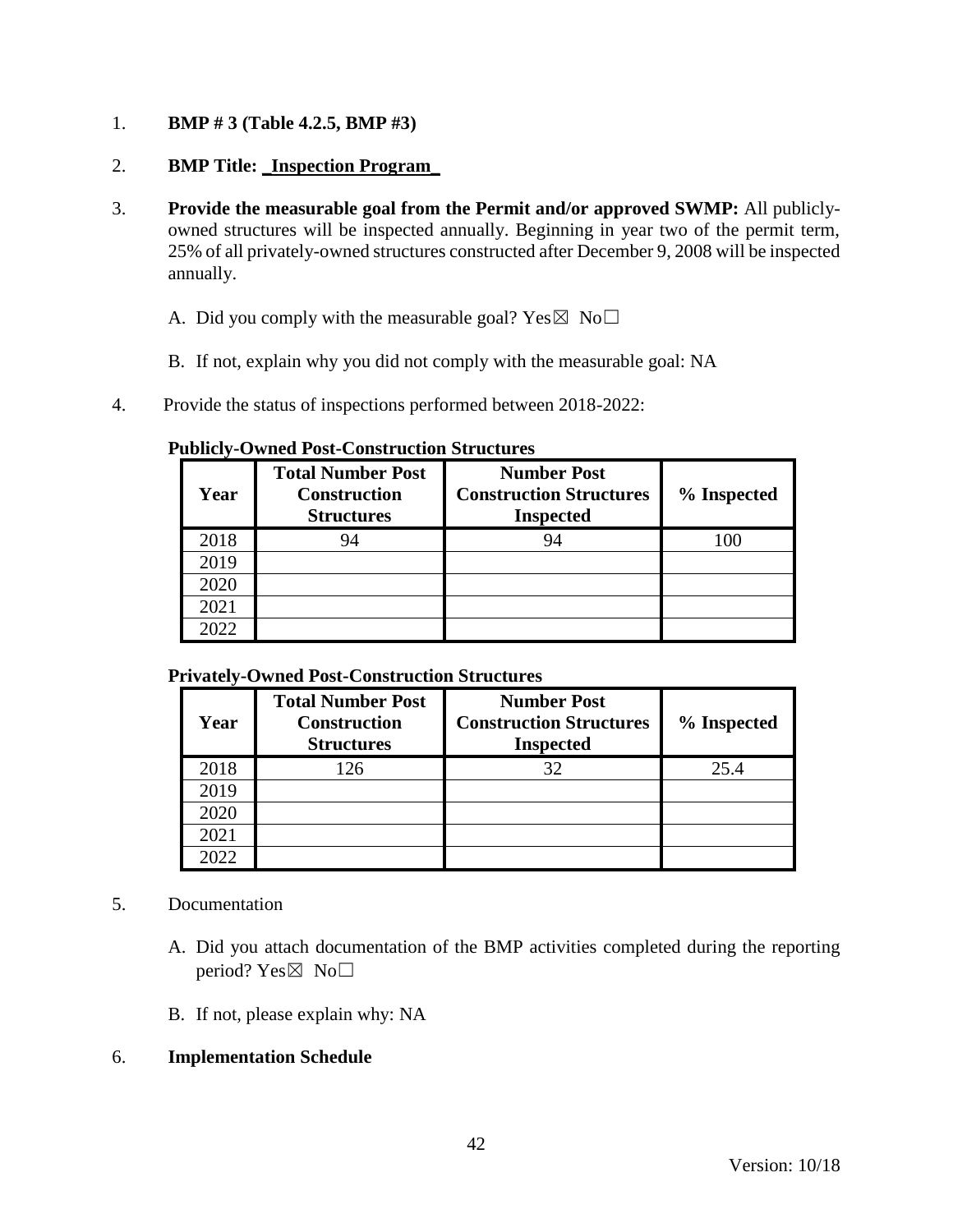- A. BMP activities completed during this reporting period: Stormwater staff inspected 100% of publicly-owned structures and 32 privately-owned structures (see attachment "BMP E3 Pond Inspection Forms"). The Stormwater Inspector distributed over 50 stormwater pond brochures throughout the year.
- B. Date(s) for any BMP activities completed during this reporting period: See inspection dates in attachment "BMP E3 Pond Inspection Forms."
- C. Did you comply with the implementation schedule in the SWMP?  $Yes \boxtimes No \square$
- D. If not, please explain why: NA

- A. Do you consider this BMP to be effective? Yes  $\boxtimes$  No $\Box$
- B. Do you plan to continue with implementation of this BMP or revise it in the SWMP? Continue□ Revise⊠
- C. Do you plan to revise the BMP description, implementation schedule, or measurable goal for this BMP?  $Yes \boxtimes No \square$
- D. If yes, please explain: We would like to revise the implementation schedule for this BMP by altering the schedule for privately-owned post-construction stormwater structure inspections. The measurable goal should read: A minimum of 5% of privately owned ponds in ACC will be inspected each year, with 100% of privately owned ponds being inspected at the end of year 5. 100% of public ponds will still be inspected annually.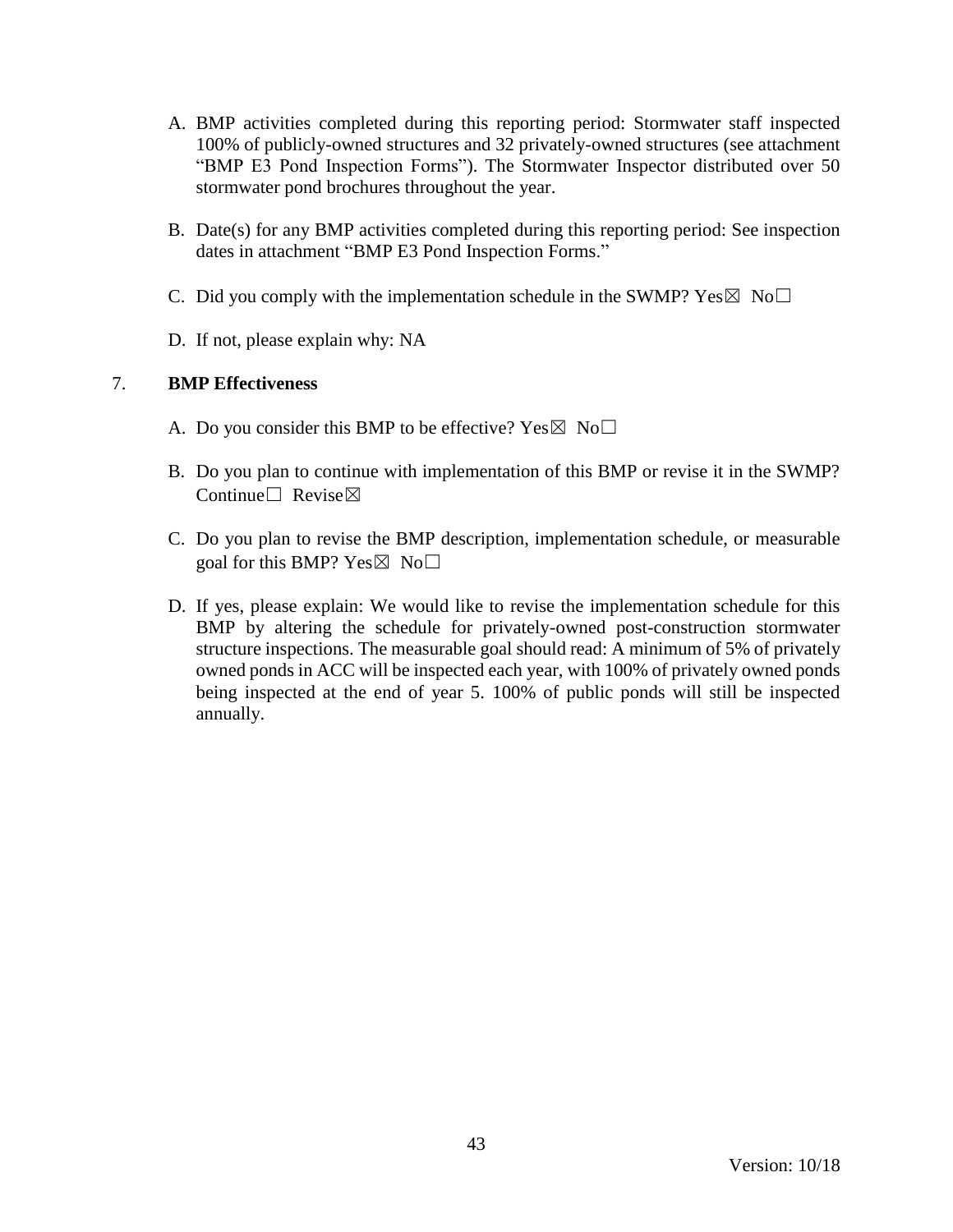## 1. **BMP # 4 (Table 4.2.5, BMP #4)**

### 2. **BMP Title:** \_**Maintenance Program**\_

- 3. **Provide the measurable goal from the Permit and/or approved SWMP:** Retain copies of maintenance agreements and submit a summary list of these agreements with each annual report.
	- A. Did you comply with the measurable goal? Yes  $\boxtimes$  No $\Box$
	- B. If not, explain why you did not comply with the measurable goal: NA

#### 4. **Documentation**

- A. Did you attach documentation of the BMP activities completed during the reporting period?
	- 1. Maintenance of permittee-owned structures:  $Yes \boxtimes No \square$
	- 2. Maintenance conducted by permittee on privately-owned structures or publicly-owned by other entities: Yes  $\boxtimes$ No  $\Box$  NA  $\Box$
	- 3. Summary list of maintenance agreements: Yes  $\boxtimes$  No  $\square$
- B. If not, please explain why: NA

#### 5. **Implementation Schedule**

- A. BMP activities completed during this reporting period: Staff executed 12 new maintenance agreements in 2018 (see attachment "BMP E4 Maintenance Agreement List"), amounting to 91 agreements total. ACCGOV staff conducted maintenance on public stormwater facilities throughout 2018 and into the beginning of 2019 (see attachment "BMP E4 Public Facility Maintenance"). Some maintenance is currently still underway.
- B. Date(s) for any BMP activities completed during this reporting period: See attachments "BMP E4 Maintenance Agreement List" and "BMP E4 Public Facility Maintenance."
- C. Did you comply with the implementation schedule in the SWMP?  $Yes \boxtimes No \square$
- D. If not, please explain why: NA

- A. Do you consider this BMP to be effective? Yes  $\boxtimes$  No $\Box$
- B. Do you plan to continue with implementation of this BMP or revise it in the SWMP? Continue $\boxtimes$  Revise $\Box$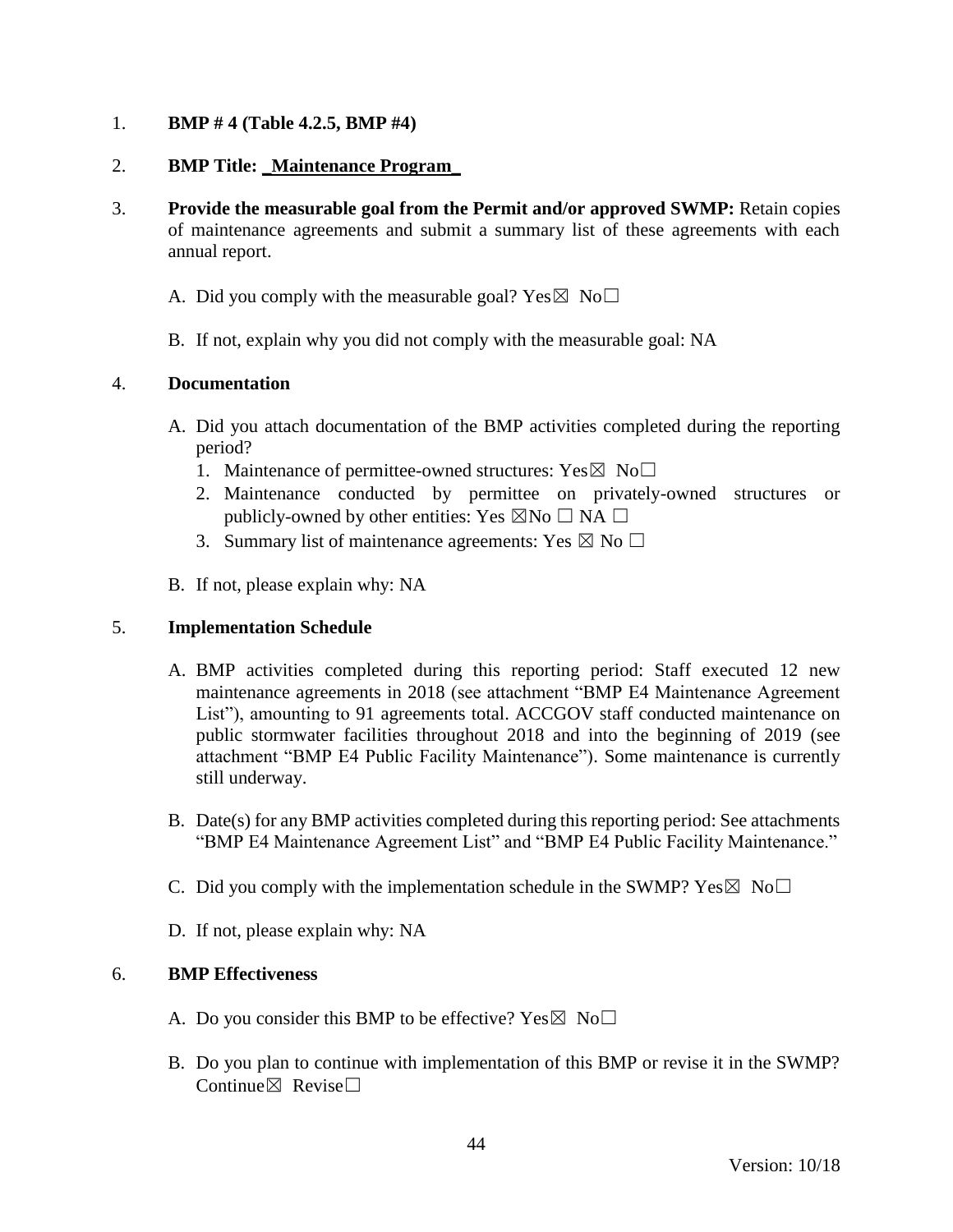- C. Do you plan to revise the BMP description, implementation schedule, or measurable goal for this BMP?  $Yes \Box No \boxtimes$
- D. If yes, please explain: NA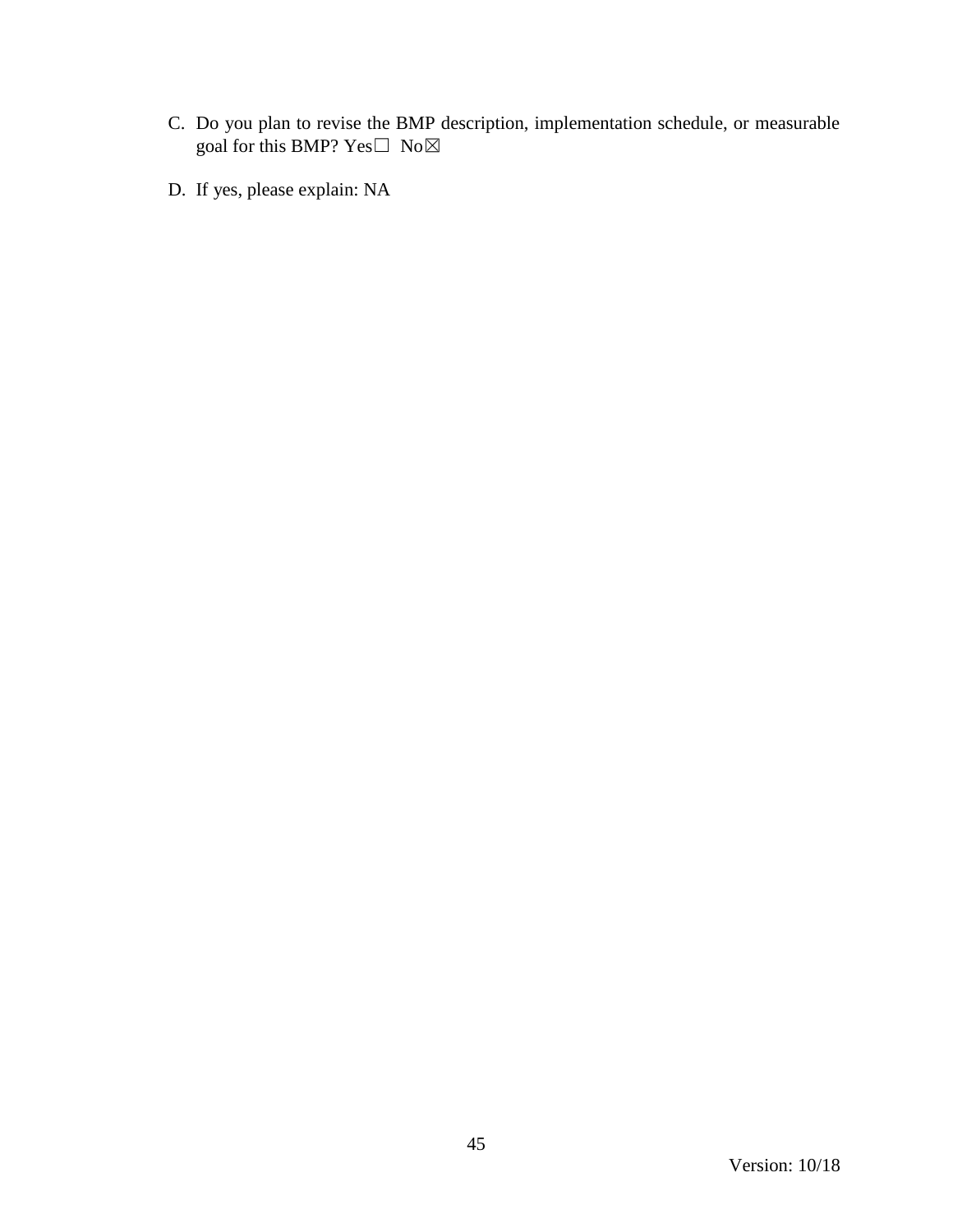### 1. **BMP # 5 (Table 4.2.5, BMP #5)**

### 2. **BMP Title:** \_**GI/LID Structure Inventory**\_

- 3. **Provide the measurable goal from the Permit and/or approved SWMP:** Develop inventory of water quality-related GI/LID structures and submit with Year 2 annual report. Track the addition of new structures and submit updated inventory to EPD with subsequent annual reports.
	- A. Did you comply with the measurable goal? Yes  $\boxtimes$  No $\Box$
	- B. If not, explain why you did not comply with the measurable goal: NA

#### 4. **Documentation**

- A. Did you attach documentation of the BMP activities completed during the reporting period? Yes $\boxtimes$  No $\square$
- B. If not, please explain why: NA

### 5. **Implementation Schedule**

- A. BMP activities completed during this reporting period: ACCGOV will submit a GI/LID inventory with the 2019 Annual Report.
- B. Date(s) for any BMP activities completed during this reporting period: Staff tracked GI/LID throughout the year.
- C. Did you comply with the implementation schedule in the SWMP?  $Yes \boxtimes No \square$
- D. If not, please explain why: NA

- A. Do you consider this BMP to be effective? Yes  $\boxtimes$  No $\Box$
- B. Do you plan to continue with implementation of this BMP or revise it in the SWMP? Continue $\boxtimes$  Revise $\Box$
- C. Do you plan to revise the BMP description, implementation schedule, or measurable goal for this BMP? Yes $\square$  No $\boxtimes$
- D. If yes, please explain: NA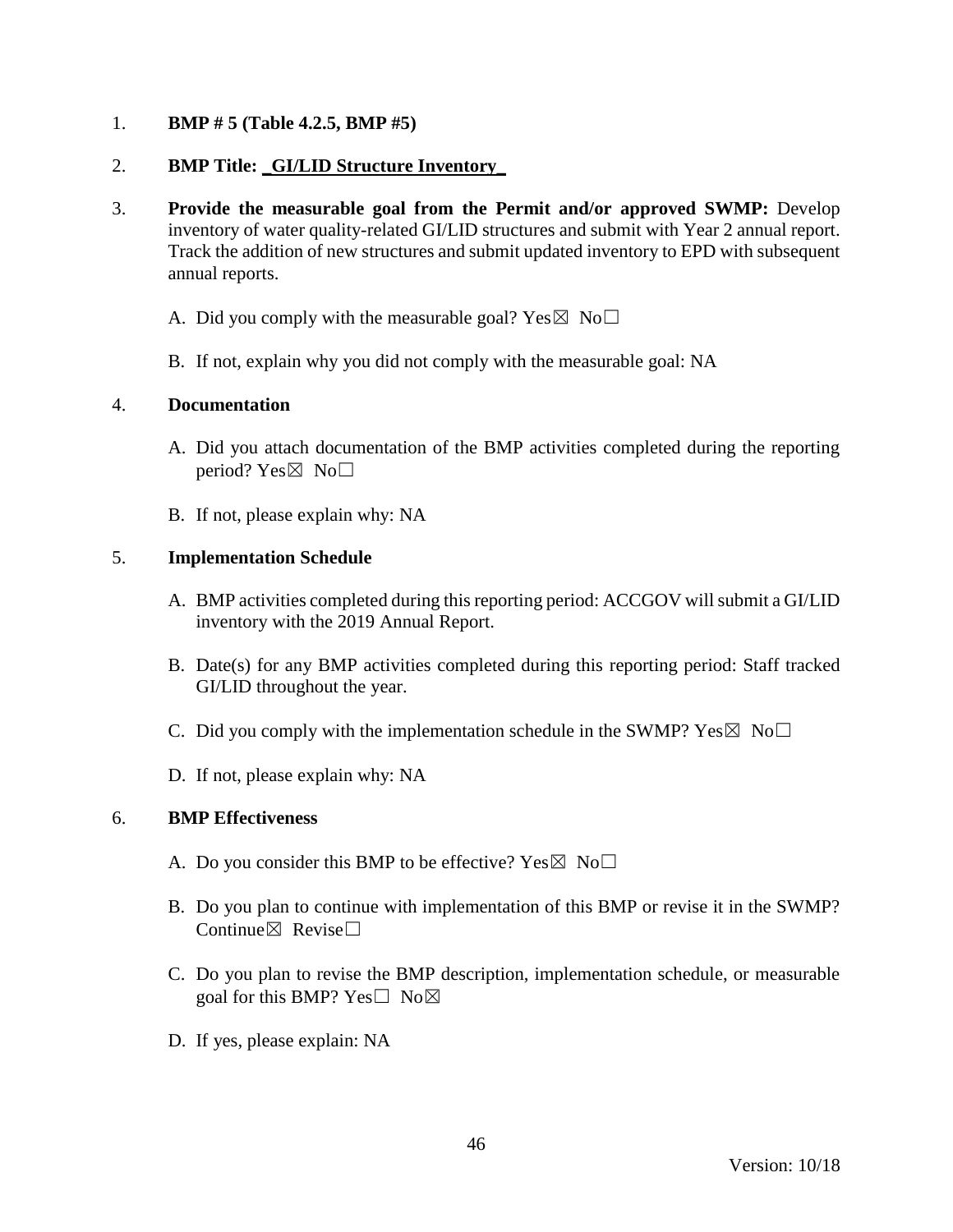### 1. **BMP # 6 (Table 4.2.5, BMP #6)**

### 2. **BMP Title:** \_**GI/LID Program**\_

- 3. **Provide the measurable goal from the Permit and/or approved SWMP:** Complete review of ordinances, codes, and other regulations and submit report with Year 2 (2019) annual report. Adopt revised ordinances, as necessary, and submit adopted ordinances to EPD with Year 4 (2021) annual report.
	- A. Did you comply with the measurable goal? Yes  $\boxtimes$  No $\Box$
	- B. If not, explain why you did not comply with the measurable goal: NA

#### 4. **Program Development**

A. Has the GI/LID Program development been completed? Yes  $\square$ No  $\boxtimes$ 

Note: For existing permittees, the deadline is February 15, 2020. For new permittees, the deadline is within 3 years of designation.

#### 5. **Documentation**

- A. Did you attach documentation of the BMP activities completed during the reporting period? Yes $\square$  No $\boxtimes$
- B. If not, please explain why: Description of BMP activities is included below in the Implementation section.

# 6. **Implementation Schedule**

- A. BMP activities completed during this reporting period: ACCGOV Staff began reviewing GI/LID policies and procedures. A formal review will take place in 2019.
- B. Date(s) for any BMP activities completed during this reporting period: Policies and procedures were reviewed throughout the year.
- C. Did you comply with the implementation schedule in the SWMP?  $Yes \boxtimes No \square$
- D. If not, please explain why: NA

- A. Do you consider this BMP to be effective? Yes  $\boxtimes$  No $\Box$
- B. Do you plan to continue with implementation of this BMP or revise it in the SWMP? Continue $\nabla$  Revise $\Box$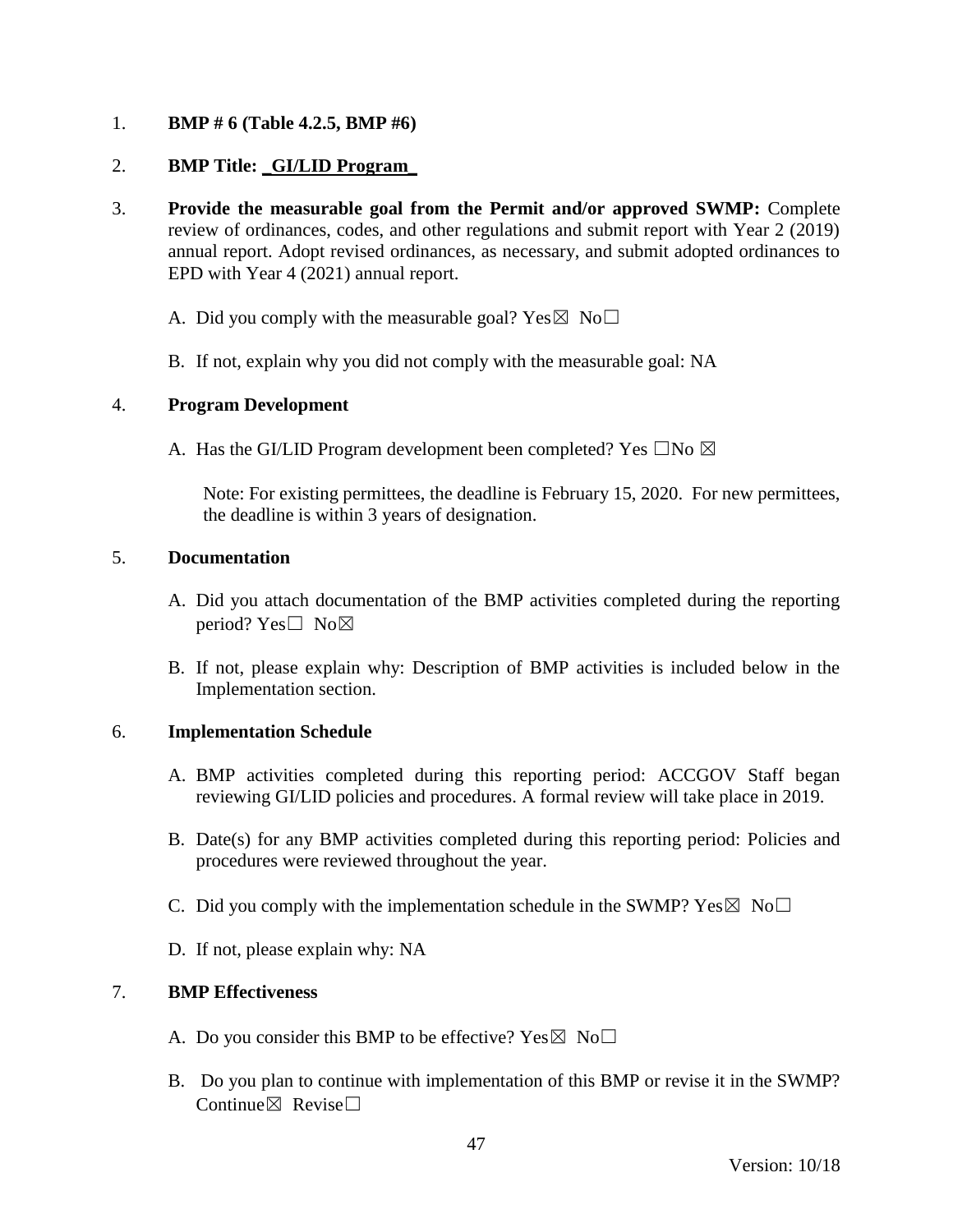- C. Do you plan to revise the BMP description, implementation schedule, or measurable goal for this BMP?  $Yes \Box No \boxtimes$
- D. If yes, please explain: NA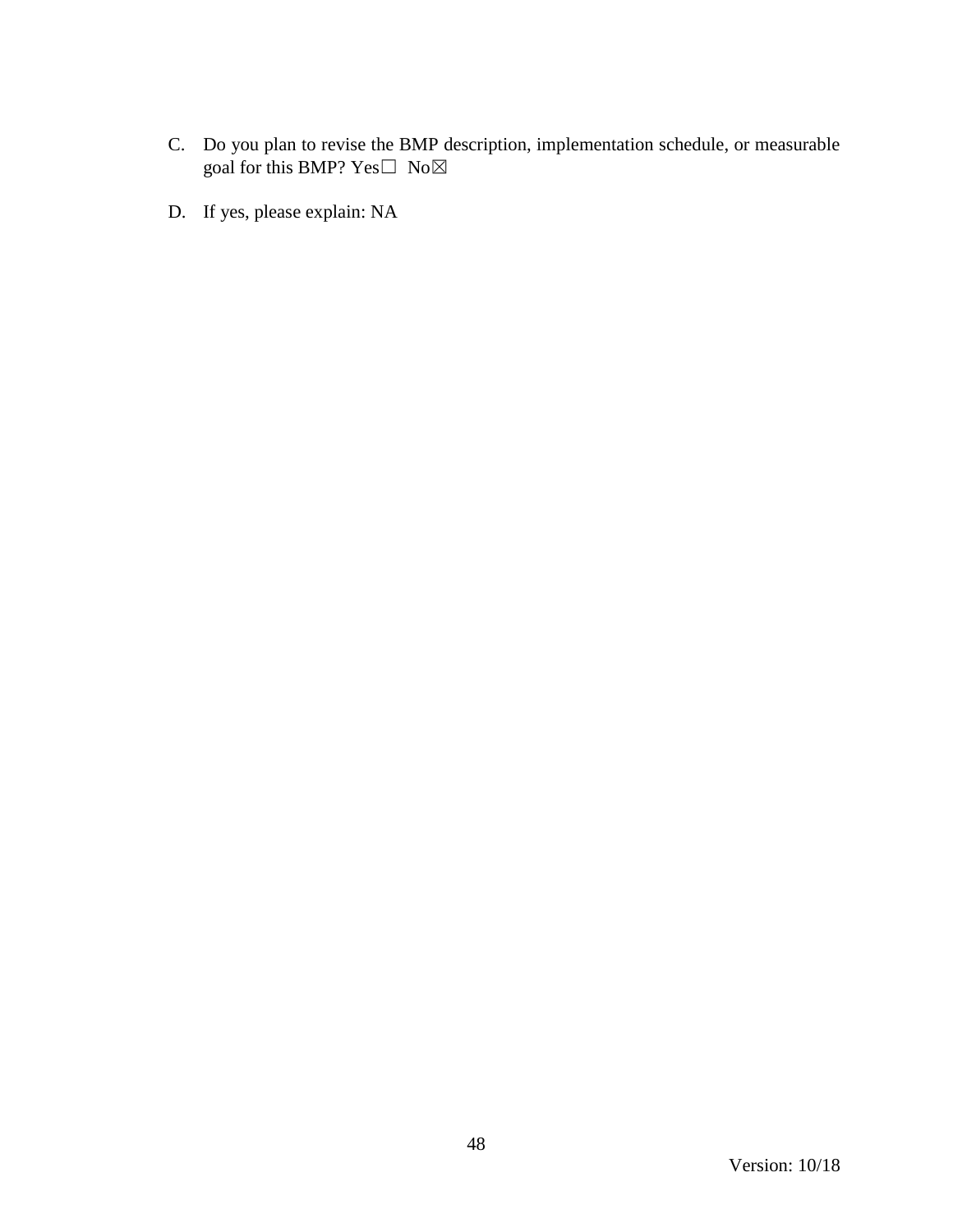## 1. **BMP # 7 (Table 4.2.5, BMP #7)**

### 2. **BMP Title:** \_**GI/LID Inspection and Maintenance Program**\_

- 3. **Provide the measurable goal from the Permit and/or approved SWMP:** Complete review of ordinances, codes, and other regulations and submit report with Year 2 (2019) annual report. Adopt revised ordinances, as necessary, and submit adopted ordinances to EPD with Year 4 (2021) annual report.
	- A. Did you comply with the measurable goal? Yes  $\boxtimes$  No $\Box$
	- B. If not, explain why you did not comply with the measurable goal: NA

#### 4. **Documentation**

- A. Did you attach documentation of the BMP activities completed during the reporting period? Yes $\square$  No $\boxtimes$
- B. If not, please explain why: Description of BMP activities is included below in the Implementation section.

### 5. **Implementation Schedule**

- A. BMP activities completed during this reporting period: ACCGOV Staff began reviewing GI/LID policies and procedures. A formal review will take place in 2019.
- B. Date(s) for any BMP activities completed during this reporting period: Policies and procedures were reviewed throughout the year.
- C. Did you comply with the implementation schedule in the SWMP?  $Yes \boxtimes No \square$
- D. If not, please explain why: NA

- A. Do you consider this BMP to be effective? Yes  $\boxtimes$  No $\Box$
- B. Do you plan to continue with implementation of this BMP or revise it in the SWMP? Continue $\boxtimes$  Revise $\Box$
- C. Do you plan to revise the BMP description, implementation schedule, or measurable goal for this BMP?  $Yes \Box No \boxtimes$
- D. If yes, please explain: NA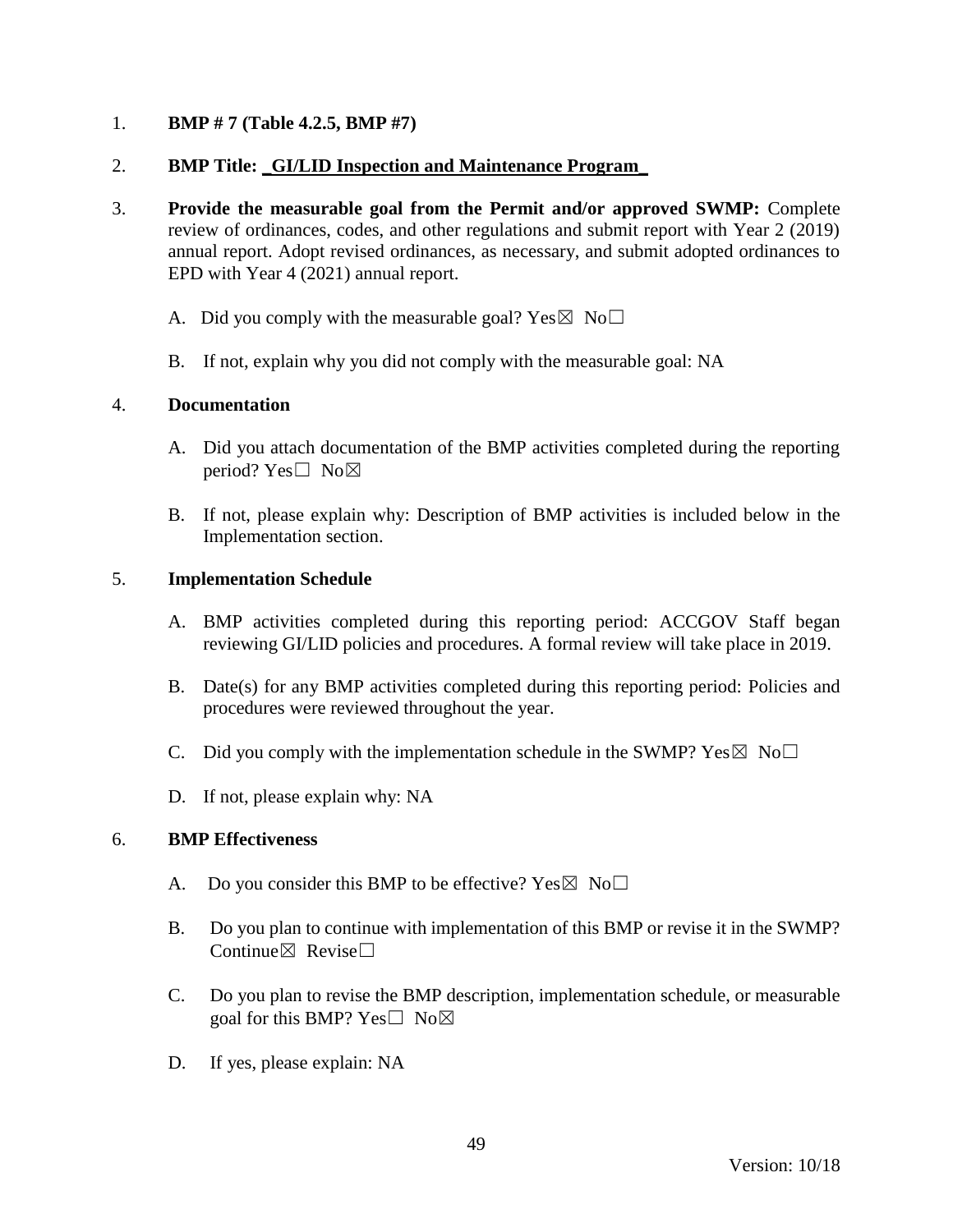### \_**GI/LID Ordinance Review\_(Section 4.2.5.3)**\_ **(Only complete this section if the MS4 population >10,000 on December 6, 2017)**

- 1. You are required to continue to review and revise, where necessary, building codes, ordinances, and other regulations to ensure they do not prohibit or impede the use of GI/LID practices. Was an evaluation of the MS4's ordinances, codes, and regulations conducted during the reporting period? Yes $\square$  No $\boxtimes$
- 2. If an evaluation was completed during the reporting period, is documentation of the activity attached to this annual report? Yes $\square$  No $\square$  NA $\boxtimes$
- 3. Based on the results of the evaluation, did the MS4 determine that revisions to the ordinances, codes, and regulations were necessary? Yes  $\Box$  No $\Box$  NA $\boxtimes$
- 4. If revisions to the document(s) were required, provide the name of the document(s) and the date(s) of adoption: NA
- 5. If revisions have not yet been completed, provide the status of the document revisions and a projected completion date: NA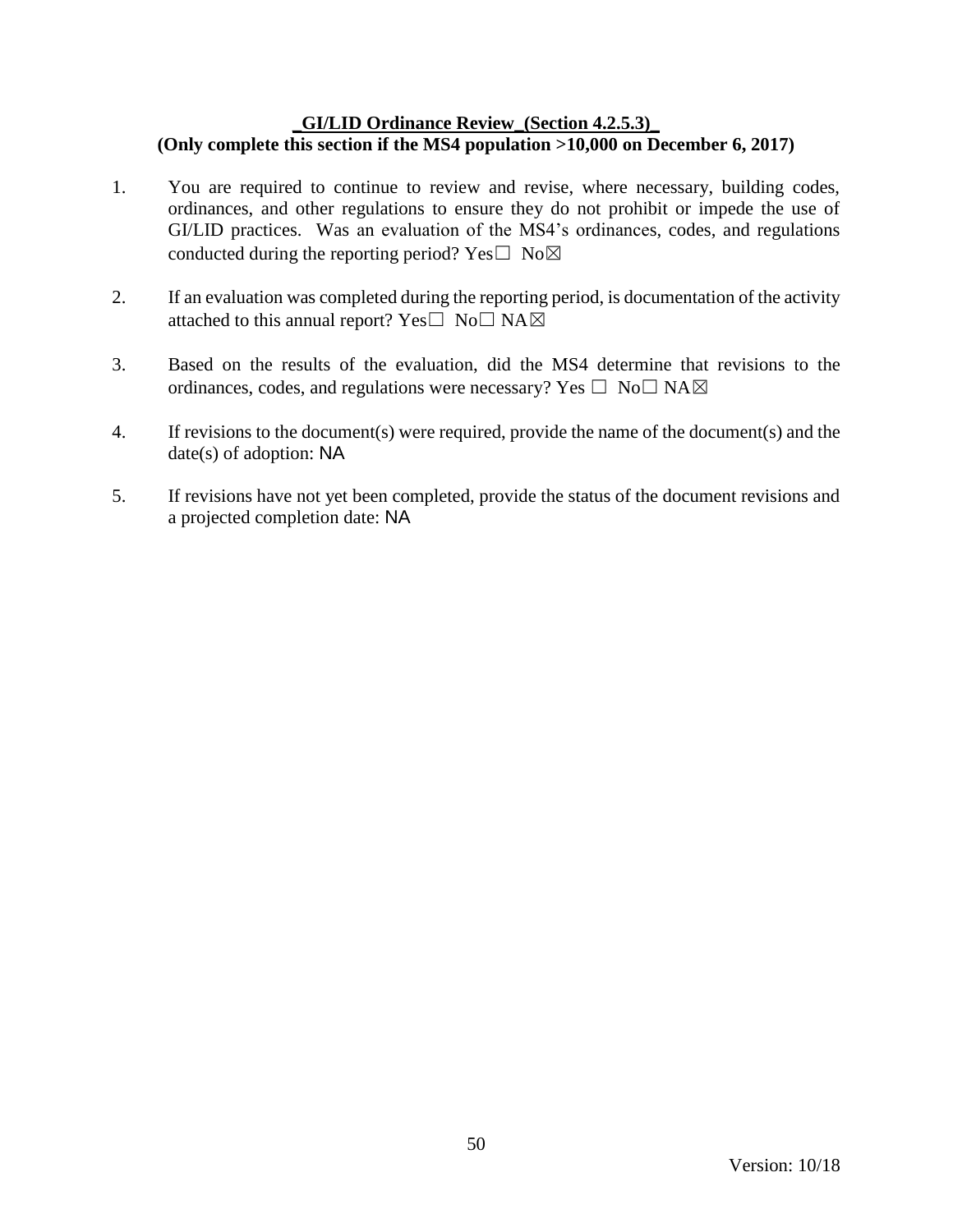## **Pollution Prevention/ Good Housekeeping for Municipal Operations Minimum Control Measure (Table 4.2.6)**

1. **BMP # 1 (Table 4.2.6, BMP #1)**

### 2. **BMP Title:** \_**MS4 Control Structure Inventory and Map**\_

- 3. **Provide the measurable goal from the Permit and/or approved SWMP:** Develop and update an inventory and map of the MS4 stormwater control structures. The inventory and map will be completed and submitted by February 15, 2020. In subsequent years the inventory will be updated as necessary and submitted with each subsequent annual report.
	- A. Did you comply with the measurable goal? Yes  $\boxtimes$  No $\Box$
	- B. If not, explain why you did not comply with the measurable goal: NA

### **4. Inventory and Map Status**

- A. Provide the number of structures inventoried and mapped during the reporting period:
	- 1. Number of catch basins added: 1252
	- 2. Number of ditches added (state if miles or linear feet): 308.4 miles
	- 3. Number of publicly-owned detention/retention ponds added: 0
	- 4. Number of storm drain lines added (state if miles or linear feet): 58 miles
- B. Provide the number of structures inventoried and mapped to date:
	- 1. Total number of catch basins: 14234
	- 2. Total number of ditches (state if miles or linear feet): 315.4 miles
	- 3. Total number of publicly-owned detention/retention ponds: 94
	- 4. Total number of storm drain lines (state if miles or linear feet): 237.4 miles

#### 5. **Documentation**

- A. Did you attach documentation of the BMP activities completed during the reporting period? Yes⊠ No□
- B. If not, please explain why: NA

#### 6. **Implementation Schedule**

A. BMP activities completed during this reporting period: The MS4 control structure inventory and map were updated as necessary throughout the year (see attachments "BMP F1 MS4 Structure Inventory" and "BMP F1 MS4 Structure Map").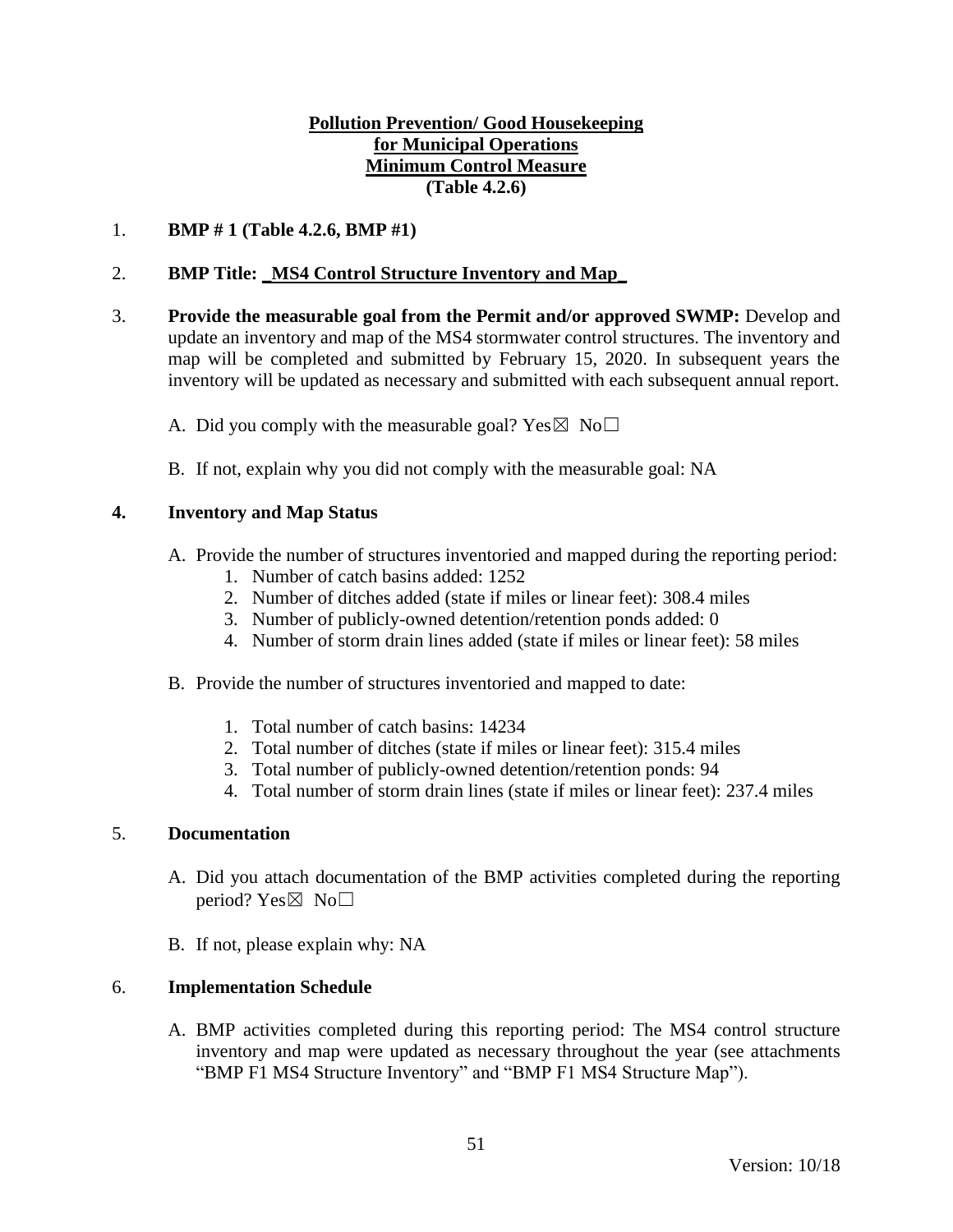- B. Date(s) for any BMP activities completed during this reporting period: The MS4 control structure inventory and map were updated as necessary throughout the year.
- C. Did you comply with the implementation schedule in the SWMP? Yes  $\boxtimes$  No $\Box$
- D. If not, please explain why: NA

- A. Do you consider this BMP to be effective? Yes  $\boxtimes$  No $\Box$
- B. Do you plan to continue with implementation of this BMP or revise it in the SWMP? Continue $\boxtimes$  Revise $\Box$
- C. Do you plan to revise the BMP description, implementation schedule, or measurable goal for this BMP?  $Yes \Box No \boxtimes$
- D. If yes, please explain: NA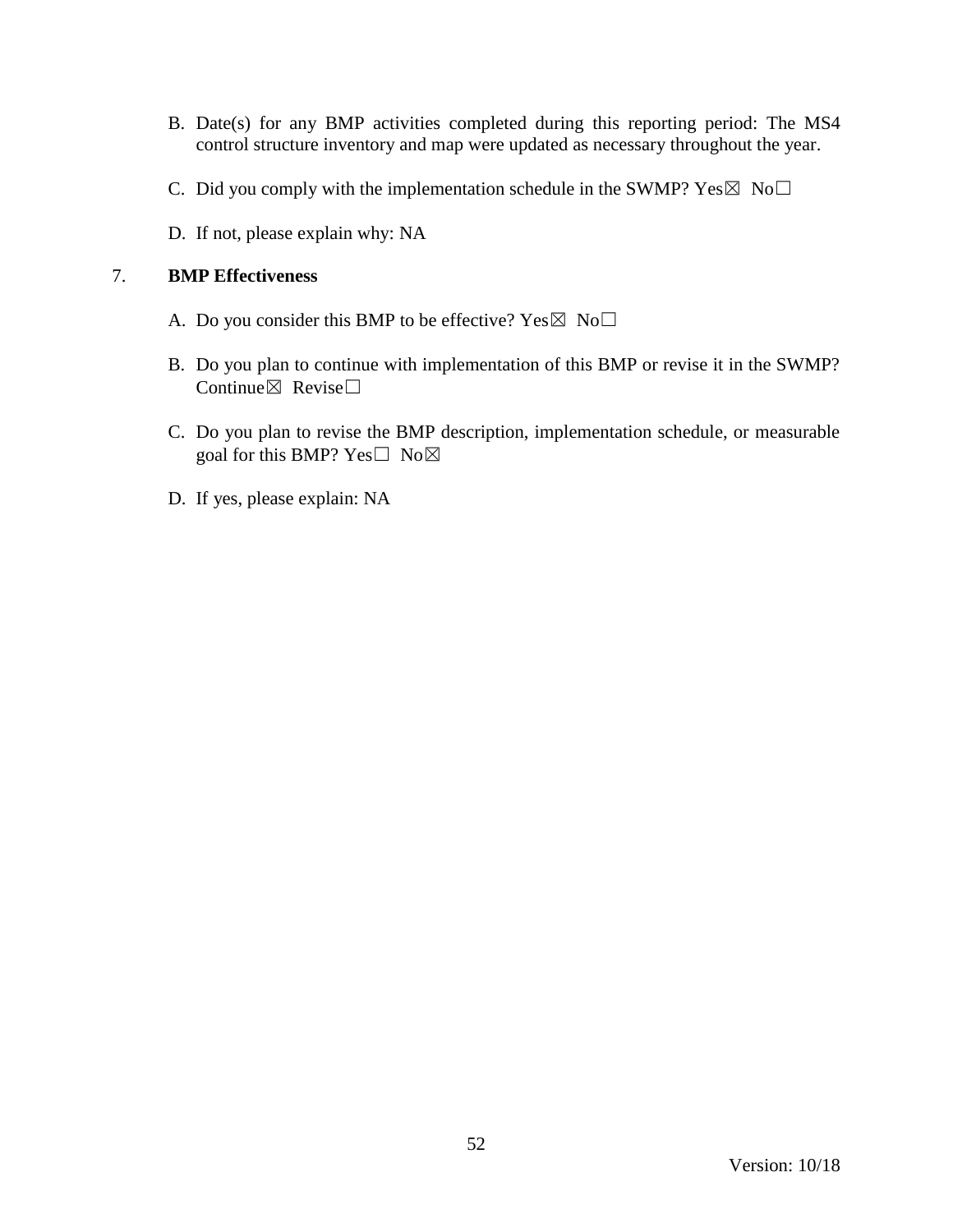1. **BMP # 2 (Table 4.2.6, BMP #2)** 

## 2. **BMP Title:** \_**MS4 Inspection Program**\_

3. **Provide the measurable goal from the Permit and/or approved SWMP:** Provide the number and percentage of structures inspected during the reporting period with each annual report. Inspect 100% of structures in a 5-year period.

A. Did you comply with the measurable goal? Yes $\boxtimes$  No $\Box$ 

- B. If not, explain why you did not comply with the measurable goal: NA
- 4. Provide the status of inspections performed between 2018-2022:

#### **Catch Basins**

| Year | <b>Total Number Catch</b><br><b>Basins</b> | <b>Number Catch Basins</b><br><b>Inspected</b> | % Inspected |
|------|--------------------------------------------|------------------------------------------------|-------------|
| 2018 | 14234                                      | 5,690                                          | 40%         |
| 2019 |                                            |                                                |             |
| 2020 |                                            |                                                |             |
| 2021 |                                            |                                                |             |
| 2022 |                                            |                                                |             |

#### **Pipes**

| Year | <b>Total Pipes</b><br><b>Number or Length</b><br>(specify ft. or miles) | <b>Number of Pipes or</b><br><b>Length Inspected</b><br>(specify ft. or miles) | % Inspected |
|------|-------------------------------------------------------------------------|--------------------------------------------------------------------------------|-------------|
| 2018 | $237.4$ miles                                                           | 187.3 miles                                                                    | 78.9%       |
| 2019 |                                                                         |                                                                                |             |
| 2020 |                                                                         |                                                                                |             |
| 2021 |                                                                         |                                                                                |             |
| 2022 |                                                                         |                                                                                |             |

#### **Ditches**

| Year | <b>Total Ditches</b><br><b>Number or Length</b><br>(specify ft. or miles) | <b>Number of Ditches or</b><br><b>Length Inspected</b><br>(specify ft. or miles) | % Inspected |
|------|---------------------------------------------------------------------------|----------------------------------------------------------------------------------|-------------|
| 2018 | 315.4 miles                                                               | $289.2$ miles                                                                    | 91.6%       |
| 2019 |                                                                           |                                                                                  |             |
| 2020 |                                                                           |                                                                                  |             |
| 2021 |                                                                           |                                                                                  |             |
| 2022 |                                                                           |                                                                                  |             |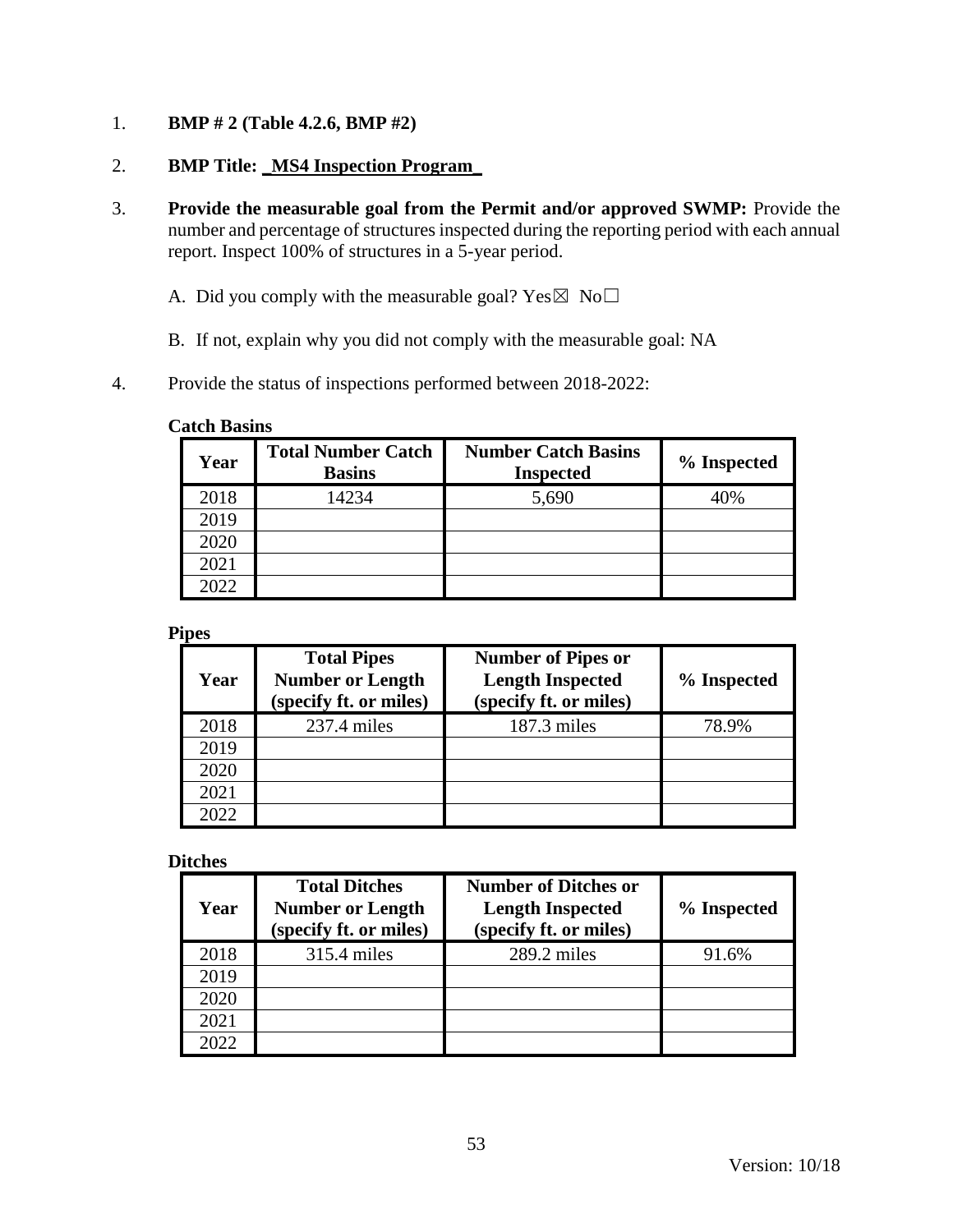| Year | <b>Total Number</b><br><b>Structures</b> | <b>Number Structures</b><br><b>Inspected</b> | % Inspected |
|------|------------------------------------------|----------------------------------------------|-------------|
| 2018 | 58                                       | 58                                           | 100         |
| 2019 |                                          |                                              |             |
| 2020 |                                          |                                              |             |
| 2021 |                                          |                                              |             |
| 2022 |                                          |                                              |             |

#### **Publicly-Owned Detention/Retention Ponds**

#### 5. **Documentation**

- A. Did you attach documentation of the BMP activities completed during the reporting period? Yes $\boxtimes$  No $\square$
- B. If not, please explain why: NA

### 6. **Implementation Schedule**

- A. BMP activities completed during this reporting period: 100% of publicly-owned ponds were inspected during 2018 (see attachment "BMP E3 Pond Inspection Forms"). ACCGOV also inspected 5,690 catch basins and manholes, 187.3 miles of stormwater pipe, and 289.2 miles of shoulder/ditch (see attachment "BMP F2 MS4 Inspection Log"). The maintenance conducted on catch basins, ditches, and pipes is included in BMP F3.
- B. Date(s) for any BMP activities completed during this reporting period: Pond inspection dates are included in attachment "BMP E3 Pond Inspection Forms" and MS4 inspection dates are included by basin in attachment "BMP F2 MS4 Inspection Log."
- C. Did you comply with the implementation schedule in the SWMP?  $Yes \boxtimes No \square$
- D. If not, please explain why: NA

- A. Do you consider this BMP to be effective? Yes  $\boxtimes$  No $\Box$
- B. Do you plan to continue with implementation of this BMP or revise it in the SWMP? Continue⊠ Revise□
- C. Do you plan to revise the BMP description, implementation schedule, or measurable goal for this BMP? Yes $\square$  No $\boxtimes$
- D. If yes, please explain: NA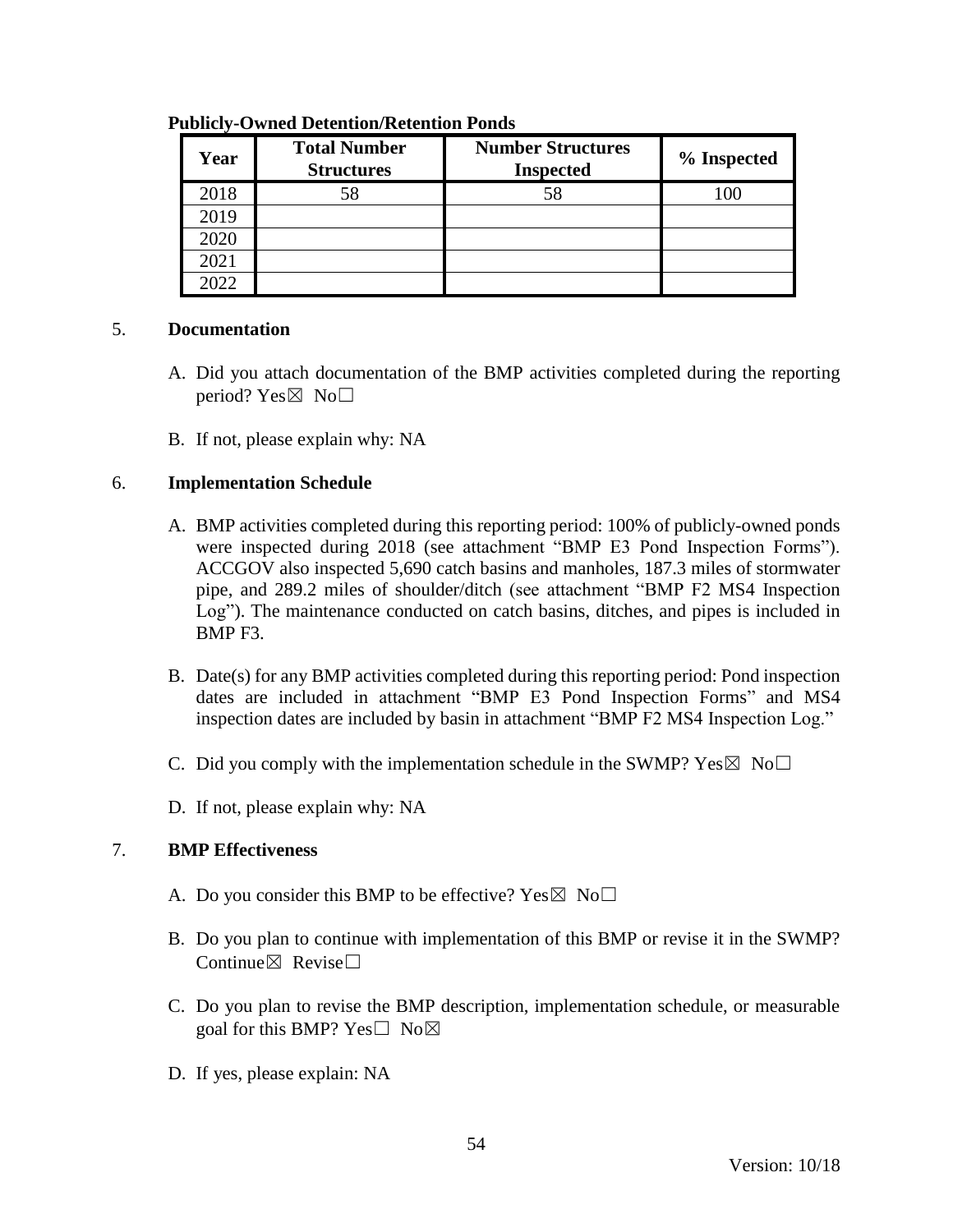### 1. **BMP # 3 (Table 4.2.6, BMP #3)**

### 2. **BMP Title:** \_**MS4 Maintenance Program**\_

- 3. **Provide the measurable goal from the Permit and/or approved SWMP:** Conduct maintenance on the MS4 control structures as needed. Provide the number of each type of structure maintained during the reporting period in each annual report.
	- A. Did you comply with the measurable goal? Yes  $\boxtimes$  No $\Box$
	- B. If not, explain why you did not comply with the measurable goal: NA

#### 4. **Documentation**

- A. Did you attach documentation of the BMP activities completed during the reporting period? Yes $\boxtimes$  No $\square$
- B. If not, please explain why: NA

#### 5. **Implementation Schedule**

- A. BMP activities completed during this reporting period: In 2018, ACCGOV cleaned out 1,973 catch basins and repaired 91; ACCGOV cleaned out 10,997 feet of stormwater pipe and rehabilitated or replaced 982 feet; and ACCGOV cleaned out 27.3 miles of shoulder/ditch. Work orders were too numerous to attach, but several example work orders have been provided (see attachment "BMP F3 Example Work Orders").
- B. Date(s) for any BMP activities completed during this reporting period: See attachments "BMP F2 MS4 Inspection Log" and "BMP F3 Example Work Orders."
- C. Did you comply with the implementation schedule in the SWMP?  $Yes \boxtimes No \square$
- D. If not, please explain why: NA

- A. Do you consider this BMP to be effective? Yes  $\boxtimes$  No $\Box$
- B. Do you plan to continue with implementation of this BMP or revise it in the SWMP? Continue $\nabla$  Revise $\nabla$
- C. Do you plan to revise the BMP description, implementation schedule, or measurable goal for this BMP? Yes $\square$  No $\boxtimes$
- D. If yes, please explain: NA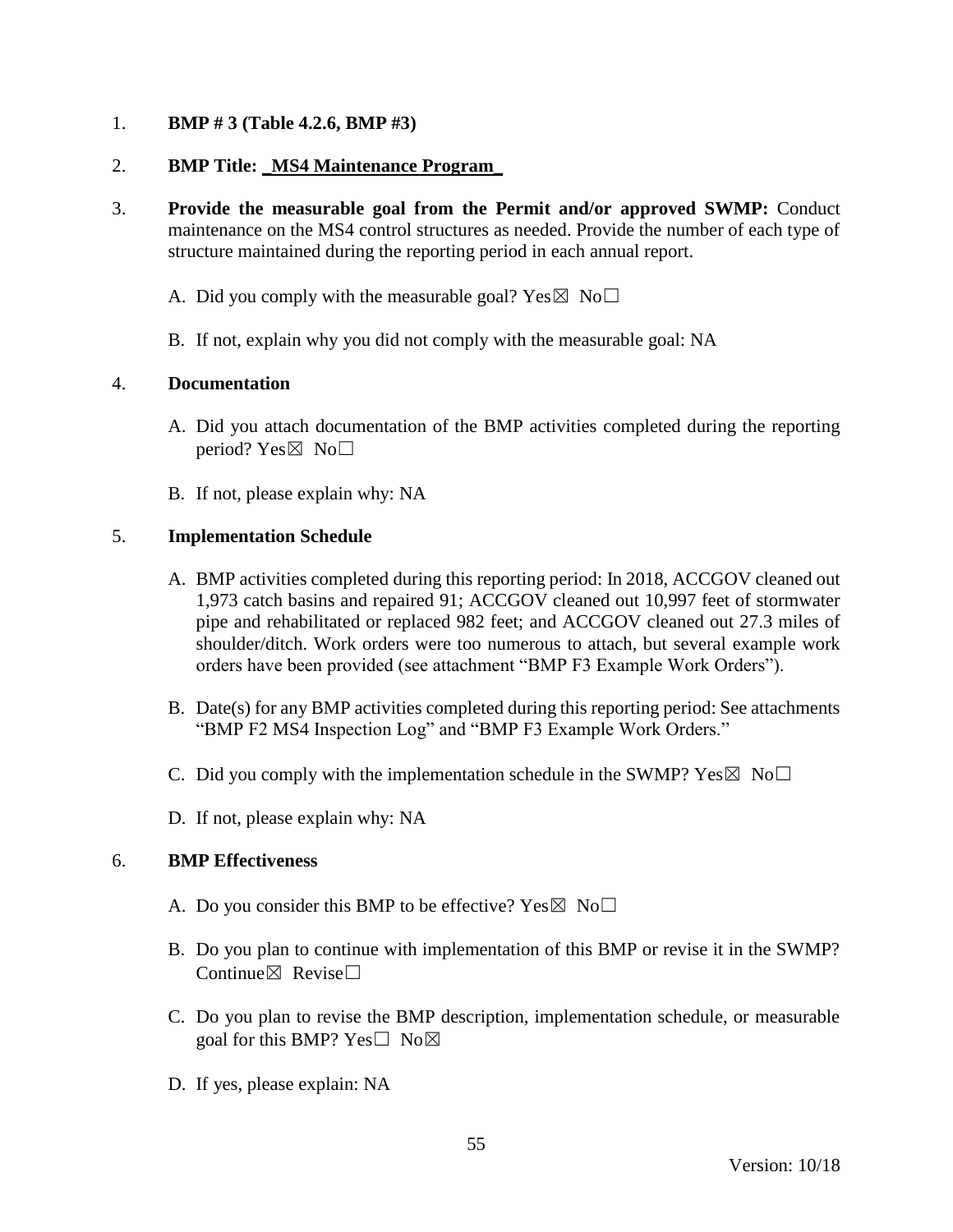## 1. **BMP # 4 (Table 4.2.6, BMP #4)**

### 2. **BMP Title:** \_**Street and Parking Lot Cleaning**\_

- 3. **Provide the measurable goal from the Permit and/or approved SWMP:** Sweep at least 775 miles of roadway per year. Track tonnage of waste disposed at the landfill per year. Street sweeping miles will be monitored and routes evaluated for effectiveness. Track participants and number of cleanups performed for the Adopt-A-Highway program. Track number of miles of roadway cleaned by inmate crews each year.
	- A. Did you comply with the measurable goal? Yes  $\boxtimes$  No $\Box$
	- B. If not, explain why you did not comply with the measurable goal: NA

#### 4. **Documentation**

- A. Did you attach documentation of the BMP activities completed during the reporting period? Yes $\boxtimes$  No $\square$
- B. If not, please explain why: NA

### 5. **Implementation Schedule**

- A. BMP activities completed during this reporting period: ACCGOV contracts street sweeping services to be performed on major urban roadways and throughout the Central Business District. In 2018, approximately 735 miles of public streets were swept, resulting in 8,894 cubic feet of debris being removed from our roadways (see attachment "BMP F4 Street Sweeping Log"). In addition to normal routes, streets were swept following October political rallies in Downtown Athens. See BMP B6 for a summary of Adopt-a-Highway activities. Roadside trash and debris was collected by the Central Services Department/Landscape Management Division and properly disposed of at the local landfill. Tonnage for non-recyclables for January through December 2018 was 51 tons. A total of 7 tons of recyclables were sorted out before delivery to the landfill. Taken together, 58 tons of litter were removed from ACCGOV roadsides for the year. Cleaning the stormwater system resulted in 420 cubic feet of waste removed in addition to the debris removed from street sweeping.
- B. Date(s) for any BMP activities completed during this reporting period: Street sweeping dates are included in the attachment "BMP F4 Street Sweeping Log." Roadside trash was picked up throughout the year. See BMP B6 for dates of Adopt-a-Highway cleanups.
- C. Did you comply with the implementation schedule in the SWMP?  $Yes \boxtimes No \square$
- D. If not, please explain why: NA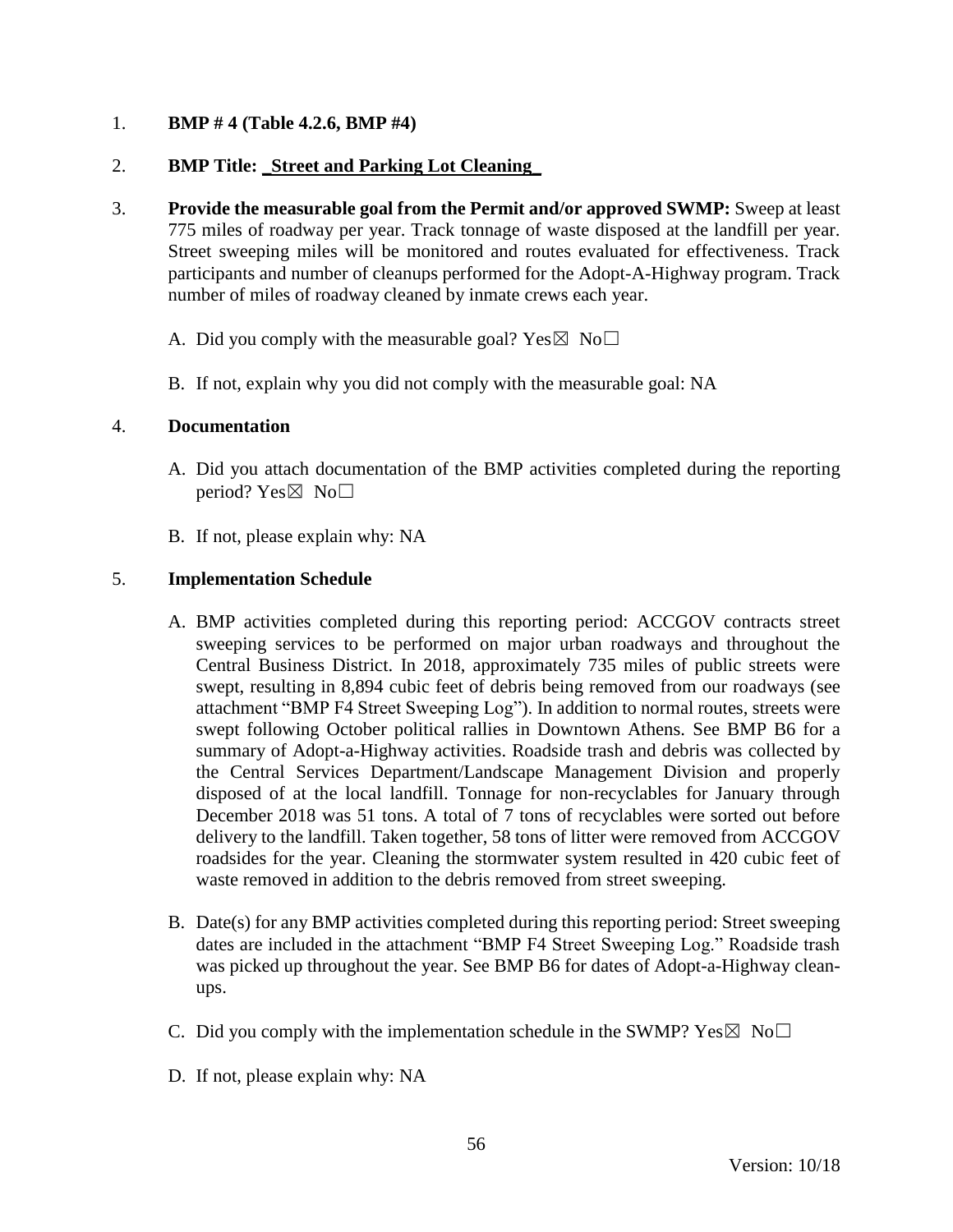- A. Do you consider this BMP to be effective? Yes  $\boxtimes \text{ No} \square$
- B. Do you plan to continue with implementation of this BMP or revise it in the SWMP? Continue $\boxtimes$  Revise $\Box$
- C. Do you plan to revise the BMP description, implementation schedule, or measurable goal for this BMP? Yes□ No⊠
- D. If yes, please explain: NA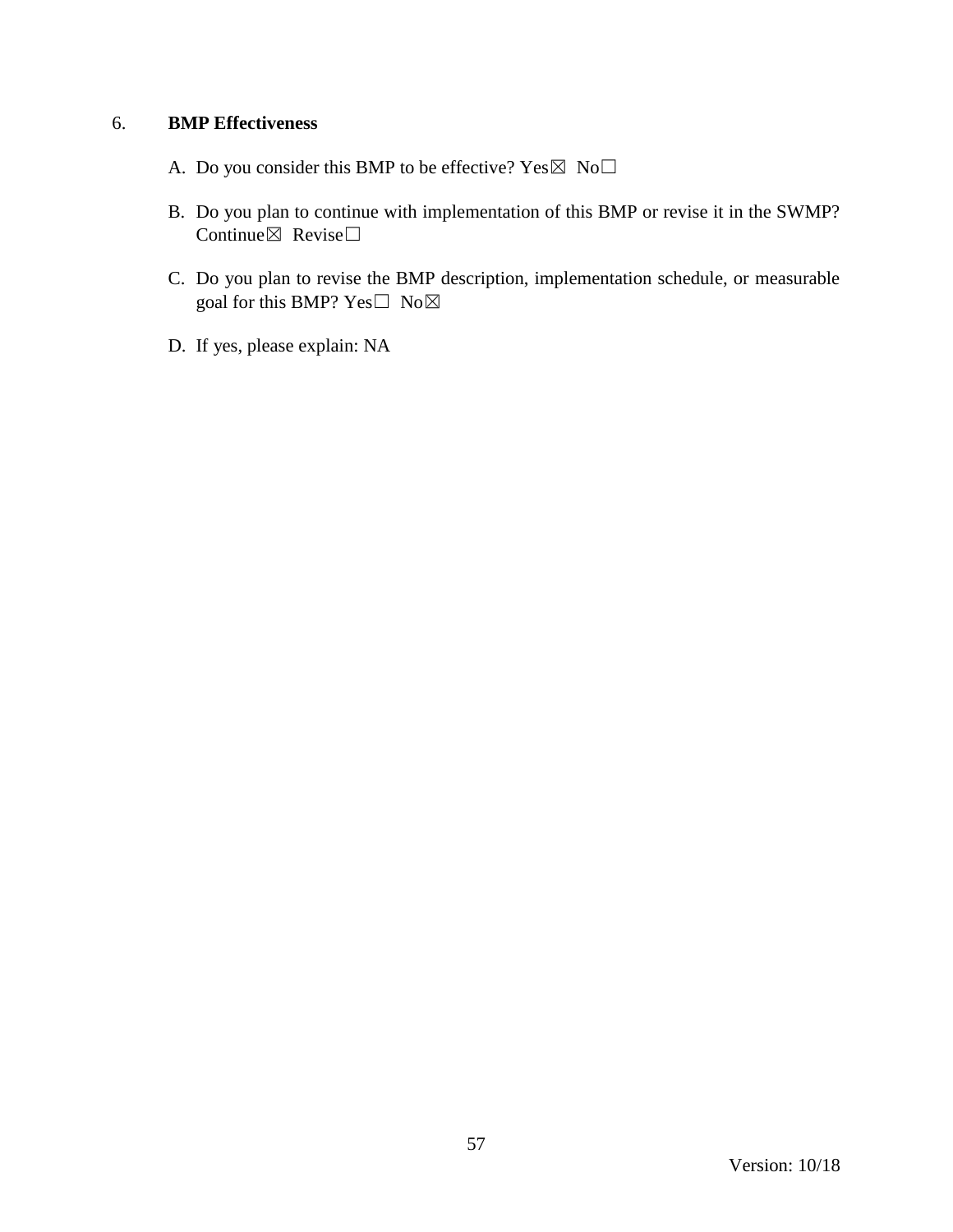## 1. **BMP # 5 (Table 4.2.6, BMP #5)**

### 2. **BMP Title:** \_**Employee Training\_**

- 3. **Provide the measurable goal from the Permit and/or approved SWMP:** Conduct at least 1 training program per year with an ACC department that, as part of their duties, perform activities that impact stormwater runoff on an annual basis. For departments that indirectly impact stormwater runoff, stormwater best practices will be issued at time of vehicle servicing.
	- A. Did you comply with the measurable goal? Yes  $\boxtimes$  No $\Box$
	- B. If not, explain why you did not comply with the measurable goal: NA

#### 4. **Documentation**

- A. Did you attach documentation of the BMP activities completed during the reporting period? Yes $\boxtimes$  No $\square$
- B. If not, please explain why: NA

### 5. **Implementation Schedule**

- A. BMP activities completed during this reporting period: Stormwater staff held two employee trainings in 2018. The first took place at the ACCGOV Solid Waste Department on February 23rd, 2018. 25 employees were in attendance. The second training was for 40 employees in the ACCGOV Engineering & Streets and Drainage Divisions on December 20<sup>th</sup>, 2018. See attachments "BMP F5 Employee Training Sign-In Sheets" and "BMP F5 Employee Training Presentation."
- B. Date(s) for any BMP activities completed during this reporting period: The trainings took place on February  $23^{\text{rd}}$  and December  $20^{\text{th}}$ ,  $2018$ .
- C. Did you comply with the implementation schedule in the SWMP?  $Yes \boxtimes No \square$
- D. If not, please explain why: NA

- A. Do you consider this BMP to be effective? Yes  $\boxtimes$  No $\Box$
- B. Do you plan to continue with implementation of this BMP or revise it in the SWMP? Continue $\boxtimes$  Revise $\Box$
- C. Do you plan to revise the BMP description, implementation schedule, or measurable goal for this BMP? Yes $\square$  No $\boxtimes$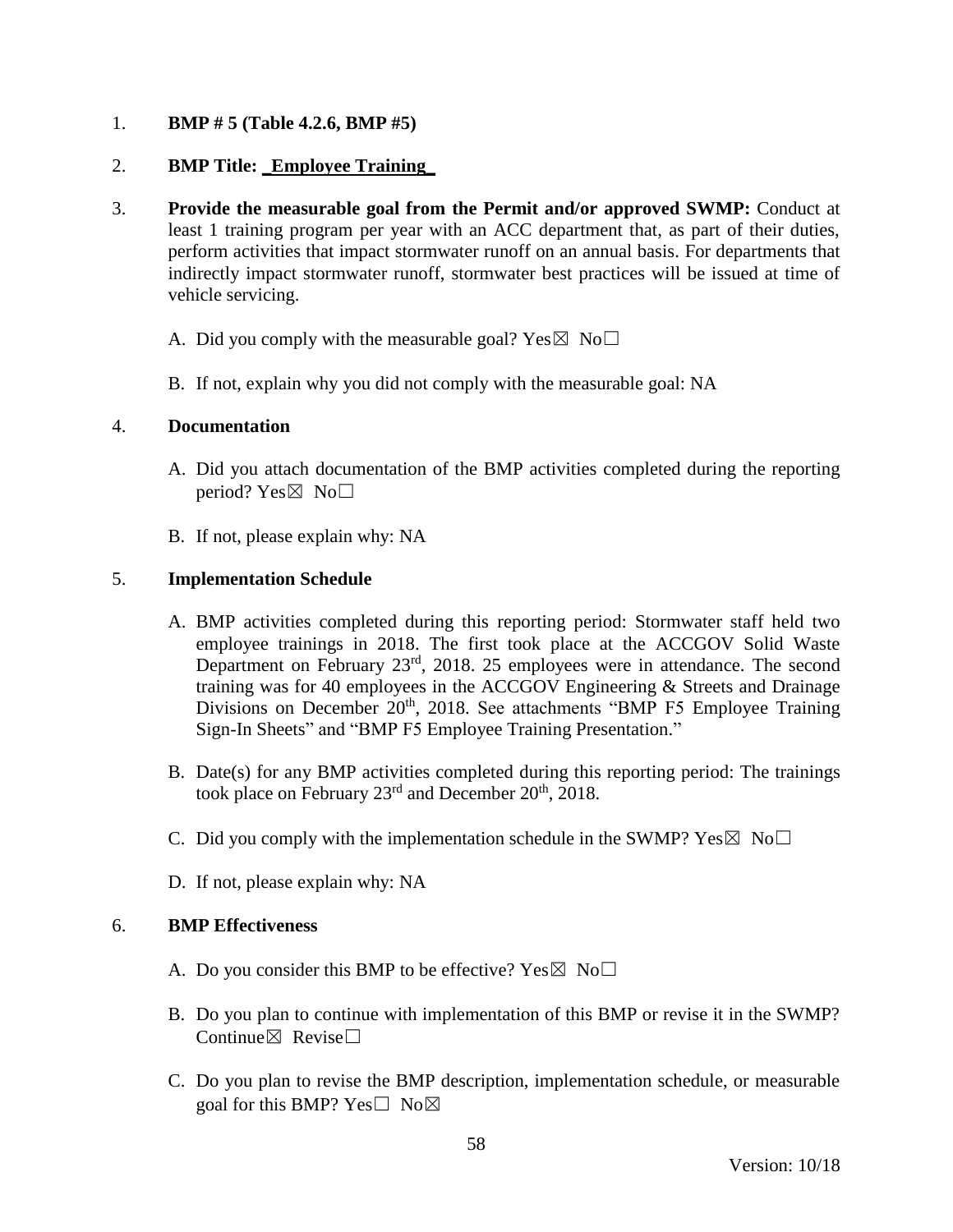D. If yes, please explain: NA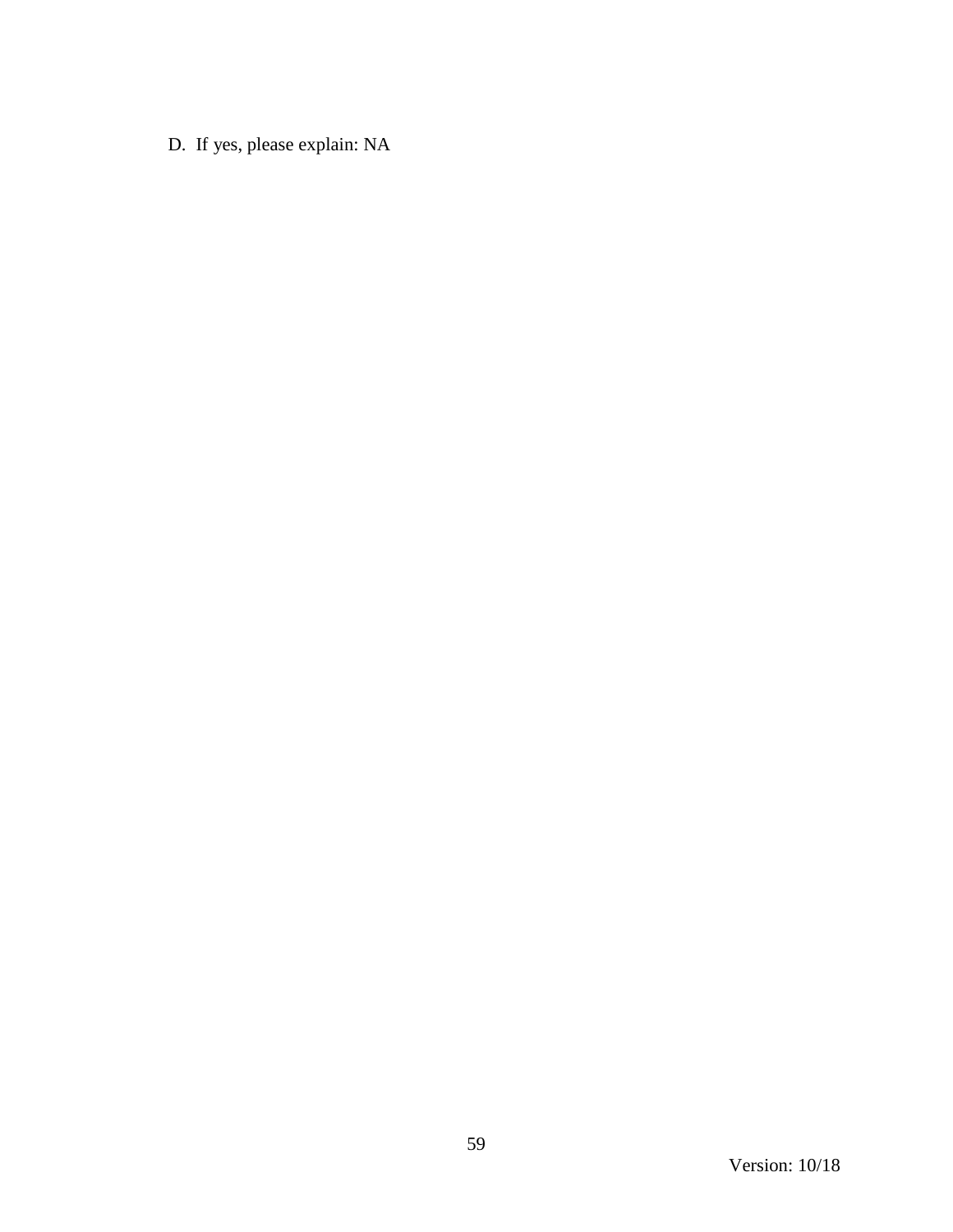1. **BMP # 6 (Table 4.2.6, BMP #6)**

## 2. **BMP Title:** \_**Waste Disposal**\_

- 3. **Provide the measurable goal from the Permit and/or approved SWMP:** Report each year on the type/amount of debris collected through street sweeping and debris removal.
	- A. Did you comply with the measurable goal? Yes  $\boxtimes$  No $\Box$
	- B. If not, explain why you did not comply with the measurable goal: NA

#### 4. **Documentation**

- A. Did you attach documentation of the BMP activities completed during the reporting period? Yes□ No⊠
- B. If not, please explain why: Activities are summarized in the Implementation Schedule section below.

### 5. **Implementation Schedule**

- A. BMP activities completed during this reporting period: Roadside trash and debris was collected by the Landscape Management Division and properly disposed of at the landfill. Tonnage for non-recyclables for 2018 was 51 tons. A total of 7 tons of recyclables were sorted out before delivery to the landfill. Taken together, 58 tons of litter were removed from ACC roadsides. Cleaning the stormwater system and regular street sweeping resulted in 9,314 cubic yards of waste getting removed from our MS4.
- B. Date(s) for any BMP activities completed during this reporting period: Cleaning took place year-round.
- C. Did you comply with the implementation schedule in the SWMP?  $Yes \boxtimes No \square$
- D. If not, please explain why: NA

- A. Do you consider this BMP to be effective? Yes  $\boxtimes$  No $\Box$
- B. Do you plan to continue with implementation of this BMP or revise it in the SWMP? Continue $\boxtimes$  Revise $\Box$
- C. Do you plan to revise the BMP description, implementation schedule, or measurable goal for this BMP? Yes $\square$  No $\boxtimes$
- D. If yes, please explain: NA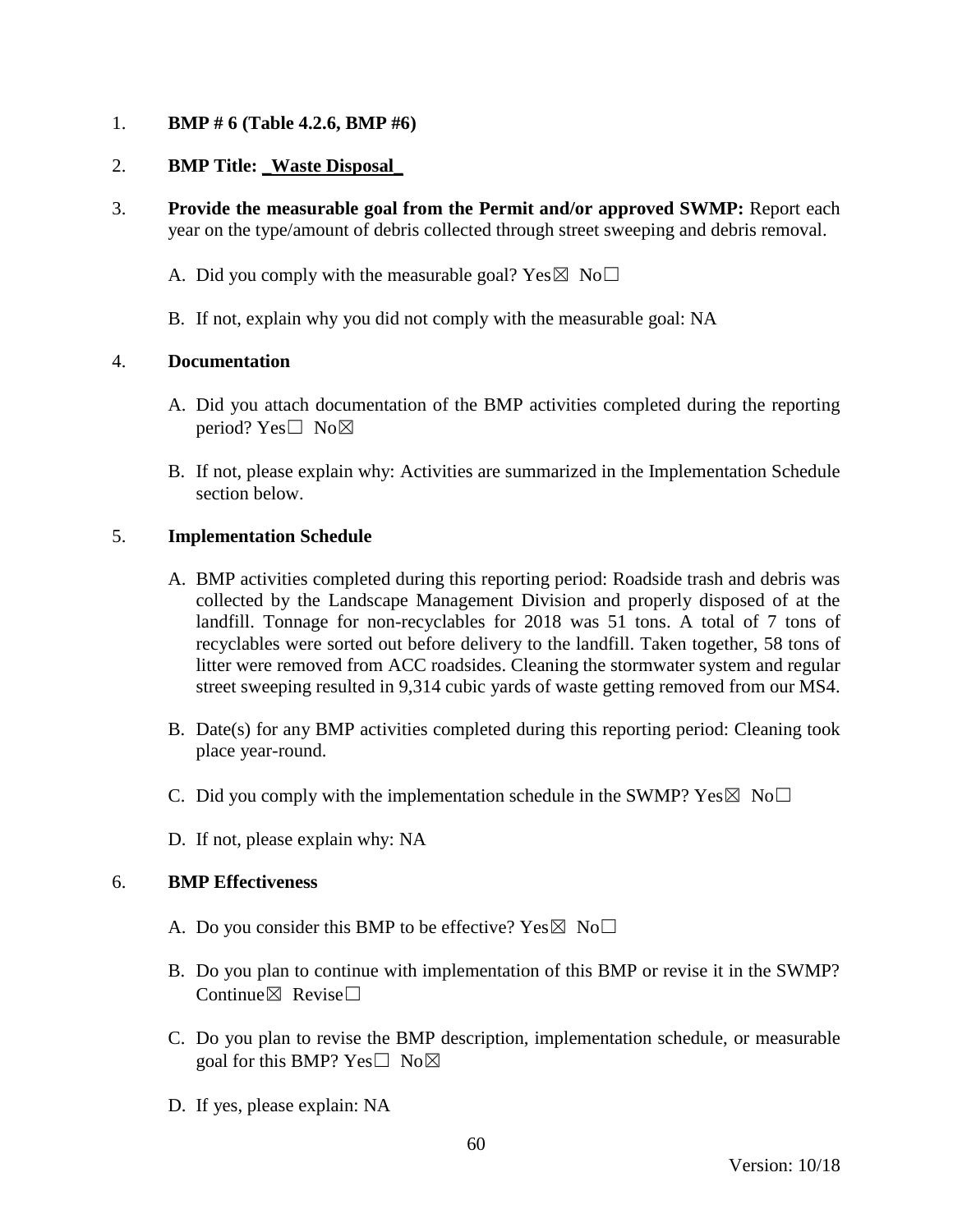## 1. **BMP # 7 (Table 4.2.6, BMP #7)**

### 2. **BMP Title:** \_**New Flood Management Projects**\_

- 3. **Provide the measurable goal from the Permit and/or approved SWMP:** Implement the procedures and update as necessary. Provide the number of plans reviewed where flood management projects were assessed for water quality impacts during the reporting period in each annual report. 100% of all plans containing a flood management facility will be reviewed for water quality impacts.
	- A. Did you comply with the measurable goal? Yes  $\boxtimes$  No $\Box$
	- B. If not, explain why you did not comply with the measurable goal: NA

#### 4. **Documentation**

- A. Did you attach documentation of the BMP activities completed during the reporting period? Yes $\boxtimes$  No $\square$
- B. If not, please explain why: NA

#### 5. **Implementation Schedule**

- A. BMP activities completed during this reporting period: 31 out of 177 site plans reviewed were assessed for water quality impacts (amounting to 76 total water quality reviews). See attachment "BMP D2 Site Plan Review List" for a complete list of those projects.
- B. Date(s) for any BMP activities completed during this reporting period: See attachment "BMP D2 Site Plan Review List." Reviews occurred throughout the year.
- C. Did you comply with the implementation schedule in the SWMP?  $Yes \boxtimes No \square$
- D. If not, please explain why: NA

- A. Do you consider this BMP to be effective? Yes  $\boxtimes$  No $\Box$
- B. Do you plan to continue with implementation of this BMP or revise it in the SWMP? Continue $\boxtimes$  Revise $\Box$
- C. Do you plan to revise the BMP description, implementation schedule, or measurable goal for this BMP? Yes $\square$  No $\boxtimes$
- D. If yes, please explain: NA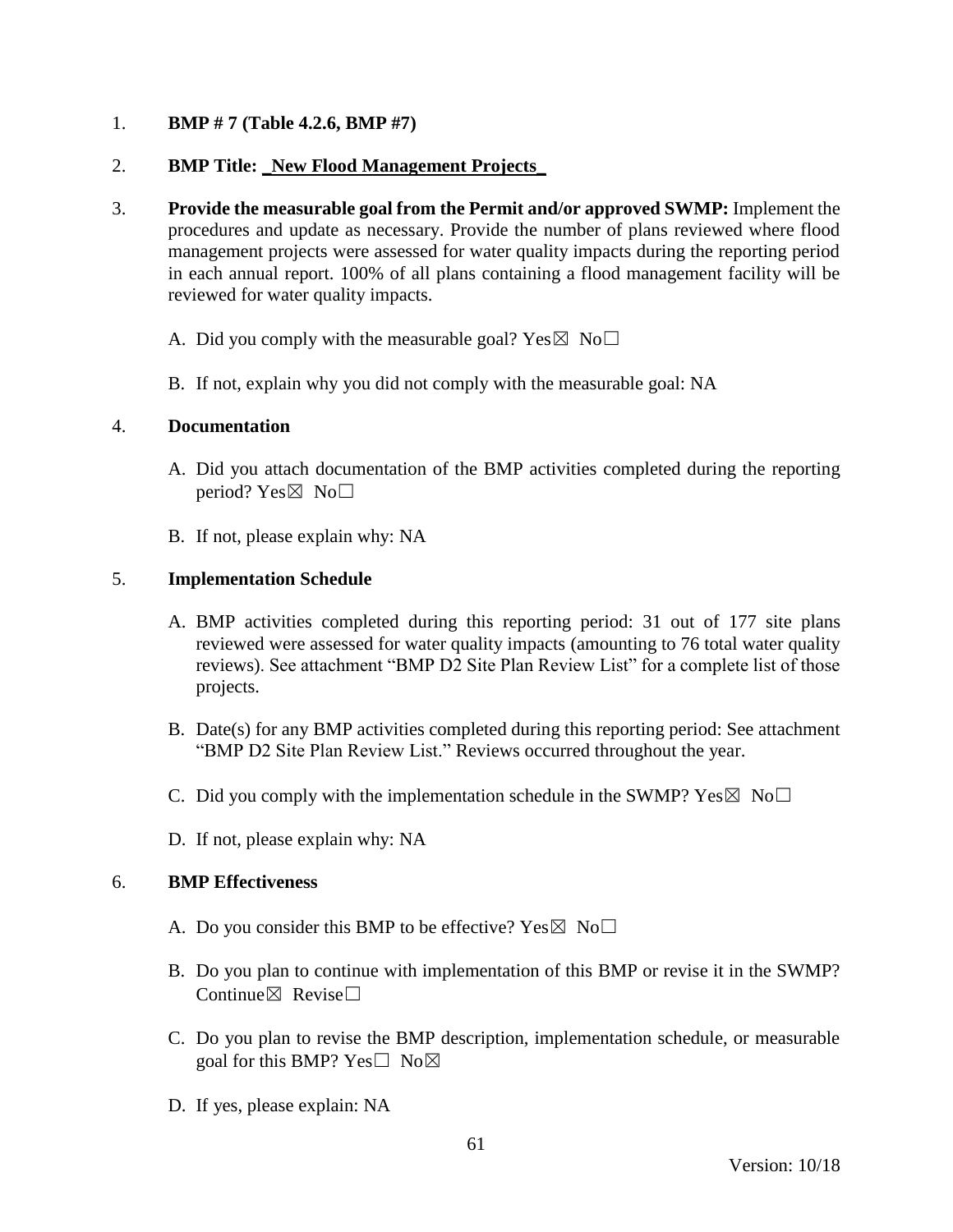### 1. **BMP # 8 (Table 4.2.6, BMP #8)**

### 2. **BMP Title:** \_**Existing Flood Management Projects**\_

- 3. **Provide the measurable goal from the Permit and/or approved SWMP:** Select one flood management project component to evaluate by July 1 each year.
	- A. Did you comply with the measurable goal? Yes  $\boxtimes$  No $\Box$
	- B. If not, explain why you did not comply with the measurable goal: NA

#### 4. **Documentation**

- A. Did you attach documentation of the BMP activities completed during the reporting period? Yes□ No⊠
- B. If not, please explain why: A description is included below in the Implementation section.

### 5. **Implementation Schedule**

- A. BMP activities completed during this reporting period: Project BR-7 from the Areawide Stormwater Master Plan was designed to the 85% level. This project will minimize flooding on Rock Glen Road to Highland Ave. Bioswales were investigated and determined not to be feasible due to right of way issues. Project CE-5 along Cedar Shoals Drive was also investigated to see if a bioswale could be incorporated. It is anticipated that this project will be rolled over into a more comprehensive project design for Cedar Shoals Drive in 2019. Another project in which green infrastructure was explored during 2018 was the Clayton Street beautification project. Although the purpose of this project is not flood control, we have been taking a look at use of permeable pavers in the tree strip in the sidewalk where structural soil will be used. A final decision on use of the permeable pavers has not yet been made.
- B. Date(s) for any BMP activities completed during this reporting period: The BR-7 project was being designed and assessed for integration with a water quality project throughout 2018. Construction of the Clayton Street project will likely begin in 2019.
- C. Did you comply with the implementation schedule in the SWMP?  $Yes \boxtimes No \square$
- D. If not, please explain why: NA

#### 6. **BMP Effectiveness**

A. Do you consider this BMP to be effective? Yes  $\boxtimes$  No $\Box$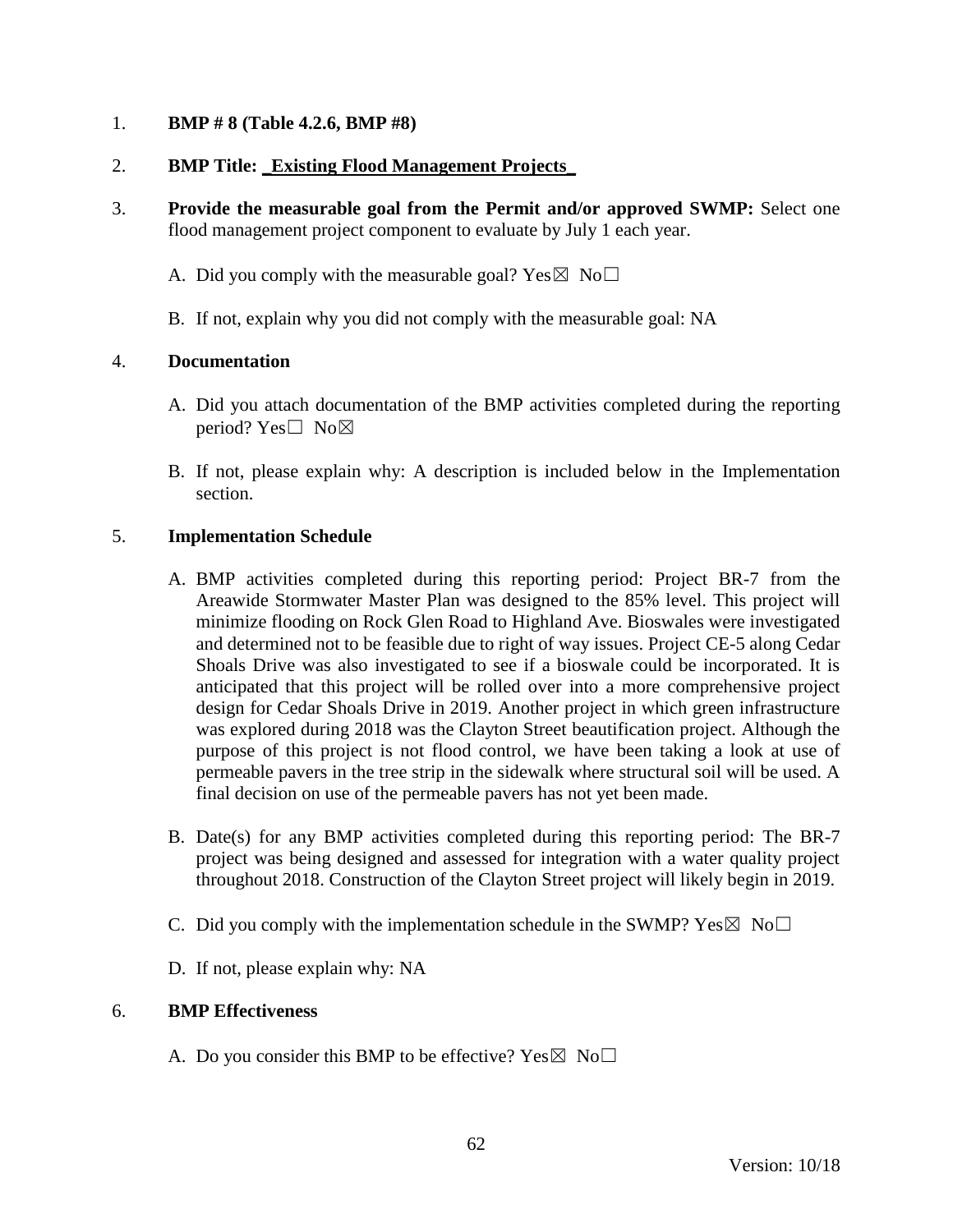- B. Do you plan to continue with implementation of this BMP or revise it in the SWMP? Continue⊠ Revise□
- C. Do you plan to revise the BMP description, implementation schedule, or measurable goal for this BMP?  $Yes \Box No \boxtimes$
- D. If yes, please explain: NA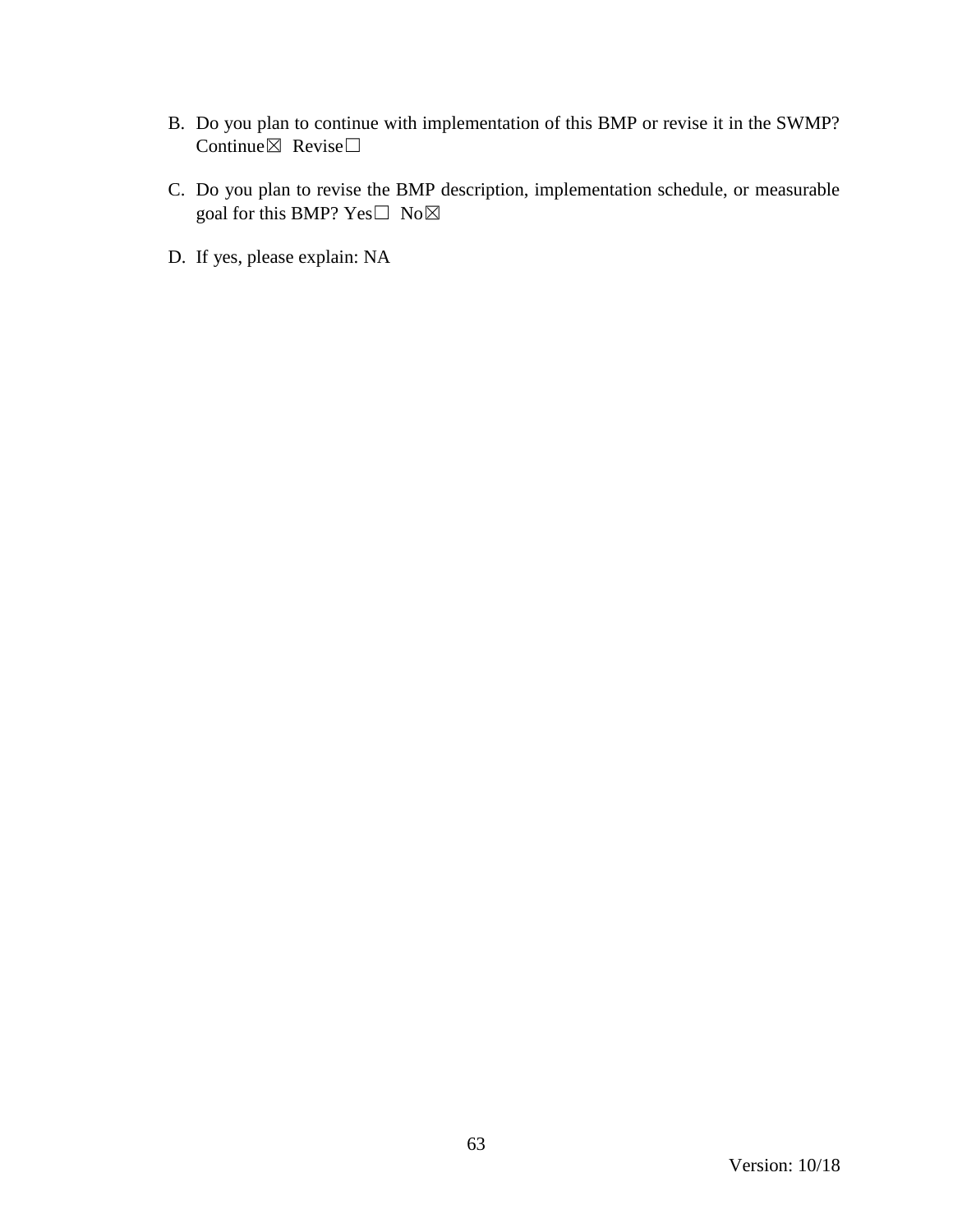# 1. **BMP # 9 (Table 4.2.6, BMP #9)**

### 2. **BMP Title:** \_**Municipal Facilities**\_

- 3. **Provide the measurable goal from the Permit and/or approved SWMP:** Update the inventory of municipal facilities with potential to cause stormwater pollution. Submit inventory with the 2018 annual report. Update inventory annually as necessary and submit with each subsequent annual report. Conduct inspections on 20% of inventoried facilities annually and provide documentation of inspections with each annual report.
	- A. Did you comply with the measurable goal? Yes  $\boxtimes$  No $\Box$
	- B. If not, explain why you did not comply with the measurable goal: NA

### 4. **Inventory and Inspection**

- A. Inventory
	- 1. Was an inventory of municipal facilities with the potential to cause pollution updated during the reporting period? Yes $\boxtimes$  No $\Box$
	- 2. A copy of the inventory must be submitted with the annual report. Is the inventory attached?  $Yes \boxtimes No \square$
	- 3. If the inventory is not attached, explain why: NA

### B. Inspection

- 1. Provide the total number of municipal facilities on the inventory: 20
- 2. Provide the number of municipal facilities inspected during the reporting period: 4

#### 5. **Documentation**

- A. Did you attach documentation of the BMP activities completed during the reporting period? Yes $\boxtimes$  No $\square$
- B. If not, please explain why: NA

# 6. **Implementation Schedule**

A. BMP activities completed during this reporting period: In 2018, ACCGOV Stormwater Staff reviewed the municipal facility inventory and removed facilities that had no potential for discharges. The facilities included parks and recreational areas. Other changes were made dependent upon ACCGOV departmental use changes on certain facilities. The Stormwater Inspector conducted 4 municipal inspections, representing approximately 20% of the 20 facilities in the county. The inventory is attached as "BMP F9 Municipal Facility Inventory" and the inspection forms, along with supplemental pond inspection forms, can be found in attachment "BMP F9 Municipal Facility Inspection Forms."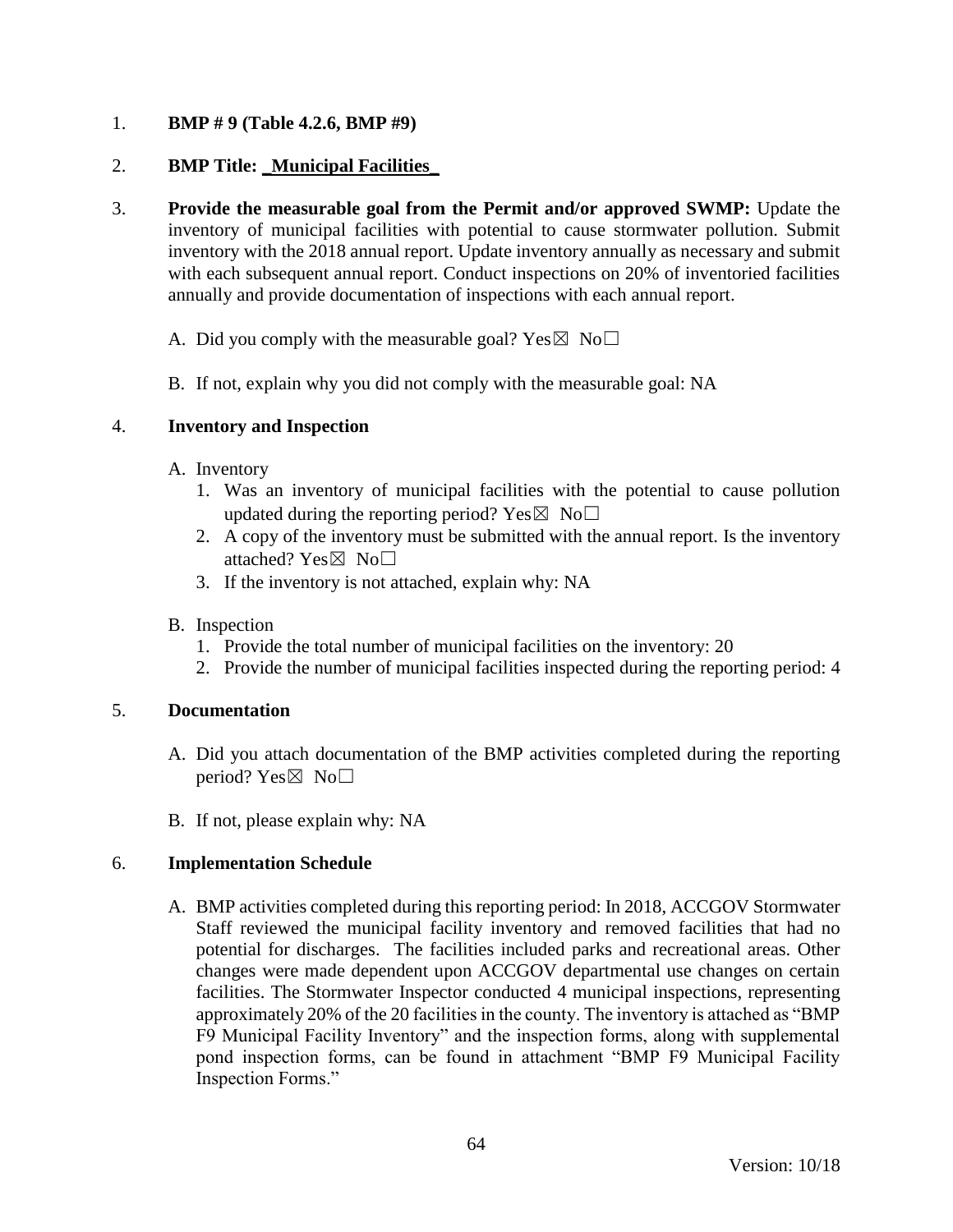- B. Date(s) for any BMP activities completed during this reporting period: Dates of inspections are included in attachment "BMP F9 Municipal Facility Inspection Forms."
- C. Did you comply with the implementation schedule in the SWMP? Yes  $\boxtimes$  No $\Box$
- D. If not, please explain why: NA

- A. Do you consider this BMP to be effective? Yes  $\boxtimes$  No $\Box$
- B. Do you plan to continue with implementation of this BMP or revise it in the SWMP? Continue $\boxtimes$  Revise $\Box$
- C. Do you plan to revise the BMP description, implementation schedule, or measurable goal for this BMP?  $Yes \Box No \boxtimes$
- D. If yes, please explain: NA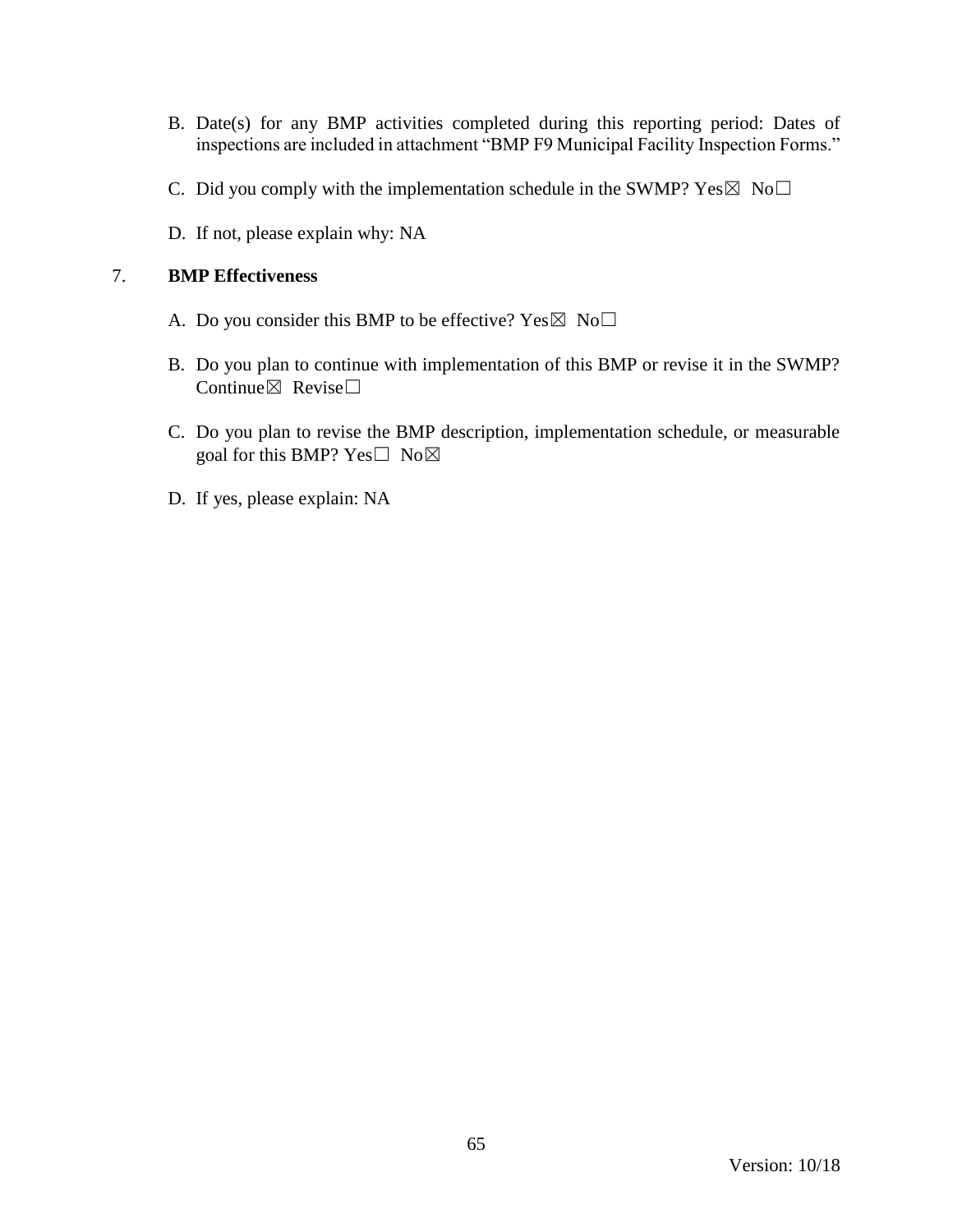# **Enforcement Response Plan Section 4.3**

- 1. You were required to develop an Enforcement Response Plan (ERP) and submit the document to EPD. Have you completed ERP development?  $Yes \boxtimes No \square$
- 2. If yes, provide the date of submittal to EPD: 2/15/2015
- 3. If no, explain the reason for the delay and provide the status of the ERP development: NA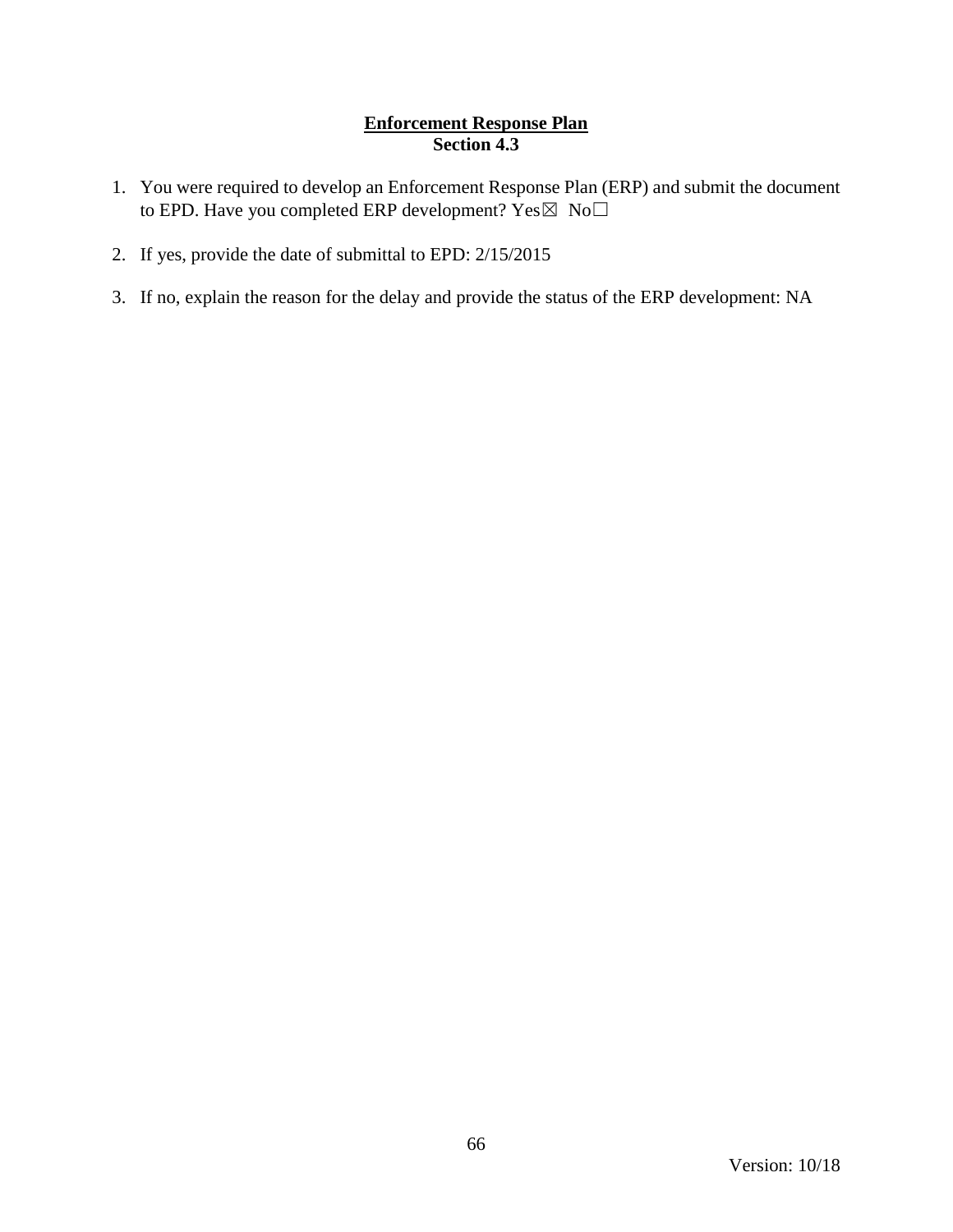### **Impaired Waters Section 4.4**

- 1. You are required to develop either an Impaired Waters Plan (population <10,000) or a Monitoring and Implementation Plan (population >10,000). Check which one you are required to develop:
	- $\Box$  Impaired Waters Plan
	- $\boxtimes$  Monitoring and Implementation Plan
- 2. For existing permittees, you were required to submit the relevant Plan to EPD by February 15, 2015. For new permittees (designated on March 7, 2014), you were required to submit the relevant Plan by February 15, 2018. Have you completed development of the Plan? Yes⊠ No□
- 3. If yes, provide the date of submittal to EPD: 2/15/2015
- 4. If no, provide the status of the Plan development: NA
- 5. You are required to check the latest 305(b)/303(d) list to determine if newly listed waters are within your jurisdiction. Have you reviewed this list? Yes  $\boxtimes \text{ No} \square$
- 6. If newly listed waters have been identified, you must revise your Plan. If a Plan revision is required, provide the status and the projected date for submittal to EPD: NA